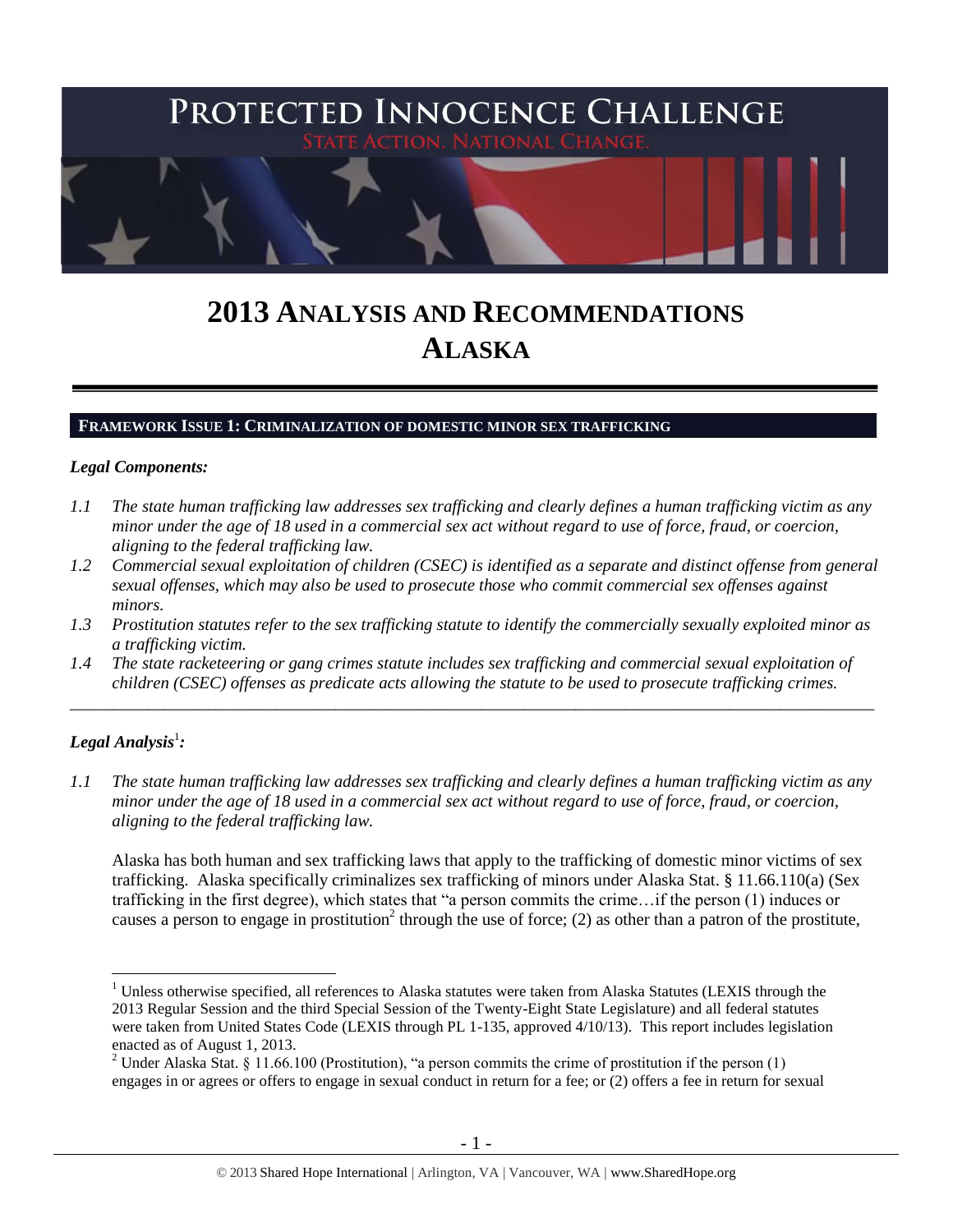<span id="page-1-1"></span><span id="page-1-0"></span>induces or causes a person under 20 years of age to engage in prostitution; or (3) induces or causes a person in that person's legal custody to engage in prostitution." The crime is a Class A felony, punishable by imprisonment for 5–8 years and a possible fine not to exceed \$250,000. Alaska Stat. §§ 11.66.110(c),  $12.55.125(c)(1)^3$ ,  $12.55.035(b)(2)$ . If subsection (2) is violated, the crime becomes an unclassified felony, punishable by imprisonment for 20–35 years,<sup>4</sup> depending on the victim's age, and a possible fine not to exceed  $$500,000.<sup>5</sup>$  Alaska Stat. §§ 11.66.110(d), 12.55.125(i)(1)(A), 12.55.035(b)(1). It is not a defense that a trafficker "reasonably believed that the person induced or caused to engage in prostitution was 20 years of age or older." Alaska Stat. § 11.66.110(b).

Alaska also criminalizes sex trafficking in the second, third and fourth degrees. Alaska Stat. § 11.66.120(a)(b) (Sex trafficking in the second degree) states that a person commits the crime if the person "(1) manages, supervises, controls, or owns, either alone or in association with others, a prostitution enterprise other than a place of prostitution; (2) procures or solicits a patron for a prostitute; or (3) offers, sells, advertises, promotes, or facilitates travel that includes commercial sexual conduct<sup>6</sup> as enticement for the travel." Violations are a Class B felony punishable by imprisonment for 1-3 years and a possible fine not to exceed \$100,000. Alaska Stat. §§ 11.66.120(b), 12.55.125(d)(1), 12.55.035(b)(3). Under Alaska Stat. § 11.66.130(a) (Sex trafficking in the third degree), a person commits the crime if:

with intent to promote prostitution, the person (1) manages, supervises, controls, or owns, either alone or in association with others, a place of prostitution . . . (3) as other than a prostitute receiving compensation for personally rendered prostitution services, receives or agrees to receive money or other property under an agreement or understanding that money or other property is derived from prostitution; or (4) engages in conduct that institutes, aids, or facilitates a prostitution enterprise.

Violations are a Class C felony punishable by up to 5 years imprisonment and a possible fine of not more than \$50,000. Alaska Stat. §§ 11.66.130(b), 12.55.125(e), 12.55.035(1)(4). Alaska Stat. § 11.66.135(a)(Sex trafficking in the fourth degree) states that a person commits the crime if the person "engages in conduct that institutes, aids, or facilitates prostitution under circumstances not proscribed under AS 11.66.130(a)(4)."

 $\overline{a}$ 

<sup>5</sup> Unless otherwise specified, the sentences of imprisonment for all felonies provided throughout this report are based on the assumption that the defendant has no prior felony convictions, and that none of the aggravating or mitigating factors listed in Alaska Stat. §§ 12.55.155–12.55.175 or in the sentencing provisions themselves are present. A defendant with prior felony convictions will be subject to a greater minimum sentence of imprisonment. Alaska Stat. § 12.55.125. The presence of aggravating factors, such as where "the defendant was the leader of a group of three or more persons who participated in the offense" or "the offense was [certain sexual offenses or distribution of indecent material to minors] and the defendant was 10 or more years older than the victim" "may allow imposition of a sentence above the presumptive range," while the presence of mitigating factors "may allow imposition of a sentence below the presumptive range . . . ." Alaska Stat. § 12.55.155(c)(3), (18)(E), (d).

<sup>6</sup> Pursuant to Alaska Stat. § 11.66.120(a)(3) (Sex trafficking in the second degree), "in this paragraph, 'commercial sexual conduct' means sexual conduct for which anything of value is given or received by any person.."

conduct." "Sexual conduct" refers to Alaska Stat. §11.66.150, which defines the term as "genital or anal intercourse, cunnilungus, fellatio, or masturbation of one person by another person." Alaska Stat. §§ 11.66.150(3). <sup>3</sup> Here and elsewhere in this report that Alaska Stat. § 12.55.125 is quoted or cited, it has been updated to reflect the amendments added by the passage of Senate Bill 22. 2013 Alaska First Regular Sess. of the  $28<sup>th</sup>$  Legislature. (Effective July 1, 2013).

<sup>&</sup>lt;sup>4</sup> When a person's second felony conviction is a sexual felony they will automatically receive a mandatory imprisonment term of 35–40 years. If the sexual felony is a third felony conviction they will automatically receive an imprisonment term of 99 years. Alaska Code Ann. § 12.55.125. Sexual felony is defined in Alaska Code. Ann. § 12.55.185(f) as "sexual assault in the first degree, sexual abuse of a minor in the first degree, sex trafficking in the first degree, sexual assault in the second degree, sexual abuse of a minor in the second degree, unlawful exploitation of a minor, distribution of child pornography, sexual assault in the third degree, incest, indecent exposure in the first degree, possession of child pornography, online enticement of a minor, and felony attempt, conspiracy, or solicitation to commit those crimes."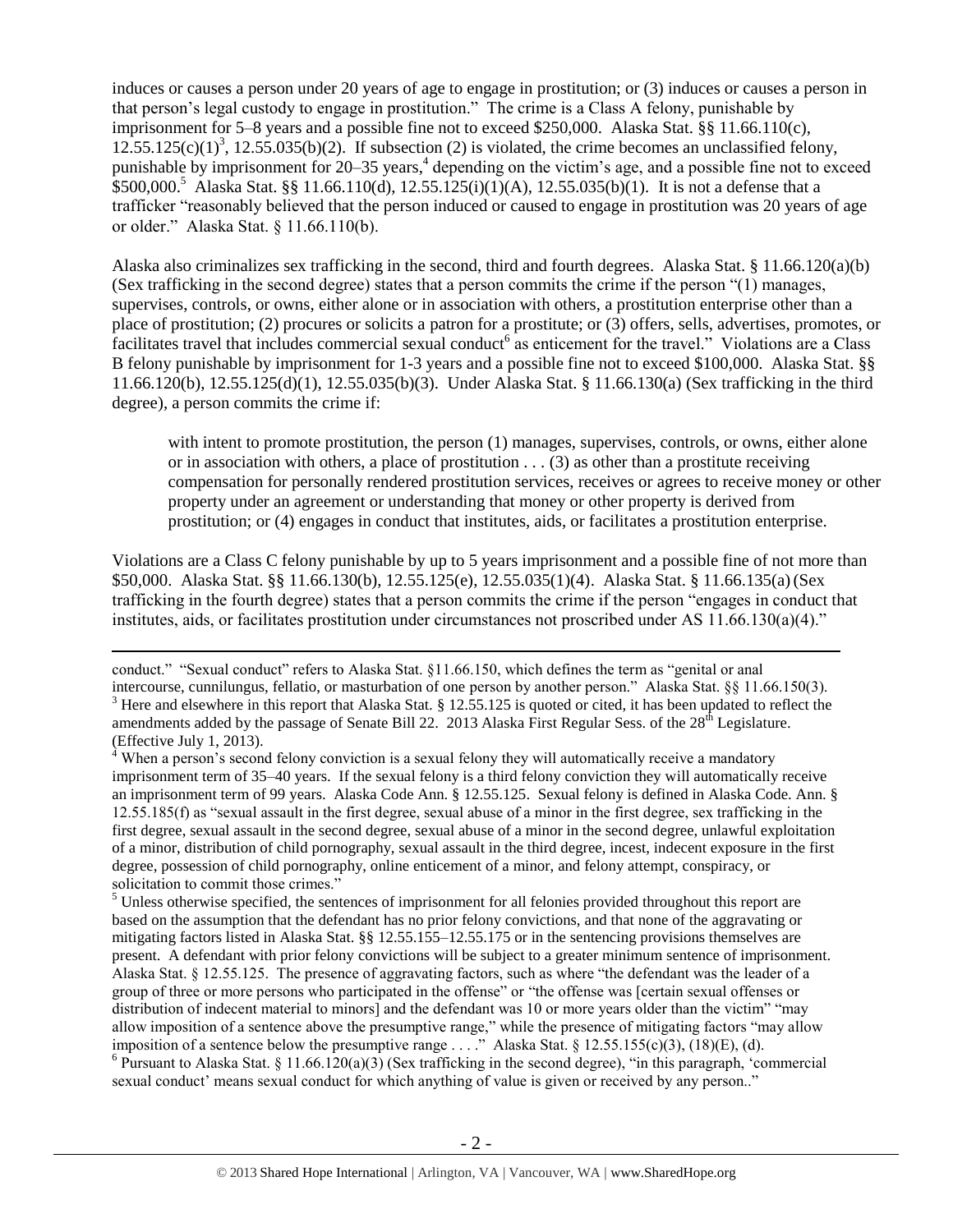Violations of this provision are a Class A misdemeanor punishable by up to 1 year imprisonment and a possible fine not to exceed \$10,000. Alaska Stat. §§ 11.66.130(b), 12.55.135(a), 12.55.035(b)(5).

Since Alaska's sex trafficking laws only apply to use of minors for prostitution and do not specifically include the use of minors in sexual performance and pornography, such offenses would fall under Alaska's human trafficking laws, which require force, threat of force or deception. Alaska Stat. § 11.41.360 (Human trafficking in the first degree) states that it is a class A felony when a "person compels or induces another person to engage in sexual conduct,<sup>7</sup> adult entertainment,<sup>8</sup> or labor in the state by force or threat of force against any person, or by deception."<sup>9</sup> A Class A felony is punishable by imprisonment for 5–8 years and a possible fine not to exceed \$250,000. Alaska Stat. §§ 12.55.125(c)(1), 12.55.035(b)(2). Alaska Stat. § 11.41.365(a) (Human trafficking in the second degree) states "[a] person commits the crime of human trafficking in the second degree if the person obtains a benefit from the commission of human trafficking under AS 11.41.360 (Human trafficking in the first degree), with reckless disregard that the benefit is a result of the trafficking." This crime is a Class B felony punishable by imprisonment for 1-3 years and a possible fine not to exceed \$100,000. Alaska Stat. §§ 11.41.365(b), 12.55.125(d)(1), 12.55.035(b)(3).

 $\overline{a}$ 

(f) A minor under the age of 18 may not be employed or allowed to work in any capacity on the premises of a business that offers adult entertainment. In this subsection, "business that offers adult entertainment" means a business in which one or more individuals are employed or contracted to, wholly or in part, or permitted to entertain others by

(1) removing clothes or other items that clothe or hide the person's body;

(2) dancing or in any other manner exhibiting the individual's body in a completely or almost completely unclothed state;

(3) participating in an actual or simulated illegal, indecent, or lewd exhibition, act, or practice including

(A) sexual penetration;

(B) the lewd exhibition or touching of a person's genitals, anus, or breast; or

(C) bestiality.

<sup>9</sup> "Deception" is defined in Alaska Stat. § 11.41.360(b)(2) by referring to Alaska Stat. § 11.46.180, which states in subsection (c), "As used in this section, 'deception' has the meaning ascribed to it in AS 11.81.900 but does not include falsity as to matters having no pecuniary significance or 'puffing' by statements unlikely to deceive reasonable persons in the group addressed." Alaska Stat. § 11.81.900(18) states,

(18) "deception" means to knowingly

(A) create or confirm another's false impression that the defendant does not believe to be true, including false impressions as to law or value and false impressions as to intention or other state of mind;

(B) fail to correct another's false impression that the defendant previously has created or confirmed; (C) prevent another from acquiring information pertinent to the disposition of the property or service involved;

(D) sell or otherwise transfer or encumber property and fail to disclose a lien, adverse claim, or other legal impediment to the enjoyment of the property, whether or not that impediment is a matter of official record; or

(E) promise performance that the defendant does not intend to perform or knows will not be performed;

. . . .

<sup>7</sup> *See supra* note [2.](#page-0-0)

<sup>&</sup>lt;sup>8</sup> "Adult entertainment" is defined in Alaska Stat. § 11.41.360(b)(1) by referring to Alaska Stat. § 23.10.350(f)(1)-(3), which states,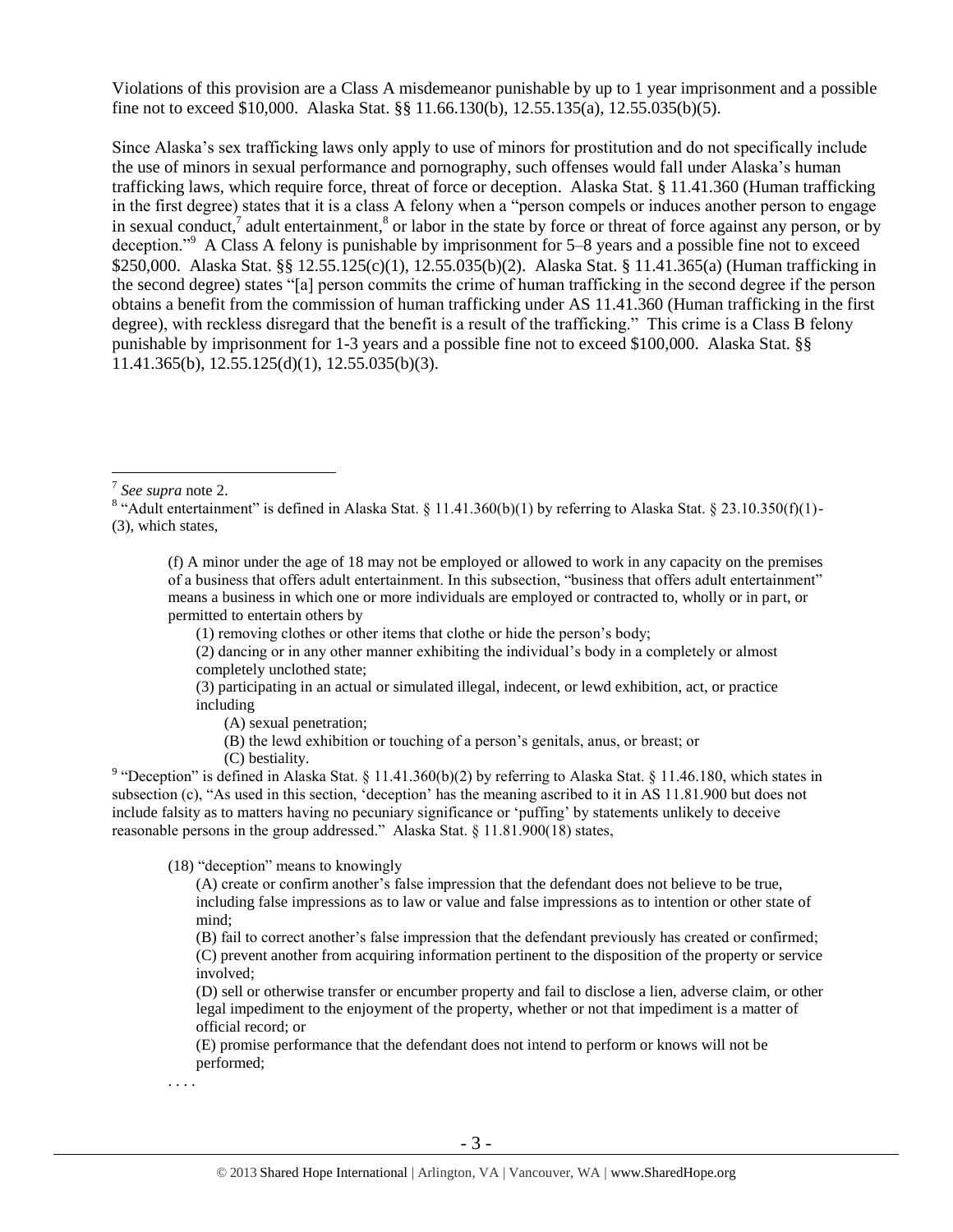*1.2 Commercial sexual exploitation of children (CSEC) is identified as a separate and distinct offense from general sexual offenses, which may also be used to prosecute those who commit sex offenses against minors.*

The following laws criminalize CSEC in Alaska:

1. Alaska Stat. § 11.41.455 (Unlawful exploitation of a minor) states in part,

(a) A person commits the crime of unlawful exploitation of a minor if, in the state and with the intent of producing a live performance, film, audio, video, electronic, or electromagnetic recording,  $10$ photograph, negative, slide, book, newspaper, magazine, or other material that visually or aurally depicts the conduct listed in (1)–(7) of this subsection, the person knowingly induces or employs a child under 18 years of age to engage in, or photographs, films, records, or televises a child under 18 years of age engaged in, the following actual or simulated conduct:

- (1) sexual penetration;
- (2) the lewd touching of another person's genitals, anus, or breast;
- (3) the lewd touching by another person of the child's genitals, anus, or breast;
- (4) masturbation;
- (5) bestiality;
- (6) the lewd exhibition of the child's genitals; or
- (7) sexual masochism or sadism.

(b) A parent, legal guardian, or person having custody or control of a child under 18 years of age commits the crime of unlawful exploitation of a minor if, in the state, the person permits the child to engage in conduct described in (a) of this section knowing that the conduct is intended to be used in producing a live performance, film, audio, video, electronic, or electromagnetic recording, photograph, negative, slide, book, newspaper, magazine, or other material that visually or aurally depicts the conduct.

This crime is a Class B felony that is punishable by imprisonment for  $5-15^{11}$  years and a possible fine not to exceed \$100,000. Alaska Stat. §§  $\overline{11.41.455(c)(1)}$ ,  $\overline{12.55.125(i)(3)(A)}$ ,<sup>12</sup> 12.55.035(b)(3). Pursuant to Alaska Stat. § 11.41.455(c)(2), the crime is a "class A felony if the person has been previously convicted of unlawful exploitation of a minor in this jurisdiction or a similar crime in this or another jurisdiction." When a Class A felony "is a second felony conviction and the defendant has a prior conviction for a sexual felony," it is punishable by imprisonment between 30 to 40 years and a possible fine not to exceed \$250,000. Alaska Stat. §§ 12.55.125(i)(2)(D), 12.55.035(b)(2).

- 2. Under Alaska Stat. § 11.66.100 (Prostitution),
	- (a) A Person commits the crime of prostitution if the person:
		- . . . . (2) Offers a fee in return for sexual conduct.
	- . . . .
	- (c) Prostitution is a class C felony if
		- (1) the defendant violates (a) of this section as a patron of a prostitute;
		- (2) the prostitute is under 18 years of age; and
		- (3) the defendant is over 18 years of age and at least three years older than the prostitute.

<sup>&</sup>lt;sup>10</sup> Under Alaska Stat. § 11.41.455(d), "audio recording" is defined as "a nonbook prerecorded item without a visual component, and includes a record, tape, cassette, and compact disc."

<sup>11</sup> *See supra* note [4.](#page-1-0)

<sup>12</sup> *See supra* note [3.](#page-1-1)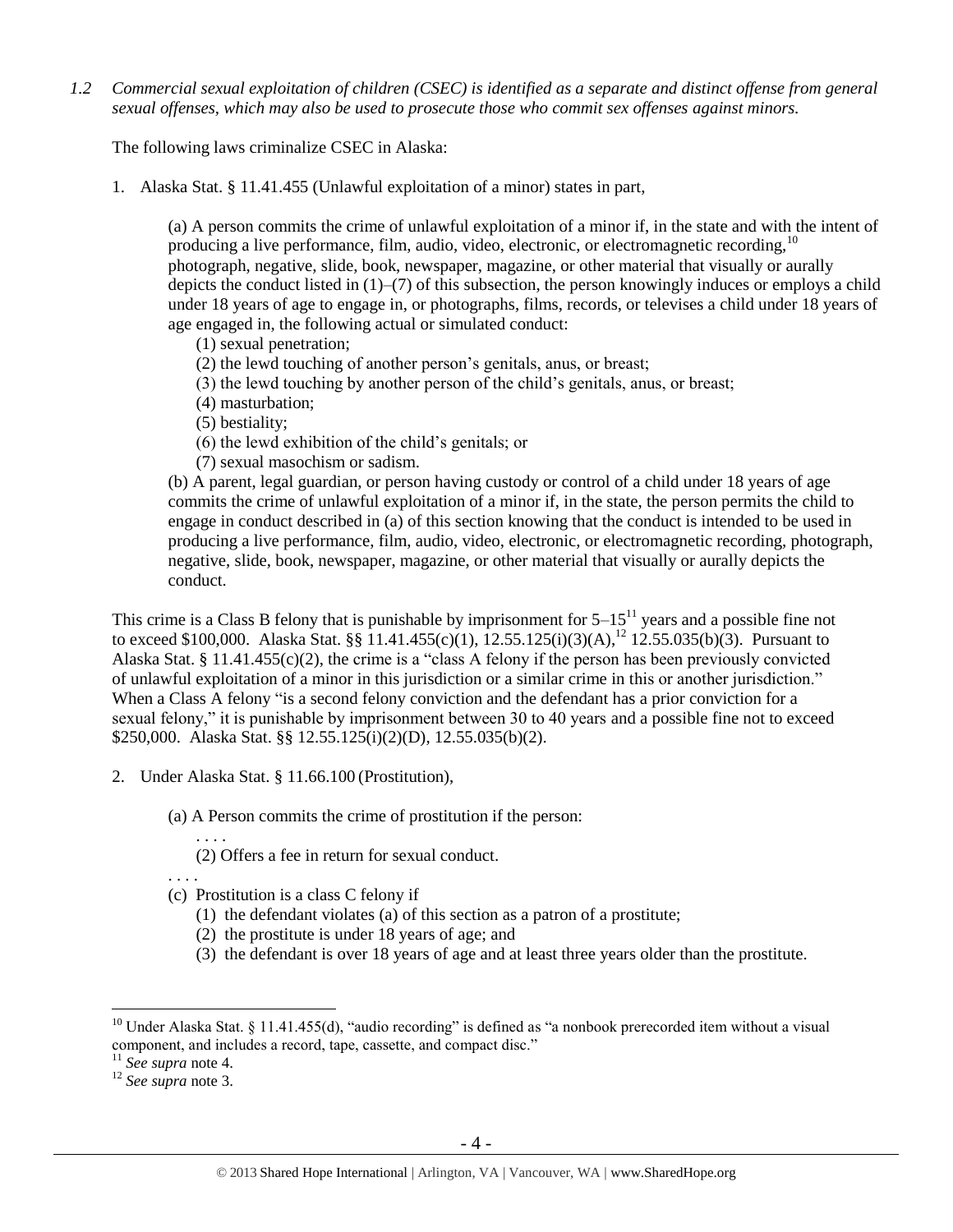A Class C felony is punishable by up to five years in prison with a possible fine not to exceed \$50,000.

3. Alaska Stat. § 11.41.452 (Online enticement of a minor) states,

(a) A person commits the crime of online enticement of a minor if the person, being 18 years of age or older, knowingly uses a computer to communicate with another person to entice, solicit, or encourage the person to engage in an act described in AS  $11.41.455(a)(1) - (7)$  (Unlawful exploitation of a minor) and

(1) the other person is a child under 16 years of age; or

(2) the person believes that the other person is a child under 16 years of age.

. . . .

(d) Except as provided in (e) of this section, online enticement is a class B felony.

(e) Online enticement is a class A felony if the defendant was, at the time of the offense, required to register as a sex offender or child kidnapper under AS 12.63 or a similar law of another jurisdiction.

Other sexual exploitation laws that may apply in cases of commercial sexual exploitation of a child, although they do not specify commercial exchanges, include the following:

- 1. Alaska Stat. § 11.41.434(a)(1) (Sexual abuse of a minor in the first degree) states, "(a) An offender commits the crime of sexual abuse of a minor in the first degree if (1) being 16 years of age or older, the offender engages in sexual penetration with a person who is under 13 years of age or aids, induces, causes, or encourages a person who is under 13 years of age to engage in sexual penetration with another person." Sexual abuse of a minor in the first degree is an unclassified felony and is punishable by imprisonment for 20–35 years, <sup>13</sup> depending on the age of the victim, and a possible fine not to exceed \$500,000. Alaska Stat. §§ 11.41.434(b), 12.55.125(i)(1)(A), 12.55.035(b)(1).
- 2. Alaska Stat. § 11.41.436(a) (Sexual abuse of a minor in the second degree) is a Class B felony if

(1) being 17 years of age or older, the offender engages in sexual penetration with a person who is 13, 14, or 15 years of age and at least four years younger than the offender, or aids, induces, causes, or encourages a person who is 13, 14, or 15 years of age and at least four years younger than the offender to engage in sexual penetration with another person;

(2) being 16 years of age or older, the offender engages in sexual contact with a person who is under 13 years of age or aids, induces, causes, or encourages a person under 13 years of age to engage in sexual contact with another person;

(4) being 16 years of age or older, the offender aids, induces, causes, or encourages a person who is under 16 years of age to engage in conduct described in AS 11.41.455(a)(2)–(6);<sup>14</sup>

. . . (7) being under 16 years of age, the offender engages in sexual penetration with a person who is under 13 years of age and at least three years younger than the offender.

An offense is punishable by imprisonment for 5-15 years and a possible fine not to exceed \$100,000. Alaska Stat. §§ 11.41.436(b), 12.55.125(i)(3)(A), 12.55.035(b)(3).

 $\overline{a}$ 

. . .

<sup>13</sup> *See supra* note [4.](#page-1-0)

<sup>&</sup>lt;sup>14</sup> Alaska Stat. § 11.41.455 (a)(2)–(6) states, "(2) the lewd touching of another person's genitals, anus, or breast; (3) the lewd touching by another person of the child's genitals, anus, or breast; (4) masturbation; (5) bestiality; (6) the lewd exhibition of the child's genitals."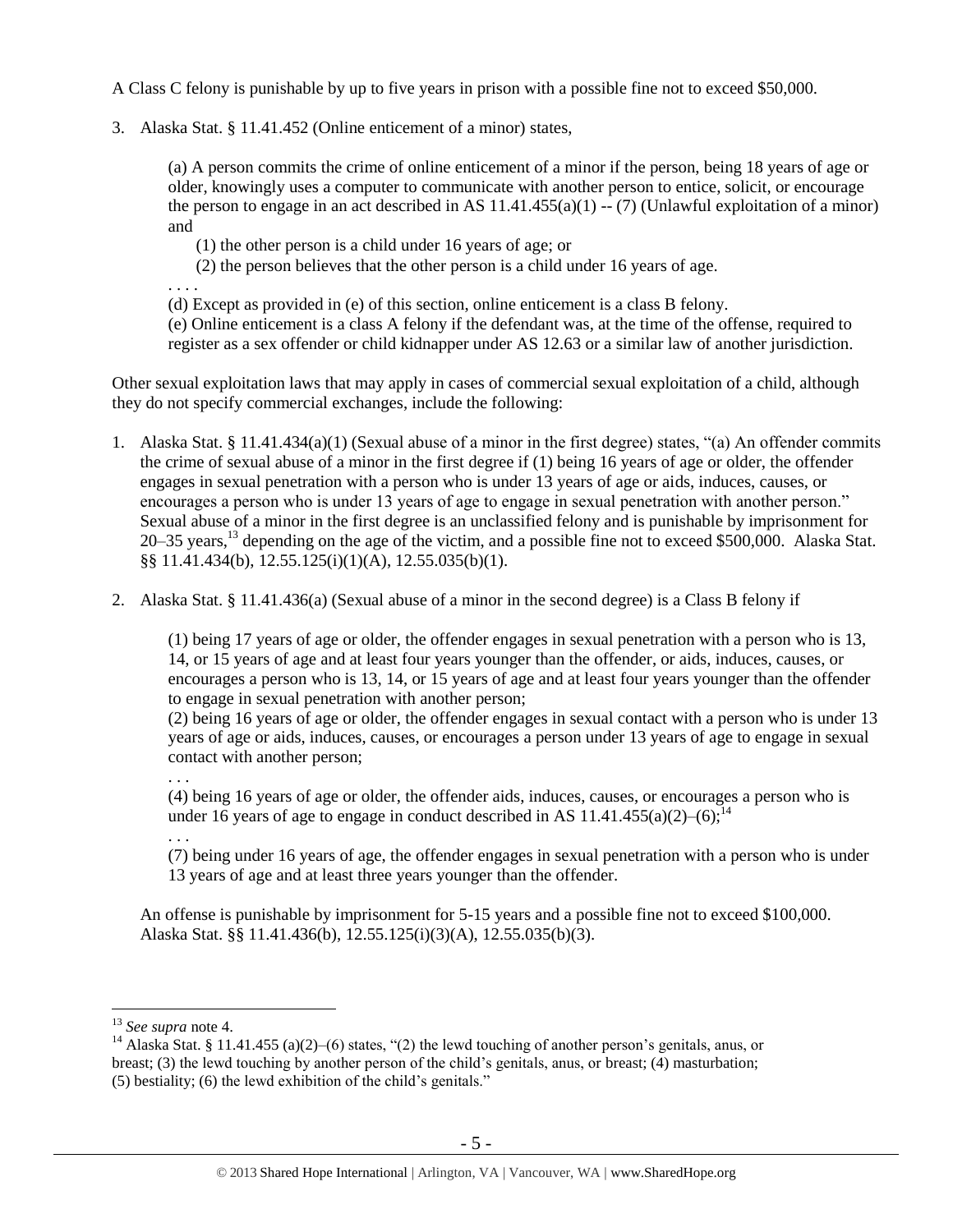*1.3 Prostitution statutes refer to the sex trafficking statute to identify the commercially sexually exploited minor as a trafficking victim.* 

Alaska's prostitution statute does not refer to Alaska Stat. §§ 11.66.110 (Sex trafficking in the first degree).

- 1.3.1 Recommendation: Amend Alaska Stat. § 11.66.100 (Prostitution) to specifically refer to § 11.66.110 (Sex trafficking in the first degree) to ensure that CSEC victims are properly identified as victims of sex trafficking.
- *1.4 The state racketeering or gang crimes statute includes sex trafficking and commercial sexual exploitation of children (CSEC) offenses as predicate acts allowing the statute to be used to prosecute trafficking crimes.*

Alaska has not enacted a racketeering statute. However, the law provides a limited penalty enhancement for crimes committed in furtherance of gang activity and other laws make it a crime to recruit a gang member or induce a person to commit a crime on behalf of a gang.

Pursuant to Alaska Stat. § 11.61.160 (Recruiting a gang member in the first degree),

(a) A person commits the crime of recruiting a gang member in the first degree if the person uses or threatens the use of force against a person or property to induce a person to participate in a criminal street gang or to commit a crime on behalf of a criminal street gang.

(b) Recruiting a gang member in the first degree is a class C felony.

Pursuant to Alaska Stat. § 11.61.165 (Recruiting a gang member in the second degree),

(a) A person commits the crime of recruiting a gang member in the second degree if the person is 18 years of age or older and, without force or the threat of force, encourages or recruits a person who is under 18 years of age and at least three years younger than the offender to participate in a criminal street gang.

(b) Recruiting a gang member in the second degree is a class A misdemeanor.

Pursuant to Alaska Stat. § 12.55.137 (Penalties for gang activities punishable as misdemeanors),

(a) If a person commits an offense that would be a class B misdemeanor and the person committed the offense for the benefit of, at the direction of, or in association with a criminal street gang,<sup>15</sup> the offense is a class A misdemeanor.

(b) If a person commits an offense that would be a class A misdemeanor and the person committed the offense for the benefit of, at the direction of, or in association with a criminal street gang, the offense is a class C felony.

1.4.1 Recommendation: Enact a racketeering statute that includes CSEC and trafficking offenses as predicate crimes and may be used to prosecute trafficking enterprises.

<sup>&</sup>lt;sup>15</sup> Alaska Stat. § 11.81.900(13) (Definitions) defines "criminal street gang" as "a group of three or more persons (A) who have in common a name or identifying sign, symbol, tattoo or other physical marking, style of dress, or use of hand signs; and (B) who, individually, jointly, or in combination, have committed or attempted to commit, within the preceding three years, for the benefit of, at the direction of, or in association with the group, two or more offenses under any of, or any combination of, the following: (i) AS 11.41 (Offenses against the person) . . . or (iii) a felony offense."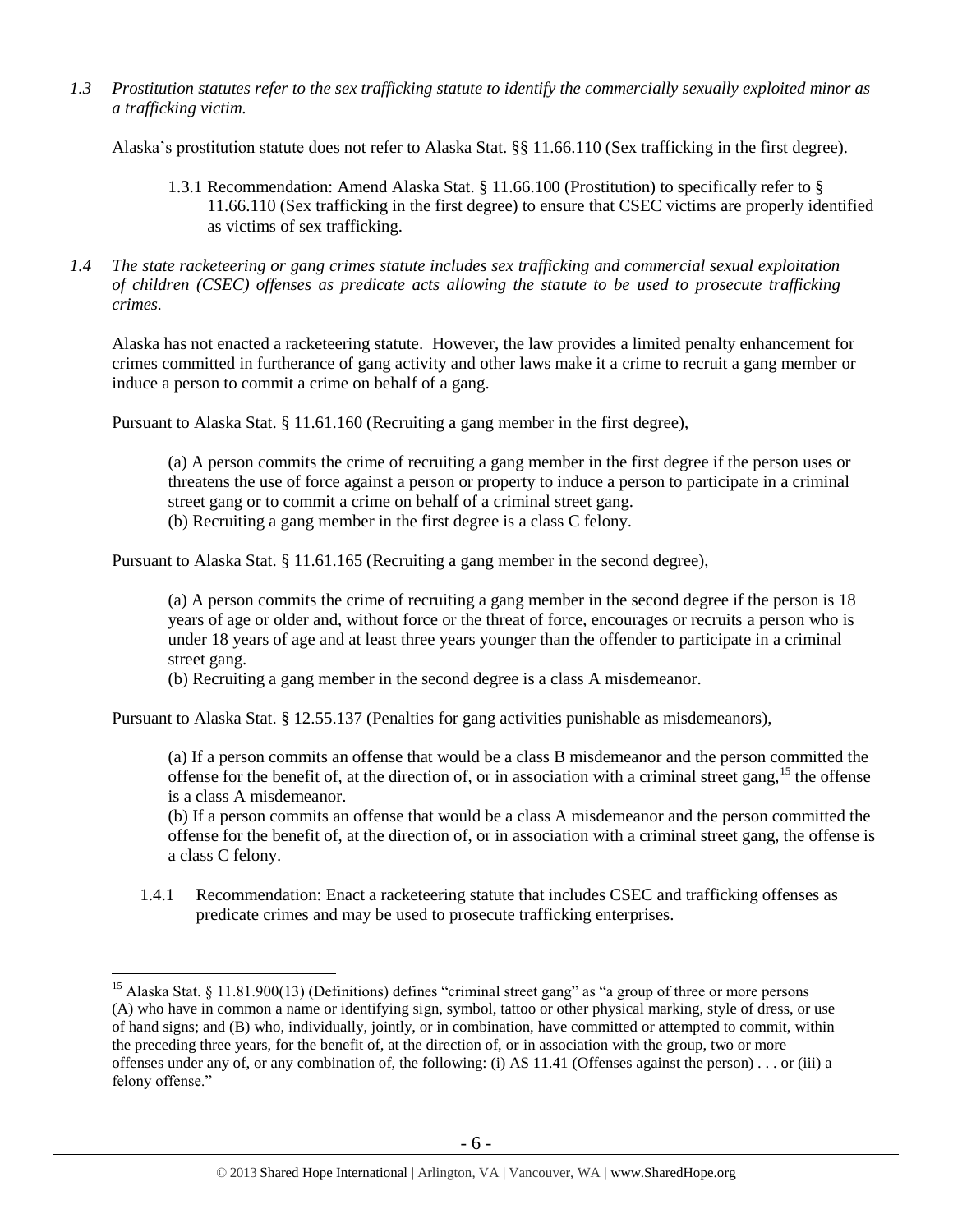## **FRAMEWORK ISSUE 2: CRIMINAL PROVISIONS ADDRESSING DEMAND**

#### *Legal Components:*

- *2.1 The state sex trafficking law can be applied to the buyers of commercial sex acts with a victim of domestic minor sex trafficking.*
- *2.2 Buyers of commercial sex acts with a minor can be prosecuted under commercial sexual exploitation of children (CSEC) laws.*
- *2.3 Solicitation laws differentiate buying sex acts with an adult and buying sex acts with a minor under 18.*
- *2.4 Penalties for buyers of commercial sex acts with minors are as high as federal penalties.*
- *2.5 Using the Internet to lure, entice, or purchase, or attempt to lure, entice, or purchase commercial sex acts with a minor is a separate crime or results in an enhanced penalty for buyers.*
- *2.6 No age mistake defense is permitted for a buyer of commercial sex acts with any minor under 18.*
- *2.7 Base penalties for buying sex acts with a minor under 18 are sufficiently high and not reduced for older minors.*
- *2.8 Financial penalties for buyers of commercial sex acts with minors are sufficiently high to make it difficult for buyers to hide the crime.*
- *2.9 Buying and possessing child pornography carries penalties as high as similar federal offenses.*
- *2.10 Convicted buyers of commercial sex acts with minors and child pornography are required to register as sex offenders*.

\_\_\_\_\_\_\_\_\_\_\_\_\_\_\_\_\_\_\_\_\_\_\_\_\_\_\_\_\_\_\_\_\_\_\_\_\_\_\_\_\_\_\_\_\_\_\_\_\_\_\_\_\_\_\_\_\_\_\_\_\_\_\_\_\_\_\_\_\_\_\_\_\_\_\_\_\_\_\_\_\_\_\_\_\_\_\_\_\_\_\_\_\_\_

#### *Legal Analysis:*

*2.1 The state sex trafficking law can be applied to the buyers of commercial sex acts with a victim of domestic minor sex trafficking.*

Alaska Stat. § 11.66.110(a)(2) (Sex trafficking in the first degree) specifically exempts buyers from criminal liability under the sex trafficking of a minor law by stating, "[a] person commits the crime of sex trafficking…if the person…other than a patron of a prostitute, induces or causes a person under 18 years of age, to engage in prostitution..."

- 2.1.1 Recommendation: Amend Alaska Stat. § 11.66.110 (Sex trafficking in the first degree) to remove the language that specifically exempts buyers from criminal liability for sex trafficking.
- *2.2 Buyers of commercial sex acts with a minor can be prosecuted under commercial sexual exploitation of children (CSEC) laws.*

Alaska Stat. § 11.66.100 (Prostitution) makes it a crime to purchase sex acts with a minor. It states,

(a) A Person commits the crime of prostitution if the person:

. . . . (2) Offers a fee in return for sexual conduct.

. . . .

- (c) Prostitution is a class C felony if
	- (1) the defendant violates (a) of this section as a patron of a prostitute;
	- (2) the prostitute is under 18 years of age; and
	- (3) the defendant is over 18 years of age and at least three years older than the prostitute.

A Class C felony is punishable by up to five years in prison with a possible fine not to exceed \$50,000.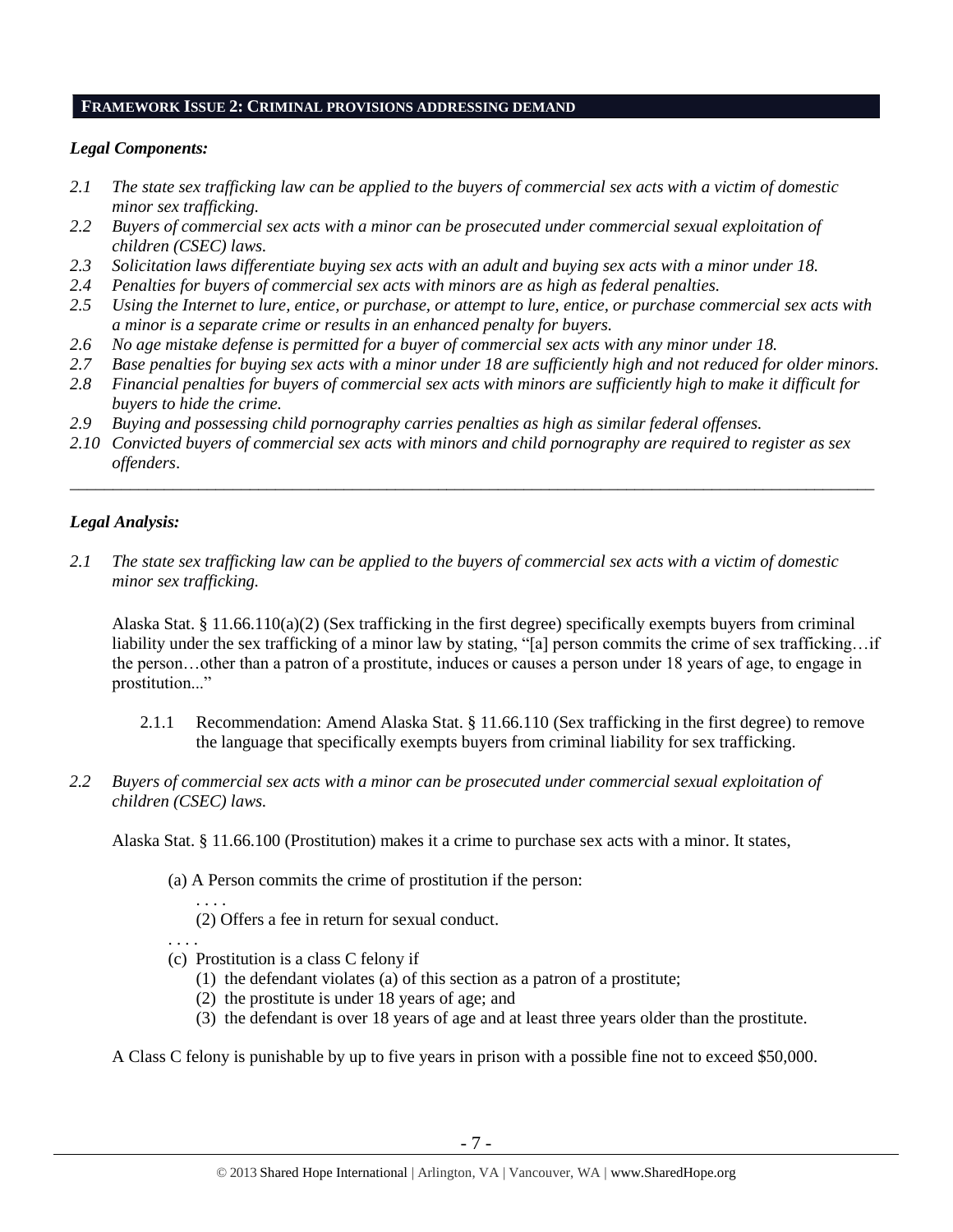*2.3 Solicitation laws differentiate between buying sex acts with an adult and buying sex acts with a minor under 18.*

Under Alaska Stat. § 11.66.100 (Prostitution),

- (a) A person commits the crime of prostitution if the person:
	- (1) Engages in or agrees or offers to engage in sexual conduct in return for a fee; or
	- (2) Offers a fee in return for sexual conduct.
- (b) Except as provided in (c) of this section, prostitution is a class B misdemeanor.
- (c) Prostitution is a class C felony if
	- (1) the defendant violates (a) of this section as a patron of a prostitute;
	- (2) the prostitute is under 18 years of age; and
	- (3) the defendant is over 18 years of age and at least three years older than the prostitute.

A Class B misdemeanor is punishable by imprisonment for up to 90 days and a possible fine not to exceed \$2,000. Alaska Stat. §§ 11.66.100(b), 12.55.135(b), 12.55.035(b)(6). A Class C felony is punishable by up to five years in prison with a possible fine not to exceed \$50,000.

*2.4 Penalties for buyers of commercial sex acts with minors are as high as federal penalties.*

A buyer convicted under Alaska Stat. § 11.66.100(c)(Prostitution) would be guilty of a Class C felony, which is punishable by up to five years in prison with a possible fine not to exceed \$50,000. Alaska Stat. §§  $12.55.125(e), ^{16}12.55.035(1)(4).$ 

<span id="page-7-0"></span>In comparison, if the victim is under the age of 14, a conviction under the Trafficking Victims Protection Act  $(T\hat{V}PA)^{17}$  for child sex trafficking is punishable by 15 years to life imprisonment and a fine not to exceed \$250,000. 18 U.S.C. §§ 1591(b)(1),  $3559(a)(1)$ ,  $3571(b)(3)$ . If the victim is between the ages of 14–17, a conviction is punishable by 10 years to life imprisonment and a fine not to exceed \$250,000. 18 U.S.C. §§ 1591(b)(2),  $3559(a)(1)$ ,  $3571(b)(3)$ . A conviction is punishable by mandatory life imprisonment, however, if the buyer has a prior conviction for a federal sex offense<sup>18</sup> against a minor. 18 U.S.C. § 3559(e)(1). To the extent buyers can be prosecuted under other federal CSEC laws,<sup>19</sup> a conviction is punishable by penalties ranging from a fine not to exceed \$250,000 to life imprisonment and a fine not to exceed  $$250,000.<sup>20</sup>$ 

<span id="page-7-1"></span>an offense under section 1591 [18 USCS § 1591] (relating to sex trafficking of children), 2241 [18 USCS § 2241] (relating to aggravated sexual abuse),  $2242$  [18 USCS § 2242] (relating to sexual abuse),  $2244(a)(1)$ [18 USCS  $\S 2244(a)(1)$ ] (relating to abusive sexual contact), 2245 [18 USCS  $\S 2245$ ] (relating to sexual abuse resulting in death), 2251 [18 USCS § 2251] (relating to sexual exploitation of children), 2251A [18 USCS § 2251A] (relating to selling or buying of children), 2422(b) [18 USCS § 2422(b)] (relating to coercion and enticement of a minor into prostitution), or  $2423(a)$  [18 USCS §  $2423(a)$ ] (relating to transportation of minors).

 $\overline{a}$ <sup>16</sup> *See supra* note [3.](#page-1-1)

<sup>&</sup>lt;sup>17</sup> Trafficking Victims Protection Act (TVPA) of 2000, Pub. L. No. 106-386, 114 Stat. 1464, 1466 (codified in scattered sections of 18 and 22 U.S.C.).

<sup>&</sup>lt;sup>18</sup> Pursuant to 18 U.S.C. § 3559(e)(2), "federal sex offense" is defined as

<sup>&</sup>lt;sup>19</sup> 18 U.S.C. §§ 2251A(b) (Selling or buying of children), 2251(a) (Sexual exploitation of children), 2423(a) (Transportation of a minor with intent for minor to engage in criminal sexual activity), 2422(a) (Coercion and enticement), 2252(a)(2), (a)(4) (Certain activities relating to material involving the sexual exploitation of minors). <sup>20</sup> 18 U.S.C. §§ 2251A(b) (conviction punishable by imprisonment for 30 years to life and a fine), 2251(e) (conviction punishable by imprisonment for 15–30 years and a fine), 2423(a) (conviction punishable by imprisonment for 10 years to life and a fine), 2422(a) (conviction punishable by a fine, imprisonment up to 20 years, or both),  $2252(a)(2)$ , (4) (stating that a conviction under subsection (a)(2) is punishable by imprisonment for  $5-20$ years and a fine, while a conviction under subsection (a)(4) is punishable by imprisonment up to 10 years, a fine, or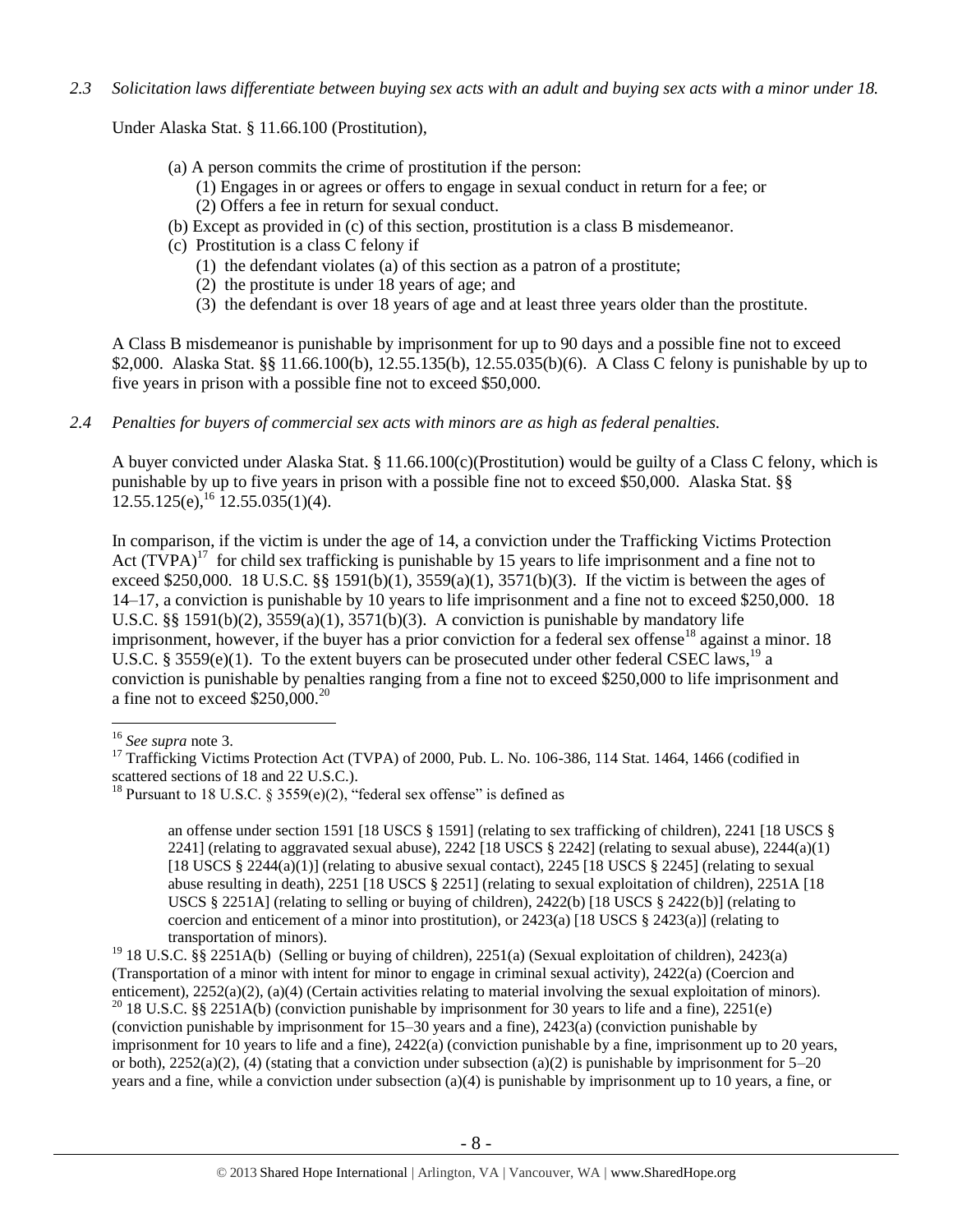- 2.4.1 Recommendation: Amend Alaska Stat. § 11.66.100 (Prostitution) to make the penalty as high as the Class A felony penalty of Alaska. Stat. § 11.41.360 (Human trafficking in the first degree) and  $\S 11.66.110(a)(2)$  (Sex trafficking in the first degree) for the solicitation or purchase of commercial sex with a minor.
- *2.5 Using the Internet to lure, entice, or purchase, or attempt to lure, entice, or purchase commercial sex acts with a minor is a separate crime or results in an enhanced penalty for buyers.*

Using the Internet to "entice, solicit, or encourage" a minor under 16 years of age to engage in one of the sexual acts listed in Alaska Stat. § 11.41.455<sup>21</sup> (Unlawful exploitation of a minor) is prohibited pursuant to Alaska Stat. § 11.41.452 (Online enticement of a minor). However, the online enticement of a minor statute does not specifically include purchasing sex acts with minors. The statute states in part that a person is guilty of the online enticement of a minor if a person who is "18 years of age or older, knowingly uses a computer to communicate with another person to entice, solicit, or encourage the person to engage in an act described in AS 11.41.455(a)(1)–(7)<sup>22</sup> (Unlawful exploitation of a minor) and (1) the other person is a child under 16 years of age; or (2) the person believes that the other person is a child under 16 years of age." Alaska Stat. § 11.41.452(a).

Online enticement of a minor is a Class B felony and is punishable by imprisonment for 5–15 years and a possible fine not to exceed \$100,000. Alaska Stat. §§ 11.41.452(d), 12.55.125(i)(3)(A)<sup>23</sup>, 12.55.035(b)(3). It is a Class A felony, punishable by imprisonment for 15–30 years, depending on the age of the victim, and a \$250,000 fine, "if the defendant was, at the time of the offense, required to register as a sex offender or child kidnapper under AS 12.63 or a similar law of another jurisdiction.<sup>"</sup> Alaska Stat. §§ 11.41.452(e),  $12.55.125(i)(2)(A), 12.55.035(b)(2).$ 

- 2.5.1 Recommendation: Amend Alaska Stat. § 11.41.452 (Online enticement of a minor) to protect all minors under the age of 18 and to include online enticement for the purpose of violating Alaska Stat. § 11.66.100 (Prostitution).
- *2.6 No age mistake defense is permitted for a buyer of commercial sex acts with any minor under 18.*

 $\overline{a}$ 

Under Alaska Stat. § 11.66.100(d) (Prostitution), an affirmative defense is permitted where a buyer "(1) reasonably believed the prostitute to be 18 years of age or older; and (2) undertook reasonable measures to

both.); *see also* 18 U.S.C §§ 3559(a)(1) (classifying all of the above listed offenses as felonies), 3571(b)(3) (providing a fine up to \$250,000 for any felony conviction).

<sup>&</sup>lt;sup>21</sup> The acts described in Alaska Stat. § 11.41.455(a)(1)–(7) are, "(1) sexual penetration; (2) the lewd touching of another person's genitals, anus, or breast; (3) the lewd touching by another person of the child's genitals, anus, or breast; (4) masturbation; (5) bestiality; (6) the lewd exhibition of the child's genitals; or (7) sexual masochism or sadism."

<sup>&</sup>lt;sup>22</sup> Alaska Stat. § 11.41.455(a) (Unlawful exploitation of a minor) makes it a crime when a person "knowingly induces or employs a child under 18 years of age to engage in, or photographs, films, records or televises a child under 18 engaged in" enumerated sex acts "with the intent of producing a live performance, film, audio, video, electronic, or electromagnetic recording, photograph, negative, slide, book, newspaper, magazine, or other material that visually or aurally depicts the" enumerated sex acts. Subsection (b) also makes it a crime when a "parent, legal guardian, or person having custody or control of a child under 18 years of age . . . permits the child to engage in conduct described in (a) of this section knowing that the conduct is intended to be used in producing a live performance, film, audio, video, electronic, or electromagnetic recording, photograph, negative, slide, book, newspaper, magazine, or other material that visually or aurally depicts the conduct." *See supra* Section 1.2. <sup>23</sup> *See supra* note [3.](#page-1-1)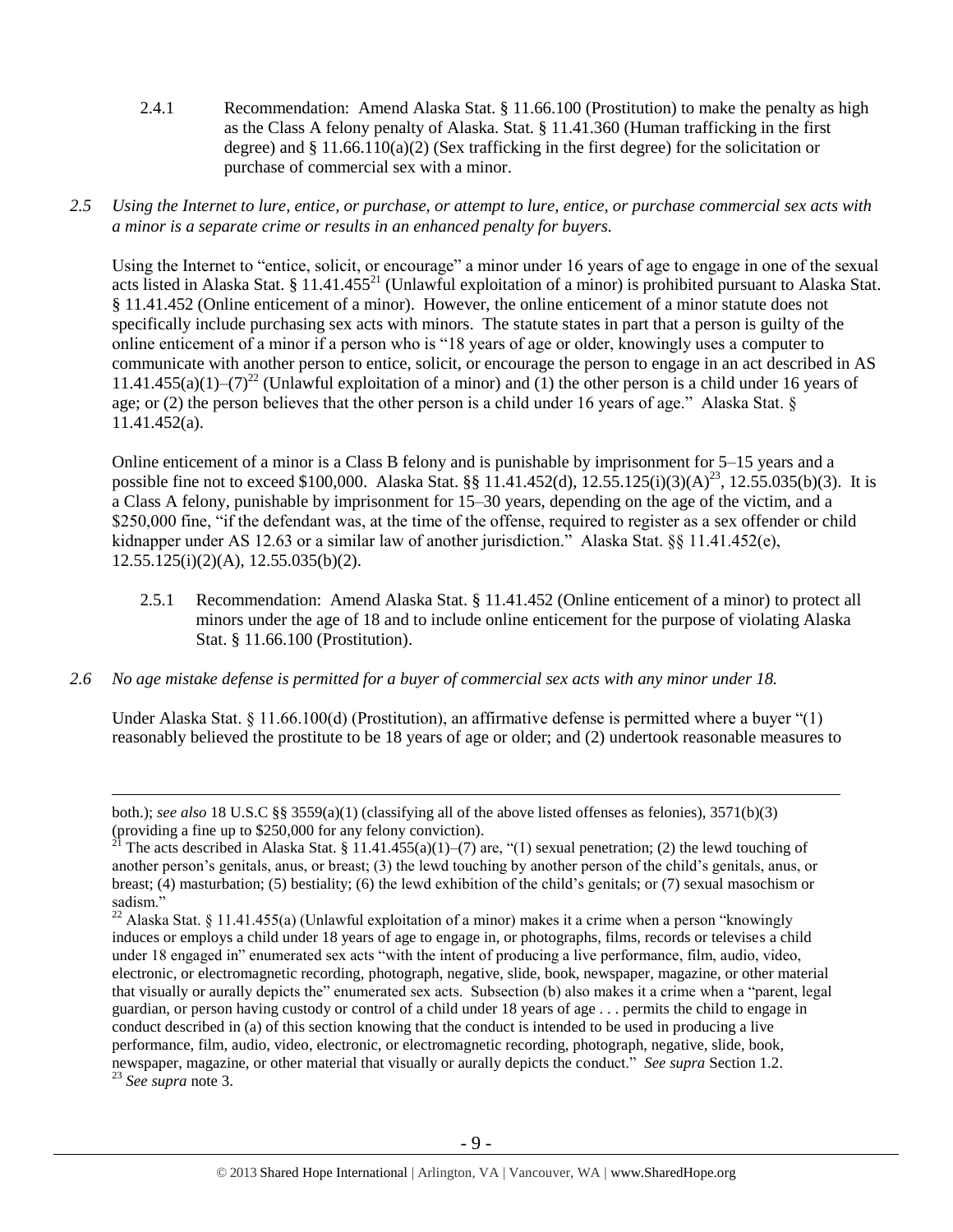verify that the prostitute was 18 years of age or older." To the extent the human trafficking statutes apply to buyers, these offenses are silent on the availability of a defense based on age mistake.

2.6.1 Recommendation: Amend Alaska Stat. § 11.66.100 (Prostitution), to expressly prohibit a defense based on mistake of age.

# *2.7 Base penalties for buying sex acts with a minor under 18 are sufficiently high and not reduced for older minors.*

Alaska Stat. § 11.66.100(c) (Prostitution) provides the same penalty for buying or soliciting sex with any minor under the age of 18. If convicted of soliciting a minor under Alaska Stat. § 11.66.100(c) (Prostitution) a buyer would be guilty of a Class C felony, which is punishable by up to five years in prison with a possible fine not to exceed \$50,000. Alaska Stat. §§ 12.55.125(e),<sup>24</sup> 12.55.035(1)(4).

Alaska Stat. § 11.41.360 (Human trafficking in the first degree), if applicable to buyers, does not differentiate between the human trafficking of a minor and the trafficking of an adult, providing a single penalty for the trafficking of adult and minor victims. It is a Class A felony, which is punishable by imprisonment for 5–8 years and a possible fine not to exceed \$250,000. Alaska Stat. §§ 11.41.360(c), 12.55.125(c)(1), 12.55.035(b)(2). In addition, Alaska Stat. § 11.41.365 (Human trafficking in the second degree), if applicable to buyers, is a Class B felony, which is punishable by imprisonment for 1–3 years and a possible fine not to exceed \$100,000. Alaska Stat. §§ 11.41.365(b), 12.55.125(d)(1), 12.55.035(b)(3).

- 2.7.1 Recommendation: Amend Alaska Stat. § 11.66.100(c) (Prostitution) to provide penalties as high as those provided under Alaska Stat. § 11.66.110(a) (Sex trafficking in the first degree) recognizing that purchase of commercial sex acts with a minor is sex trafficking.
- *2.8 Financial penalties for buyers of commercial sex acts with minors are sufficiently high to make it difficult for buyers to hide the crime.*

A buyer convicted under Alaska Stat. § 11.41.360 (Human trafficking in the first degree) commits a Class A felony and is subject to a fine not to exceed \$250,000. Alaska Stat. §§ 11.41.360(c), 12.55.035(b)(2).

Buyers convicted under Alaska Stat. § 11.66.100(c) (Prostitution) face a Class C felony punishable by a fine of not more than \$50,000. Alaska Stat.  $\S$  12.55.125(e),<sup>25</sup> 12.55.035(1)(4). They are also subject to Alaska Stat. § 11.66.145 (Forfeiture), which states, "Property used to institute, aid, or facilitate, or received or derived from, a violation of AS 11.66.100(c) (Prostitution) or 11.66.110–11.66.135 [Promoting prostitution in the first degree, Sex trafficking in the second degree, Sex trafficking in the third degree, Sex trafficking in the fourth degree] may be forfeited at sentencing." No specific seizure procedure is authorized.

If the act of commercially purchasing sex is prosecuted as a sexual offense, a violation of Alaska Stat. § 11.41.434 (Sexual abuse of a minor in the first degree) is an unclassified felony that is punishable by a possible fine not to exceed \$500,000. Alaska Stat. §§ 11.41.434(b), 12.55.035(b)(1). A violation of Alaska Stat. § 11.41.436 (Sexual abuse of a minor in the second degree) is a Class B felony and punishable by a maximum fine of \$100,000. Alaska Stat. §§ 11.41.436(b), 12.55.035(b)(3).

Alaska Stat. § 11.41.468(a) (Forfeiture of property used in sexual offense) provides that

<sup>24</sup> *See supra* note [3.](#page-1-1)

<sup>25</sup> *See supra* note [3.](#page-1-1)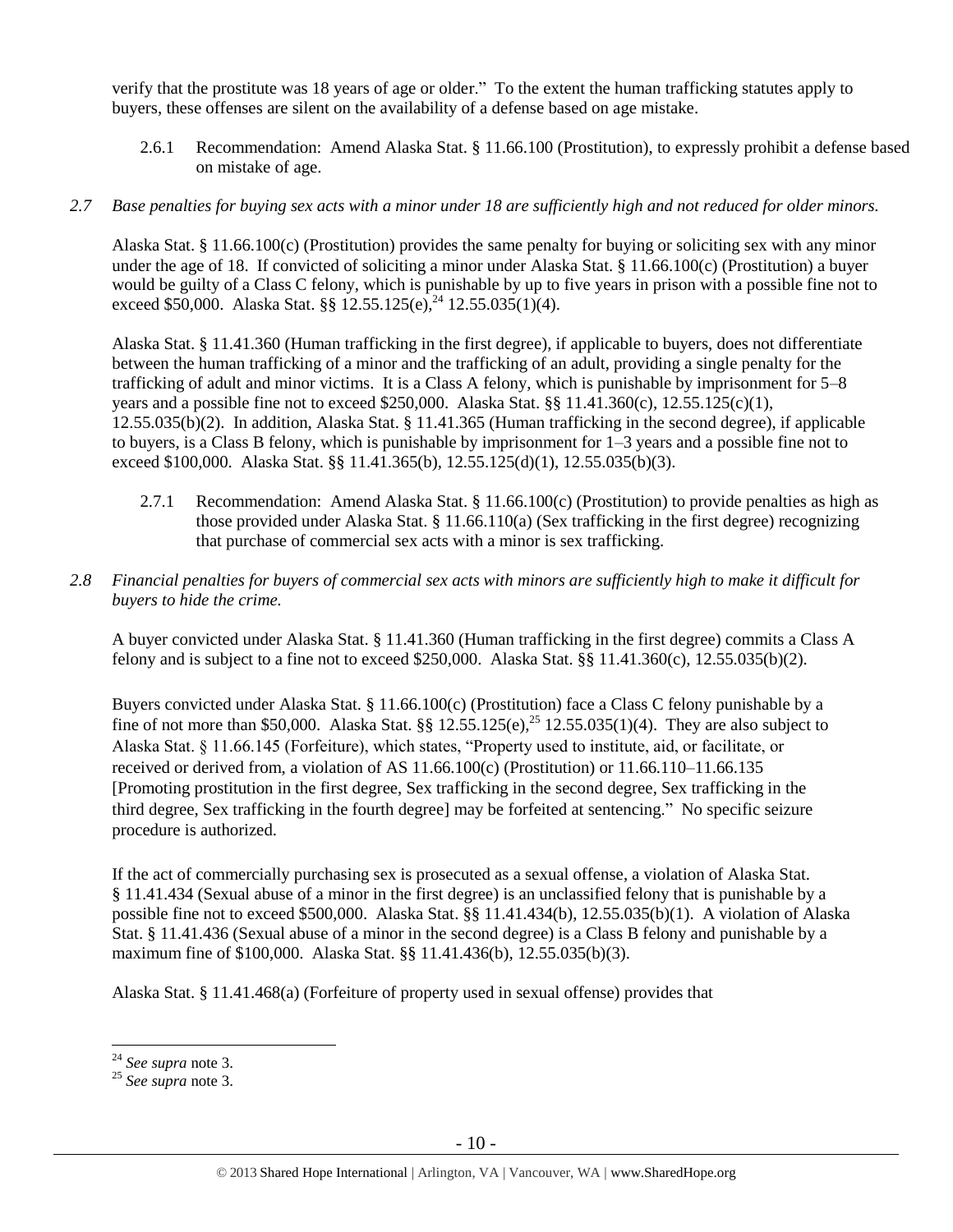<span id="page-10-0"></span>[p]roperty<sup>26</sup> used to aid a violation of AS 11.41.410–11.41.458 (Sexual assault in the first through fourth degrees; sexual abuse of a minor in the first through fourth degrees; incest; online enticement of a minor; unlawful exploitation of a minor; and indecent exposure in the first degree) or to aid the solicitation of, attempt to commit, or conspiracy to commit a violation of AS 11.41.410–11.41.458 may be forfeited to the state upon the conviction of the offender.

The forfeiture is discretionary, and forfeiture is ordered in the context of a criminal trial.

Likewise, Alaska Stat. § 11.61.129(a) (Forfeiture of property used in indecent viewing or photography or child pornography) provides that "[p]roperty<sup>27</sup> used to aid a violation of AS 11.61.123–11.61.128<sup>28</sup> (Indecent viewing or photography; distribution of child pornography; possession of child pornography; and distribution of indecent material to minors) or to aid the solicitation of, attempt to commit, or conspiracy to commit a violation of AS 11.61.123–11.61.128 may be forfeited to the state upon the conviction of the offender." The forfeiture is discretionary, and forfeiture is ordered in the context of a criminal trial.

In addition, a court shall order a buyer to pay restitution. Alaska Stat. § 12.55.045(a) (Restitution and compensation) provides in part that:

<span id="page-10-1"></span>[t]he court shall, when presented with credible evidence, unless the victim or other person expressly declines restitution, order a defendant convicted of an offense to make restitution as provided in this section, including restitution to the victim or other person injured by the offense, to a public, private, or private nonprofit organization that has provided or is or will be providing counseling, medical, or shelter services to the victim or other person injured by the offense, or as otherwise authorized by law.

The court considers the following two factors in determining the restitution amount and payment method: "(1) public policy that favors requiring criminals to compensate for damages and injury to their victims; and (2) financial burden placed on the victim and those who provide services to the victim and other persons injured by the offense as a result of the criminal conduct of the defendant." Alaska Stat. § 12.55.045(a).

*2.9 Buying and possessing child pornography carries penalties as high as similar federal offenses.*

Alaska Stat. § 11.61.127(a) (Possession of child pornography) states:

A person commits the crime of possession of child pornography if the person knowingly possesses or knowingly accesses on a computer with intent to view any material that visually depicts conduct described in AS 11.41.455(a) (Unlawful exploitation of a minor) knowing that

<sup>&</sup>lt;sup>26</sup> "Property" is defined in Alaska Stat. § 11.41.468(b) as

computer equipment, telecommunications equipment, photography equipment, video or audio equipment, books, magazines, photographs, videotapes, audiotapes, and any equipment or device, regardless of format or technology employed, that can be used to store, create, modify, receive, transmit, or distribute digital or analog information, including images, motion pictures, and sounds.

<sup>&</sup>lt;sup>27</sup> In Alaska Stat. § 11.61.129, "property" is given the same meaning as in Alaska Stat. § 11.41.468(b) (Forfeiture of property used in a sexual offense). Alaska Stat. § 11.61.129(b).

<sup>28</sup> Alaska Stat. § 11.61.128 was found unconstitutional in *Am. Booksellers Foundation for Free Expression v. Sullivan*, No. 3:10-cv-0193-RRB, 2011 U.S. Dist. LEXIS 70414 (D. Alaska June 30, 2011), on First Amendment grounds because, "[T]here could be a chilling effect on protected speech under the . . . statute . . . . Individuals who fear the possibility of a minor receiving speech intended for an adult may refrain from exercising their right to free speech at all—an unacceptable result. The Government may not reduce the adult population to only what is fit for children." *Id.* at 12 (citing Reno v. ACLU, 521 U.S. 844, 875 (1997)).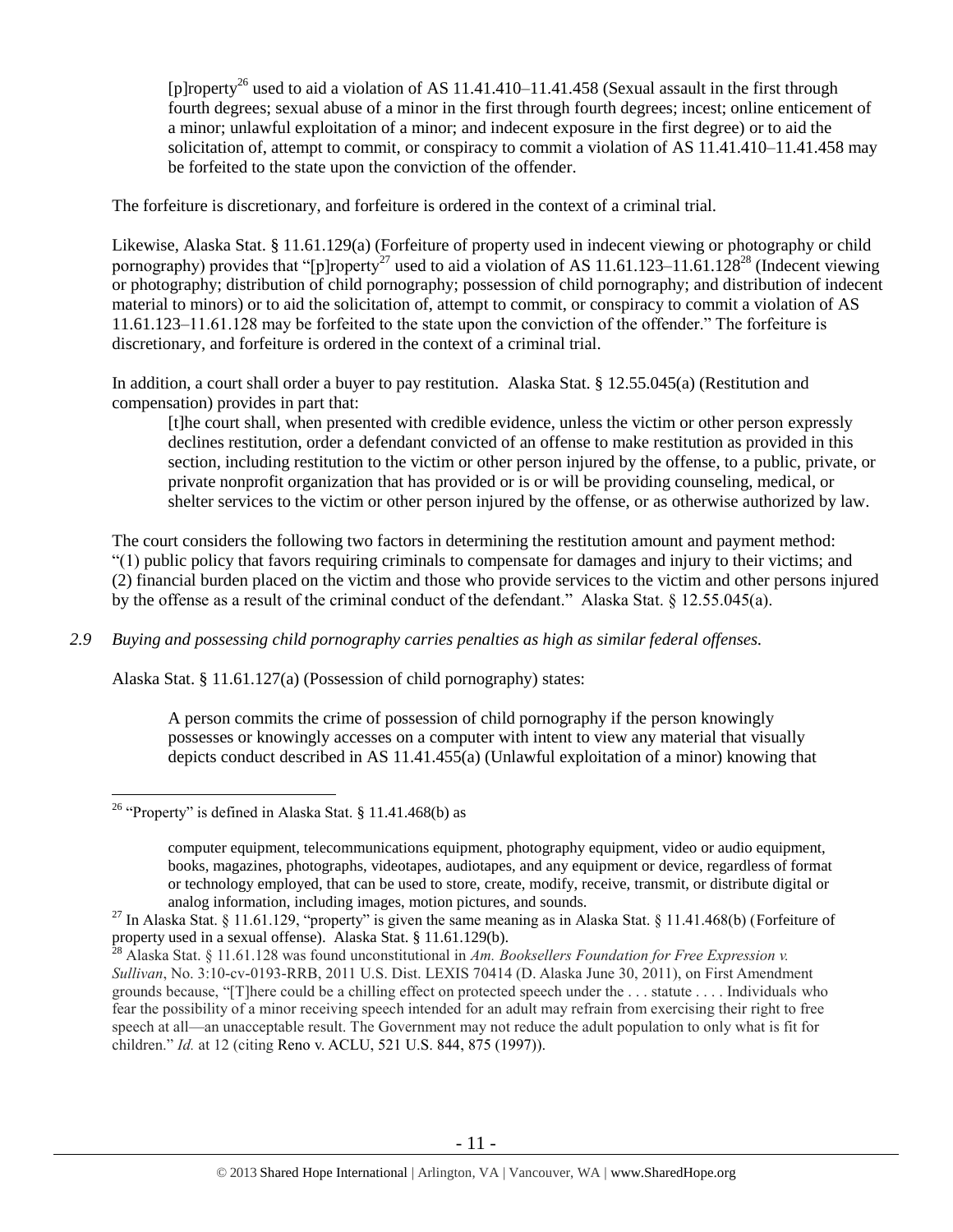the production of the material involved the use of a child under 18 years of age who engaged in the conduct or a depiction of a part of an actual child under 18 years of age who, by manipulation, creation, or modification, appears to be engaged in the conduct.

The statute provides in subsection (c) that "[e]ach film, audio, video, electronic, or electromagnetic recording, photograph, negative, slide, book, newspaper, magazine, or other material that visually or aurally depicts conduct described in AS 11.41.455(a) that is possessed or accessed in violation of (a) of this section is a separate violation of this section." Possession of child pornography is a Class C felony that is punishable by imprisonment for 2-12 years<sup>29</sup> and a possible fine not to exceed \$50,000. Alaska Stat. §§ 11.61.127(g), 12.55.125(i)(4)(A),<sup>30</sup> 12.55.035(b)(3).

Alaska Stat. § 11.61.123 (Indecent viewing or photography) states,

(a) A person commits the crime of indecent viewing or photography if, in the state, the person knowingly views, or produces a picture of, the private exposure of the genitals, anus, or female breast of another person and the view or production is without the knowledge or consent of

(1) the parent or guardian of the person viewed, or who is shown in the picture, if the person who is viewed or shown is under 16 years of age; and

(2) the person viewed or shown in the picture, if the person viewed or shown is at least 13 years of age.

<span id="page-11-0"></span>(b) Each viewing of a person, and each production of a picture of a person, whose genitals, anus, or female breast are viewed or are shown in a picture constitutes a separate violation of this section. $31$ 

If the victim is a minor, a violation is a Class C felony that is punishable by imprisonment up to 2 years and a possible fine not to exceed \$50,000. Alaska Stat. §§ 11.61.123(f)(1), 12.55.125(e)(1), 12.55.035(b)(3).

In comparison, a federal conviction for possession of child pornography<sup>32</sup> is generally punishable by imprisonment for 5–20 years and a fine not to exceed \$250,000.<sup>33</sup> Subsequent convictions, however, are punishable by imprisonment up to 40 years and a fine not to exceed  $$250,000.<sup>34</sup>$ 

(1) "picture" means a film, photograph, negative, slide, book, newspaper, or magazine, whether in print, electronic, magnetic, or digital format; and

(2) "private exposure" means that a person has exposed the person's body or part of the body in a place, and under circumstances, that the person reasonably believed would not result in the person's body or body parts being (A) viewed by the defendant; or (B) produced in a picture; "private exposure" does not include the exposure of a person's body or body parts in a law enforcement facility, correctional facility, designated treatment facility, or a juvenile detention facility . . . .

 $33$  18 U.S.C. §§ 2252(b) (stating that a conviction under subsection (a)(2) is punishable by imprisonment for 5–20 years and a fine, while a conviction under subsection (a)(4) is punishable by imprisonment up to 10 years, a fine, or both), 2252A(b)(1) (a conviction is punishable by imprisonment for 5–20 years and a fine), 1466A(a), (b) (stating that a conviction under subsection (a) is "subject to the penalties provided in section  $2252A(b)(1)$ ," imprisonment for 5–20 years and a fine, while a conviction under subsection (b) is "subject to the penalties provided in section 2252A(b)(2)," imprisonment up to 10 years, a fine, or both); *see also* 18 U.S.C §§ 3559(a)(1) (classifying all of the above listed offenses as felonies), 3571(b)(3) (providing a fine up to \$250,000 for any felony conviction).

 $\overline{a}$ <sup>29</sup> *See supra* note [4.](#page-1-0)

<sup>30</sup> *See supra* note [3.](#page-1-1)

 $31$  Alaska Stat. § 11.61.123(e) states in part,

 $32$  18 U.S.C. §§ 2252(a)(2), (a)(4) (Certain activities relating to material involving the sexual exploitation of minors),  $2252A(a)(2)$ –(3) (Certain activities relating to material constituting or containing child pornography), 1466A(a), (b) (Obscene visual representations of the sexual abuse of children).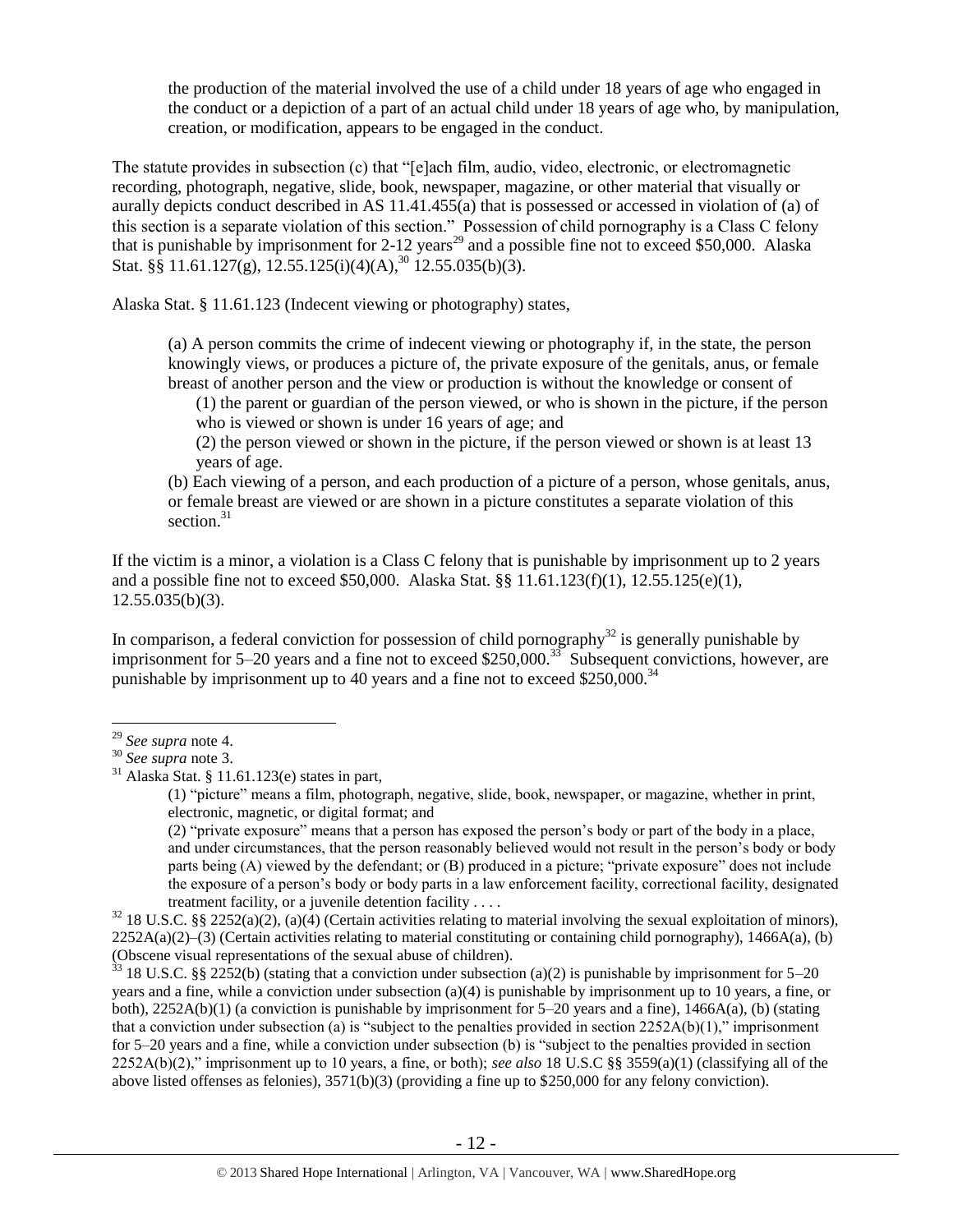*2.10 Convicted buyers of commercial sex acts with minors and child pornography are required to register as sex offenders*.

Under Alaska Stat. § 12.63.010(a) (Registration of sex offenders and related requirements), "A sex offender or child kidnapper who is physically present in the state shall register as provided in this section." Alaska Stat. § 12.63.100(5) defines "sex offender" as "a person convicted of a sex offense . . . in this state or another jurisdiction regardless of whether the conviction occurred before, after, or on January 1, 1999."

The definition of "sex offense" in Alaska Stat. § 12.63.100(6)(C)<sup>35</sup> (Definitions) includes "a crime, or an attempt, solicitation, or conspiracy to commit a crime, under the following statutes or a similar law of another jurisdiction:"

<span id="page-12-0"></span>(i) AS 11.41.410–11.41.438 [Sexual assault in the first through fourth degrees; Sexual abuse of a minor in the first through third degrees];

(ii) AS  $11.41.440(a)(2)$  [Sexual abuse of a minor in the fourth degree];

(iii) AS 11.41.450–11.41.458 [Incest; online enticement of a minor; unlawful exploitation of a minor; and indecent exposure in the first degree];

(iv) AS 11.41.460 [Indecent exposure in the second degree] if the indecent exposure is before a person under 16 years of age and the offender has a previous conviction for that offense; (v) AS 11.61.125–11.61.128 [Distribution of child pornography; possession of child pornography; and distribution of indecent material to minors];

. . . . (vi) AS  $11.66.110$  (Sex trafficking in the first degree) or  $11.66.130(a)(2)$  (Sex trafficking in the third degree) if the person who was induced or caused to engage in prostitution was under 20 years of age at the time of the offense.;

. . . .

. . . .

 $\overline{a}$ 

 $(ix)$  AS  $11.66.100(a)(2)$  (Prostitution: offers a fee in return for sexual conduct) if the offender is subject to punishment under AS 11.66.100(c) (Prostitution);

"Aggravated sex offense" is defined in Alaska Stat.  $\S$  12.63.100(1)(C) (Definitions) as including "a crime, or an attempt, solicitation, or conspiracy to commit a crime, under AS 11.41.410 [Sexual assault in the first degree], 11.41.434 [Sexual abuse of a minor in the first degree], or a similar law of another jurisdiction or a similar provision under a former law of this state."

 $34$  18 U.S.C. §§ 2252(b) (stating if a person has a prior conviction under subsection (a)(2), or a list of other statutes, a conviction is punishable by a fine and imprisonment for 15–40 years, but if a person has a prior conviction under subsection (a)(4), or a list of other statutes, a conviction is punishable by a fine and imprisonment for  $10-20$  years),  $2252A(b)(1)$  (stating if a person has a prior conviction under subsection (a)(2), (a)(3), or a list of other statutes, a conviction is punishable by a fine and imprisonment for  $15-40$  years),  $1466A(a)$ , (b) (stating that the penalty scheme for section 2252A(b) applies); *see also* 18 U.S.C §§ 3559(a)(1) (classifying all of the above listed offenses as felonies), 3571(b)(3) (providing a fine up to \$250,000 for any felony conviction).

 $35$  Here and elsewhere in this report that Alaska Stat. § 12.63.100 is quoted or cited, it has been updated to reflect the amendments added by the passage of Senate Bill 22. 2013 Alaska First Regular Sess. of the  $28<sup>th</sup>$  Legislature. (Effective July 1, 2013).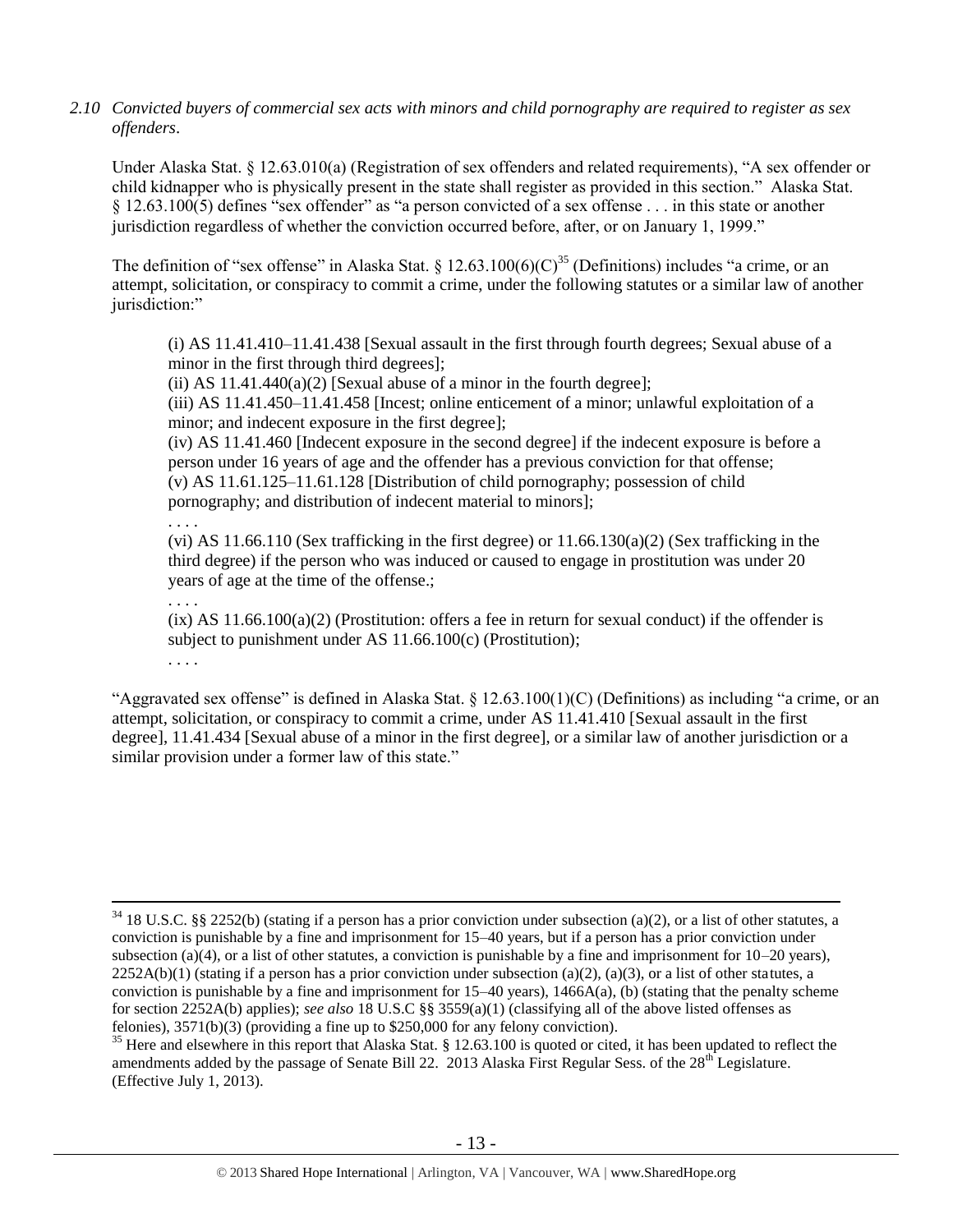#### **FRAMEWORK ISSUE 3: CRIMINAL PROVISIONS FOR TRAFFICKERS**

# *Legal Components:*

- *3.1 Penalties for trafficking a child for sexual exploitation are as high as federal penalties.*
- *3.2 Creating and distributing child pornography carries penalties as high as similar federal offenses*.
- *3.3 Using the Internet to lure, entice, recruit or sell commercial sex acts with a minor is a separate crime or results in an enhanced penalty for traffickers.*
- *3.4 Financial penalties for traffickers, including asset forfeiture, are sufficiently high.*
- *3.5 Convicted traffickers are required to register as sex offenders.*
- *3.6 Laws relating to termination of parental rights for certain offenses include sex trafficking or commercial sexual exploitation of children (CSEC) offenses in order to remove the children of traffickers from their control and potential exploitation.*

*\_\_\_\_\_\_\_\_\_\_\_\_\_\_\_\_\_\_\_\_\_\_\_\_\_\_\_\_\_\_\_\_\_\_\_\_\_\_\_\_\_\_\_\_\_\_\_\_\_\_\_\_\_\_\_\_\_\_\_\_\_\_\_\_\_\_\_\_\_\_\_\_\_\_\_\_\_\_\_\_\_\_\_\_\_\_\_\_\_\_\_\_\_\_*

# *Legal Analysis:*

*3.1 Penalties for trafficking a child for sexual exploitation are as high as federal penalties.* 

A violation of Alaska Stat. § 11.41.360 (Human trafficking in the first degree) is a Class A felony, which is punishable by imprisonment for 5–8 years and a possible fine not to exceed \$250,000. Alaska Stat.  $\S$ § 11.41.360(c), 12.55.125(c)(1)<sup>36</sup>, 12.55.035(b)(2).

A violation of Alaska Stat. § 11.66.110(a)(1), (3) (Sex trafficking in the first degree) is a Class A felony that occurs when a person "(1) induces or causes a person to engage in prostitution through the use of force; . . . or (3) induces or causes a person in that person's legal custody to engage in prostitution." Class A felonies are punishable by imprisonment for 5-8 years and a possible fine not to exceed \$250,000. Alaska Stat. §§  $12.55.125(c)(1)$ ,  $12.55.035(b)(2)$ . A person who "as other than a patron of a prostitute, induces or causes a person under 20 years of age to engage in prostitution" is guilty of an unclassified felony, which is punishable by imprisonment for 20-35 years, depending on the victim's age, and a maximum possible fine of \$500,000. Alaska Stat. §§ 11.66.110(a)(2), (d), 12.55.125(i)(1)(A), 12.55.035(b)(1).

A first time violation of Alaska Stat. § 11.41.455 (Unlawful exploitation of a minor) is a Class B felony punishable by imprisonment for 5–15 years and a possible fine not to exceed \$100,000. Alaska Stat. §§ 11.41.455(c)(1), 12.55.125(i)(3)(A), 12.55.035(b)(3). Under subsection (c)(2), "Unlawful exploitation of a minor is a . . . class A felony if the person has been previously convicted of unlawful exploitation of a minor in this jurisdiction or a similar crime in this or another jurisdiction."

Alaska Stat. § 11.41.434(a)(1) (Sexual abuse of a minor in the first degree) states, "(a) An offender commits the crime of sexual abuse of a minor in the first degree if (1) being 16 years of age or older, the offender engages in sexual penetration with a person who is under 13 years of age or aids, induces, causes, or encourages a person who is under 13 years of age to engage in sexual penetration with another person." Sexual abuse of a minor in the first degree is an unclassified felony and is punishable by imprisonment for 20–35 years, depending on the victim's age, and a possible fine not to exceed \$500,000. Alaska Stat. §§ 11.41.434(b), 12.55.125(i)(1)(A), 12.55.035(b)(1).

In comparison, if the victim is under the age of 14, a conviction under the Trafficking Victims Protection Act  $(TVPA)^{37}$  for child sex trafficking is punishable by 15 years to life imprisonment and a fine not to exceed

<sup>36</sup> *See supra* note [3.](#page-1-1)

<sup>37</sup> *See supra* note [17.](#page-7-0)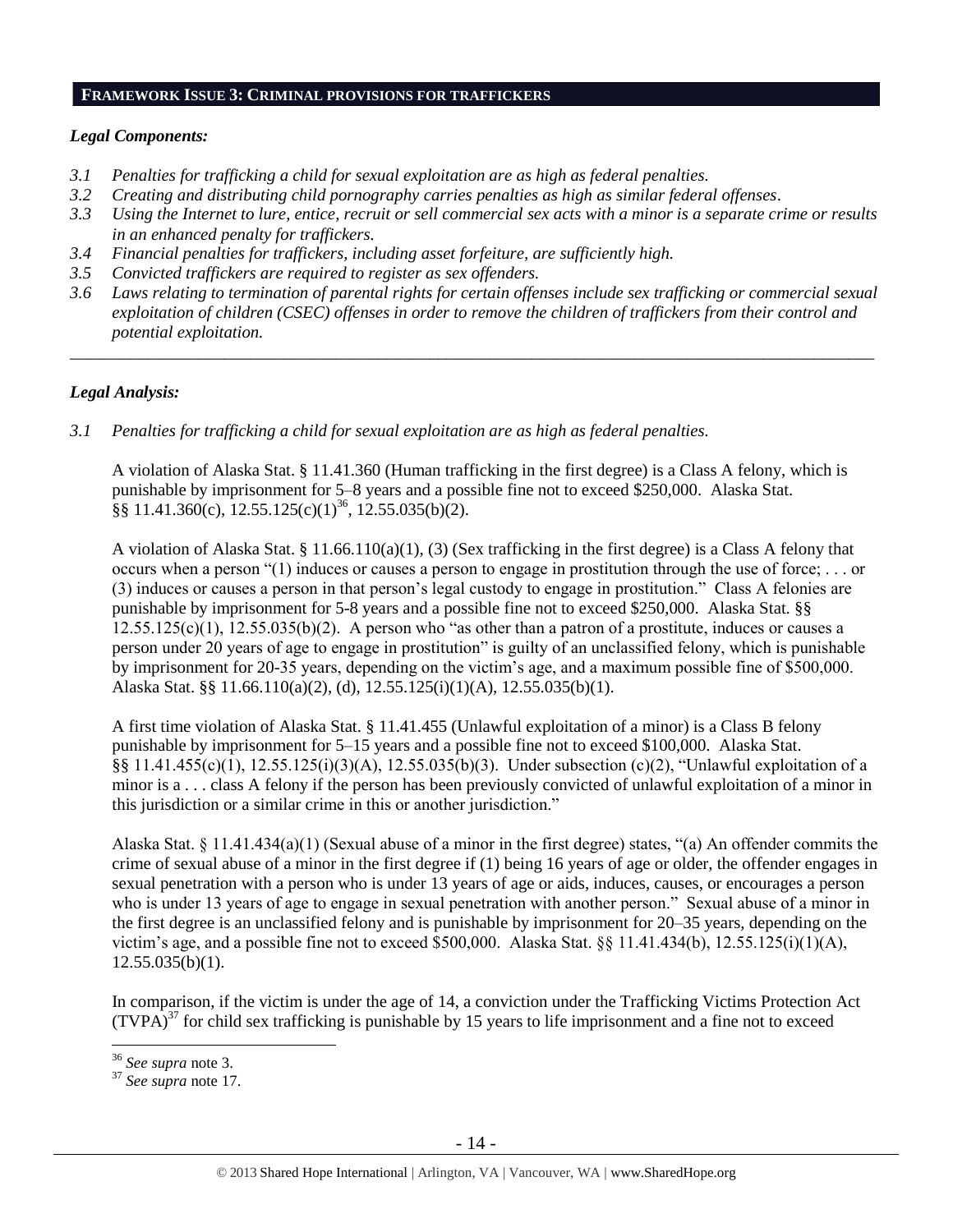\$250,000. 18 U.S.C. §§ 1591(b)(1), 3559(a)(1), 3571(b)(3). If the victim is between the ages of 14–17, a conviction is punishable by 10 years to life imprisonment and a fine not to exceed \$250,000. 18 U.S.C. §§ 1591(b)(2), 3559(a)(1), 3571(b)(3). A conviction is punishable by mandatory life imprisonment, however, if the trafficker has a prior conviction for a federal sex offense<sup>38</sup> against a minor.

## *3.2 Creating and distributing child pornography carries penalties as high as similar federal offenses*.

Alaska Stat. § 11.61.123 (Indecent viewing or photography) states,

(a) A person commits the crime of indecent viewing or photography if, in the state, the person knowingly views, or produces a picture of, the private exposure of the genitals, anus, or female breast of another person and the view or production is without the knowledge or consent of

(1) the parent or guardian of the person viewed, or who is shown in the picture, if the person who is viewed or shown is under 16 years of age; and

(2) the person viewed or shown in the picture, if the person viewed or shown is at least 13 years of age.

(b) Each viewing of a person, and each production of a picture of a person, whose genitals, anus, or female breast are viewed or are shown in a picture constitutes a separate violation of this section.<sup>39</sup>

If the victim is a minor, a violation is a Class C felony that is punishable by imprisonment up to 2 years and a possible fine not to exceed \$50,000. Alaska Stat. §§ 11.61.123(f)(1), 12.55.125(e)(1),<sup>40</sup> 12.55.035(b)(3).

Alaska Stat. § 11.41.455 (Unlawful exploitation of a minor) is a Class B felony that is punishable by 5–15 imprisonment for years and a possible fine not to exceed \$100,000. Alaska Stat. §§ 11.41.455(c)(1), 12.55.125(i)(3)(A), 12.55.035(b)(4). Pursuant to Alaska Stat. § 11.41.455(c)(2), the crime is a "class A felony if the person has been previously convicted of unlawful exploitation of a minor in this jurisdiction or a similar crime in this or another jurisdiction."

In comparison, if the victim is under the age of 14, a conviction under the TVPA for child sex trafficking is punishable by 15 years to life imprisonment and a fine not to exceed \$250,000. 18 U.S.C. §§ 1591(b)(1),  $3559(a)(1)$ ,  $3571(b)(3)$ . If the victim is between the ages of  $14-17$ , a conviction is punishable by 10 years to life imprisonment and a fine not to exceed \$250,000. 18 U.S.C. §§ 1591(b)(2), 3559(a)(1), 3571(b)(3). A conviction is punishable by mandatory life imprisonment, however, if the trafficker has a prior conviction for a federal sex offense<sup>41</sup> against a minor. Additionally, a federal conviction for distribution of child pornography<sup>42</sup> is generally punishable by imprisonment for  $5-20$  years and a fine not to exceed \$250,000.<sup>43</sup> Subsequent

 $\overline{a}$ <sup>38</sup> *See supra* note [18.](#page-7-1)

<sup>39</sup> *See supra* note [31.](#page-11-0)

<sup>40</sup> *See supra* note [3.](#page-1-1)

<sup>41</sup> *See supra* note [18.](#page-7-1)

<sup>&</sup>lt;sup>42</sup> 18 U.S.C. §§ 2252(a)(1), (a)(2), (a)(3) (Certain activities relating to material involving the sexual exploitation of minors),  $2252A(a)(2)$ ,  $(a)(3)$  (Certain activities relating to material constituting or containing child pornography), 1466A(a) (Obscene visual representations of the sexual abuse of children).

<sup>&</sup>lt;sup>43</sup> 18 U.S.C. §§ 2252(b) (stating that a conviction under subsection (a)(1), (a)(2), or (a)(3) is punishable by imprisonment for  $5-20$  years and a fine),  $2252A(b)(1)$  (a conviction is punishable by imprisonment for  $5-20$  years and a fine), 1466A(a), (b) (stating that a conviction under subsection (a) is "subject to the penalties provided in section 2252A(b)(1)," imprisonment for 5–20 years and a fine, while a conviction under subsection (b) is "subject to the penalties provided in section 2252A(b)(2)," imprisonment up to 10 years, a fine, or both); *see also* 18 U.S.C §§  $3559(a)(1)$  (classifying all of the above listed offenses as felonies),  $3571(b)(3)$  (providing a fine up to \$250,000 for any felony conviction).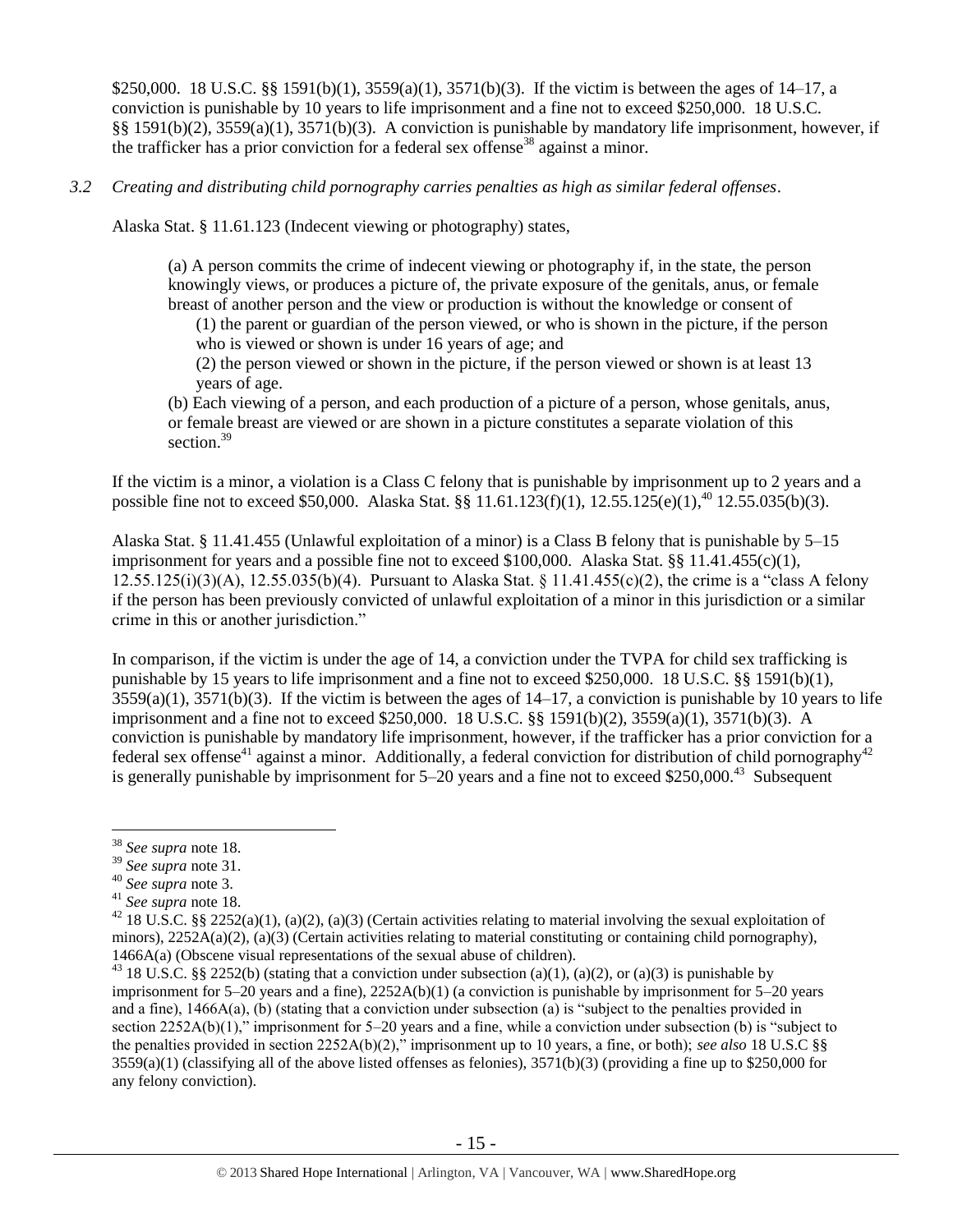convictions, however, are punishable by imprisonment up to 40 years and a fine not to exceed \$250,000.<sup>44</sup>

*3.3 Using the Internet to lure, entice, recruit or sell commercial sex acts with a minor is a separate crime or results in an enhanced penalty for traffickers.*

Alaska Stat. § 11.41.452(a) (Online enticement of a minor) provides that "[a] person commits the crime of online enticement of a minor if the person, being 18 years of age or older, knowingly uses a computer to communicate with another person to entice, solicit, or encourage the person to engage in an act described in AS  $11.41.455(a)(1)$ –(7) and (1) the other person is a child under 16 years of age; or (2) the person believes that the other person is a child under 16 years of age." Online enticement is a Class B felony that is punishable by imprisonment for 5–15 years and a possible fine not to exceed \$100,000.<sup>45</sup> Alaska Stat. §§ 11.41.452(d),  $12.55.125(i)(3)(A)<sup>46</sup>, 12.55.035(b)(3).$ 

3.3.1 Recommendation: Amend Alaska Stat. § 11.41.452(a) (Online enticement of a minor) to raise the age of a minor victim to under 18 to protect all minors and to include as prohibited conduct online enticement of a minor for the purpose of violating Alaska Stat. §  $11.66.110(a)(1)$ , (3) (Sex trafficking in the first degree) or any of Alaska's CSEC laws.

#### *3.4 Financial penalties for traffickers, including asset forfeiture, are sufficiently high*.

A convicted trafficker under Alaska Stat. § 11.41.360 (Human trafficking in the first degree) commits a Class A felony and is subject to a possible fine not exceeding \$250,000. Alaska Stat. §§ 11.41.360(c), 12.55.035(b)(2). Unlawful exploitation of a minor under Alaska Stat. § 11.41.455, a Class B felony, is punishable by a maximum penalty of \$100,000. Alaska Stat. §§ 11.41.455(c)(1), 12.55.035(b)(3).

A violation of Alaska Stat. 11.66.110(a)(2) (Sex trafficking in the first degree) is an unclassified felony and carries a possible fine not to exceed \$500,000. Alaska Stat. §§ 11.66.110(d), 12.55.035(b)(1). A trafficker convicted under Alaska Stat. 11.66.120 (Sex trafficking in the second degree) may be assessed a Class B felony with a possible maximum fine of \$100,000. Alaska Stat. §§ 11.66.120(b), 12.55.035(b)(3).

Asset forfeiture is mandatory in sex trafficking cases. Alaska Stat. § 11.66.145 (Forfeiture) requires mandatory asset forfeiture of "[p]roperty used to institute, aid, or facilitate, or received or derived from, a violation of AS .  $\ldots$  11.66.110–11.66.135 [Sex trafficking in the first through fourth degrees].  $\ldots$ "

In addition, Alaska Stat. § 11.41.468 (Forfeiture of property used in sexual offense) provides for discretionary asset forfeiture at the conclusion of a criminal trial, stating " $[p]$ roperty<sup>47</sup> used to aid a violation of AS 11.41.410–11.41.458 [Sexual assault in the first through fourth degrees; Sexual abuse of a minor in the first through fourth degrees; Incest; Online enticement of a minor; Unlawful exploitation of a minor; and Indecent exposure in the first degree] or to aid the solicitation of, attempt to commit, or conspiracy to commit a violation of AS 11.41.410–11.41.458 may be forfeited to the state upon the conviction of the offender."

 $\overline{a}$ 

<sup>47</sup> *See supra* note [26.](#page-10-0)

<sup>&</sup>lt;sup>44</sup> 18 U.S.C. §§ 2252(b) (stating if a person has a prior conviction under subsection (a)(1), (a)(2), or (a)(3) or a list of other statutes, a conviction is punishable by a fine and imprisonment for 15–40 years), 2252A(b)(1) (stating if a person has a prior conviction under subsection (a)(2), (a)(3), or a list of other statutes, a conviction is punishable by a fine and imprisonment for 15–40 years), 1466A(a), (b) (stating that the penalty scheme for section 2252A(b) applies); *see also* 18 U.S.C §§ 3559(a)(1) (classifying all of the above listed offenses as felonies), 3571(b)(3) (providing a fine up to \$250,000 for any felony conviction).

 $45$  However, Alaska Stat. § 11.41.452(e) provides that "[o]nline enticement is a class A felony if the defendant was, at the time of the offense, required to register as a sex offender or child kidnapper under AS 12.63 or a similar law of another jurisdiction."

<sup>46</sup> *See supra* note [3.](#page-1-1)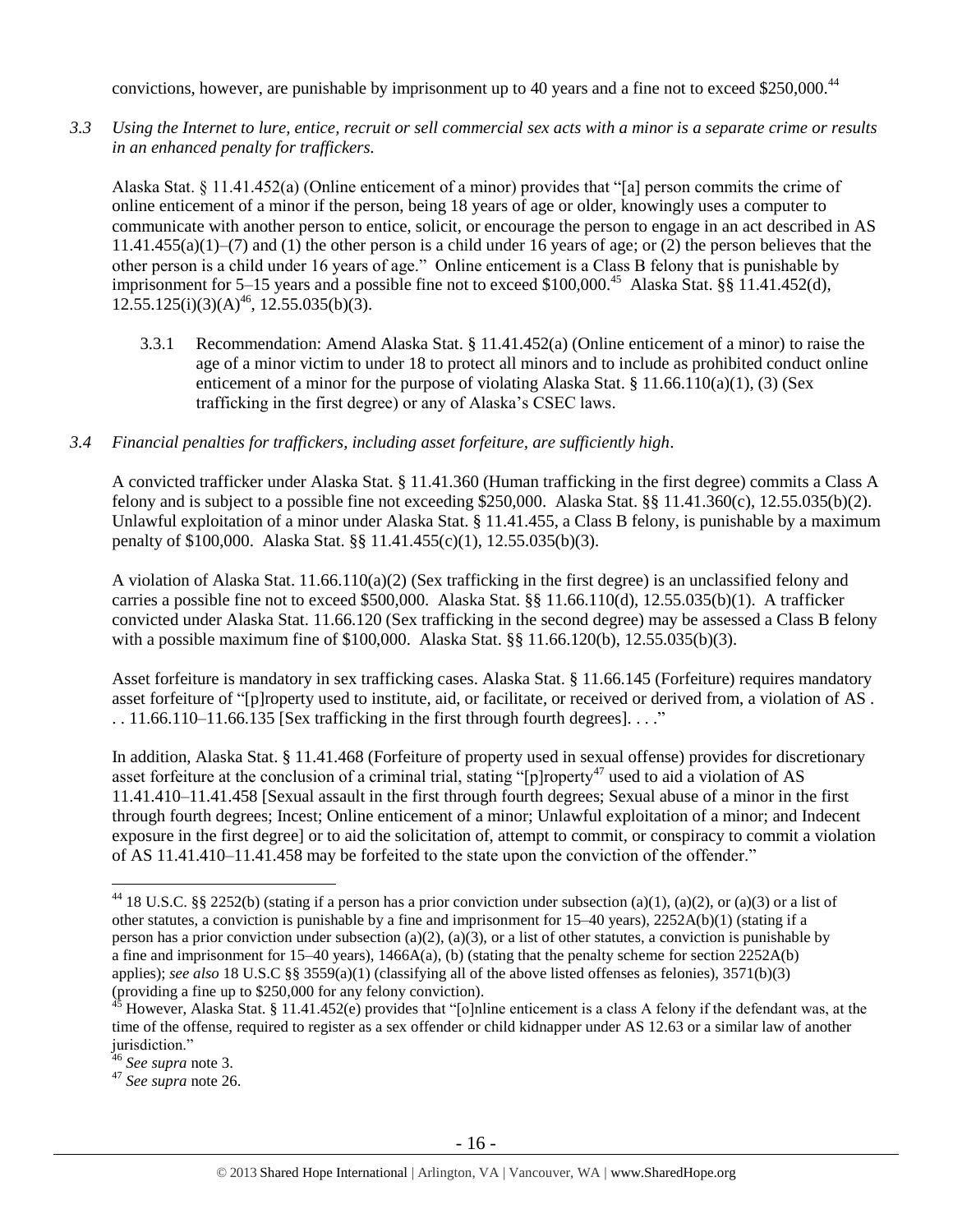Traffickers convicted for child pornography offenses are also subject to discretionary asset forfeiture at the conclusion of their criminal trials. Alaska Stat. § 11.61.129 (Forfeiture of property used in indecent viewing or photography or child pornography) states, "Property<sup>48</sup> used to aid a violation of AS 11.61.123–11.61.128 [Indecent viewing or photography; Distribution of child pornography; Possession of child pornography; and Distribution of indecent material to minors] or to aid the solicitation of, attempt to commit, or conspiracy to commit a violation of AS 11.61.123–11.61.128 may be forfeited to the state upon the conviction of the offender."

In addition, a court will order a trafficker to pay restitution. Alaska Stat. § 12.55.045(a) (Restitution and compensation) provides in part that:

[t]he court shall, when presented with credible evidence, unless the victim or other person expressly declines restitution, order a defendant convicted of an offense to make restitution as provided in this section, including restitution to the victim or other person injured by the offense, to a public, private, or private nonprofit organization that has provided or is or will be providing counseling, medical, or shelter services to the victim or other person injured by the offense, or as otherwise authorized by law.

The court considers the following two factors in determining the restitution amount and payment method: "(1) public policy that favors requiring criminals to compensate for damages and injury to their victims; and (2) financial burden placed on the victim and those who provide services to the victim and other persons injured by the offense as a result of the criminal conduct of the defendant." Alaska Stat. § 12.55.045(a)(1), (2).

## *3.5 Convicted traffickers are required to register as sex offenders.*

Under Alaska Stat. § 12.63.010(a) (Registration of sex offenders and related requirements), "A sex offender or child kidnapper who is physically present in the state shall register as provided in this section." Alaska Stat. § 12.63.100(5) defines "sex offender" as "a person convicted of a sex offense . . . in this state or another jurisdiction regardless of whether the conviction occurred before, after, or on January 1, 1999."

The definition of "sex offense" in Alaska Stat.  $\frac{12.63.100(6)(C)^{49}}{2}$  (Definitions) includes the following:

a crime, or an attempt, solicitation, or conspiracy to commit a crime, under the following statutes or a similar law of another jurisdiction:

(i) AS 11.41.410–11.41.438 [Sexual assault in the first through fourth degree; sexual abuse of a minor in the first through third degree];

(ii) AS  $11.41.440(a)(2)$  [Sexual abuse of a minor in the fourth degree];

(iii) AS 11.41.450–11.41.458 [Incest; online enticement of a minor; unlawful exploitation of a minor; and indecent exposure in the first degree];

(iv) AS 11.41.460 [Indecent exposure in the second degree] if the indecent exposure is before a person under 16 years of age and the offender has a previous conviction for that offense;

(v) AS 11.61.125–11.61.128 [Distribution of child pornography; possession of child pornography; and distribution of indecent material to minors];

(vi) AS 11.66.110 [Sex trafficking in the first degree] or  $11.66.130(a)(2)$  [Sex trafficking in the third degree] if the person who was induced or caused to engage in prostitution was 20 years of age at the time of the offense;

. . . .

 $\overline{a}$ <sup>48</sup> *See supra* note [27.](#page-10-1) 

<sup>49</sup> *See supra* note [35.](#page-12-0)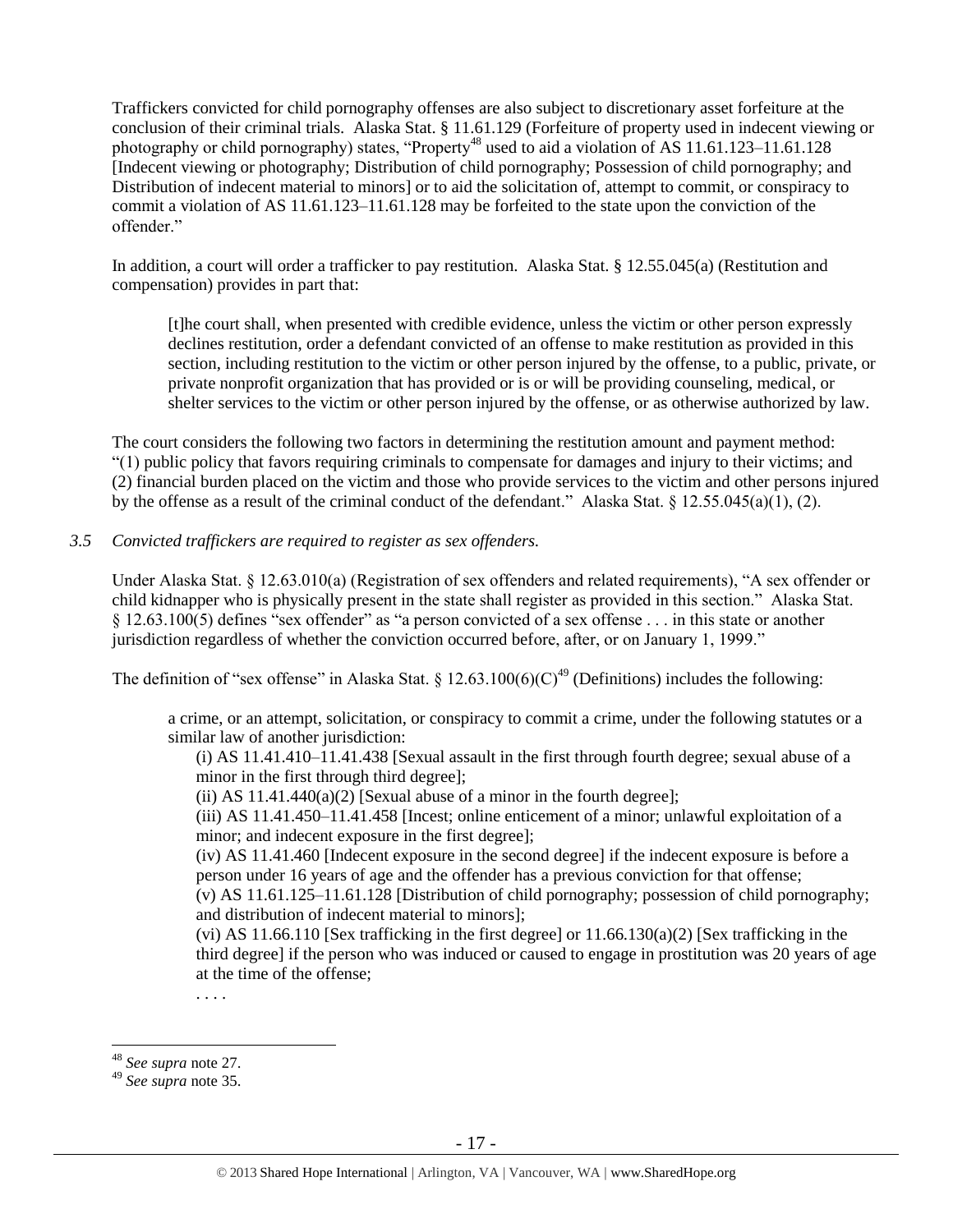$(ix)$  AS  $11.66.100(a)(2)$  (Prostitution: offers a fee in return for sexual conduct) if the offender is subject to punishment under AS 11.66.100(c) (Prostitution); . . . .

"Aggravated sex offense" is defined in Alaska Stat.  $\S 12.63.100(1)(C)$  (Definitions) as including "a crime, or an attempt, solicitation, or conspiracy to commit a crime, under AS 11.41.410 [Sexual assault in the first degree], 11.41.434 [Sexual abuse of a minor in the first degree], or a similar law of another jurisdiction or a similar provision under a former law of this state."

*3.6 Laws relating to termination of parental rights for certain offenses include sex trafficking or commercial sexual exploitation of children (CSEC) offenses in order to remove the children of traffickers from their control and potential exploitation.* 

Alaska Stat. § 47.10.088(a) (Involuntary termination of parental rights and responsibilities) states,

(a) Except as provided in AS 47.10.080(o) [Concerning incarcerated parent], the rights and responsibilities of the parent regarding the child may be terminated for purposes of freeing a child for adoption or other permanent placement if the court finds by clear and convincing evidence that

(1) the child has been subjected to conduct or conditions described in AS 47.10.011 [Children in need of aid];

(2) the parent

(A) has not remedied the conduct or conditions in the home that place the child at substantial risk of harm; or

(B) has failed, within a reasonable time, to remedy the conduct or conditions in the home that place the child in substantial risk so that returning the child to the parent would place the child at substantial risk of physical or mental injury; and

(3) the department has complied with the provisions of AS 47.10.086 concerning reasonable efforts.

Alaska Stat. § 47.10.011 (Children in need of aid) provides, subject to certain limitations, that:

[T]he court may find a child to be a child in need of aid if it finds by a preponderance of the evidence that the child has been subjected to any of the following: . . . (5) the child is habitually absent from home or refuses to accept available care and the child's conduct places the child at substantial risk of physical or mental injury; . . . (7) the child has suffered sexual abuse, or there is a substantial risk that the child will suffer sexual abuse, as a result of conduct by or conditions created by the child's parent, guardian, or custodian or by the failure of the parent, guardian, or custodian to adequately supervise the child; . . . .

Alaska Stat. § 47.10.990(31) defines "sexual abuse" as "the conduct described in AS 11.41.410–11.41.460 [Sexual assault in the first through fourth degrees; sexual abuse of a minor in the first through fourth degrees; incest; online enticement of a minor; unlawful exploitation of a minor; indecent exposure]; conduct constituting 'sexual exploitation' as defined in AS 47.17.290, and conduct prohibited by AS 11.66.100–11.66.150 [Sex trafficking in the first through fourth degrees]." "Sexual exploitation" is defined in Alaska Stat. § 47.17.290(16) as including "(A) allowing, permitting, or encouraging a child to engage in prostitution prohibited by AS 11.66.100–11.66.150 [Sex trafficking in the first through fourth degrees], by a person responsible for the child's welfare; (B) allowing, permitting, encouraging, or engaging in activity prohibited by AS 11.41.455(a), by a person responsible for the child's welfare."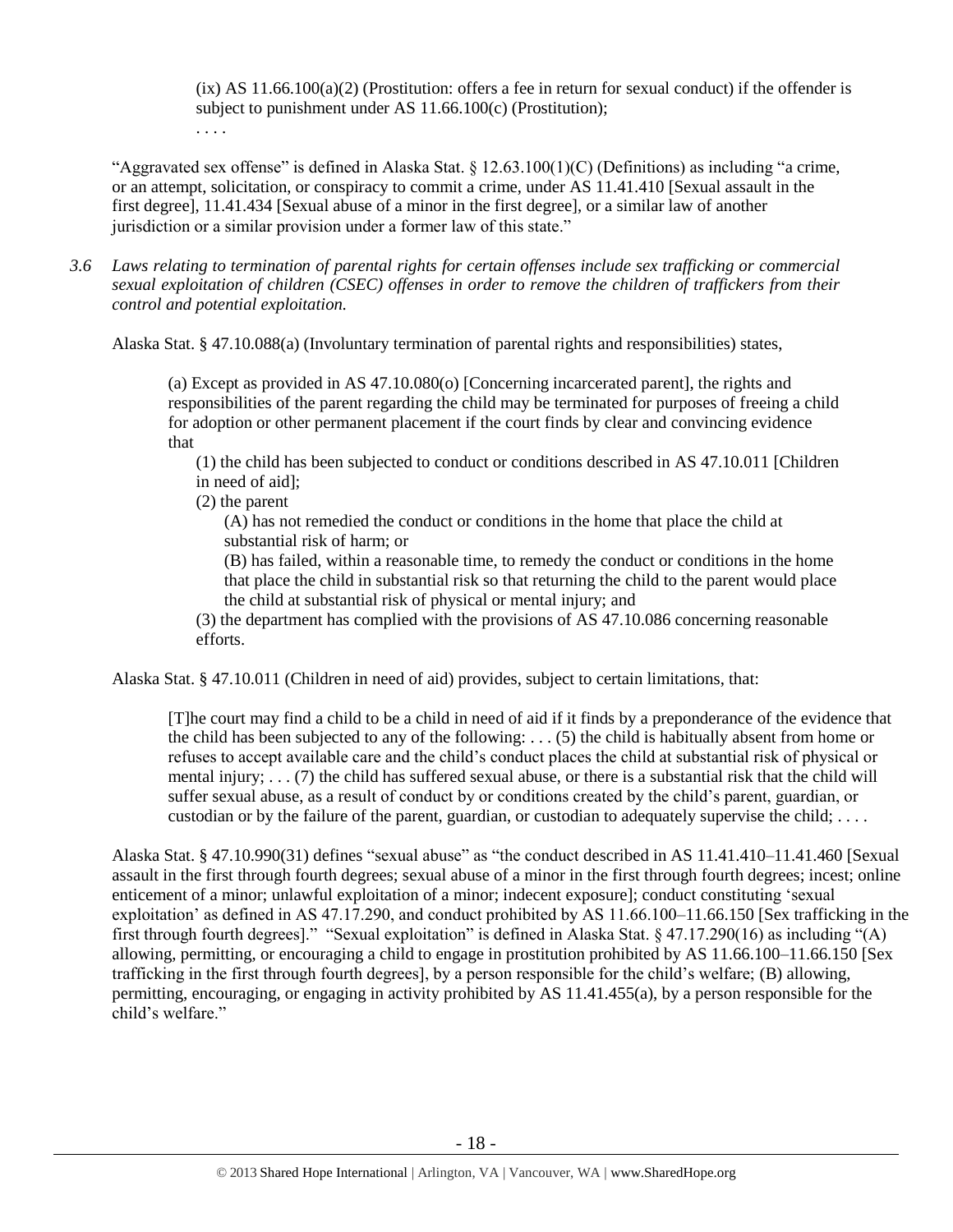However, the grounds for termination of parental rights provided under Alaska Stat. § 47.10.011 (Children in need of aid) would not extend to children of a convicted trafficker unless those children had also been subjected to sexual abuse or sexual exploitation by the trafficker.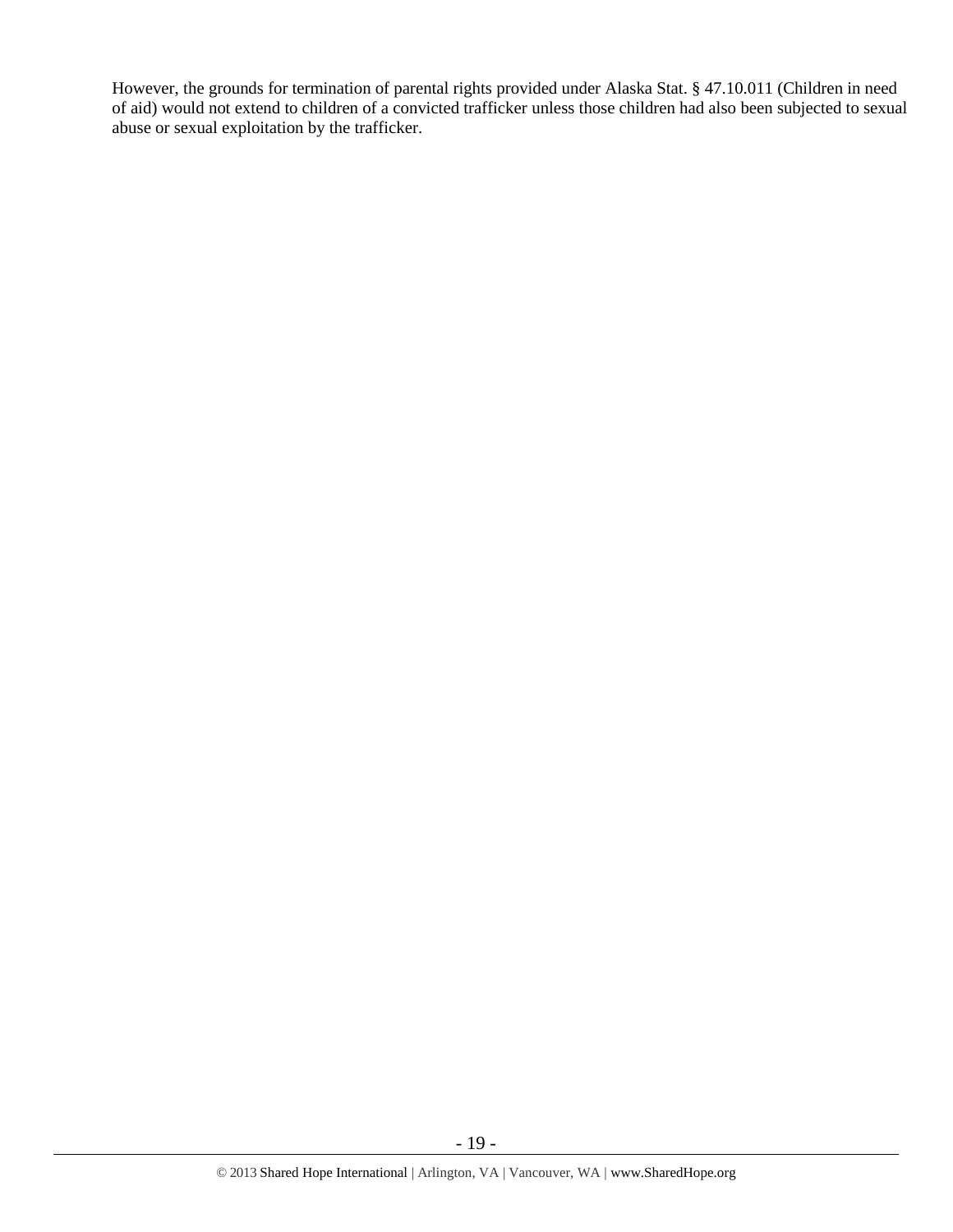## **FRAMEWORK ISSUE 4: CRIMINAL PROVISIONS FOR FACILITATORS**

## *Legal Components:*

- *4.1 The acts of assisting, enabling, or financially benefitting from child sex trafficking are included as criminal offenses in the state sex trafficking statute.*
- *4.2 Financial penalties, including asset forfeiture laws, are in place for those who benefit financially from or aid and assist in committing domestic minor sex trafficking.*

*\_\_\_\_\_\_\_\_\_\_\_\_\_\_\_\_\_\_\_\_\_\_\_\_\_\_\_\_\_\_\_\_\_\_\_\_\_\_\_\_\_\_\_\_\_\_\_\_\_\_\_\_\_\_\_\_\_\_\_\_\_\_\_\_\_\_\_\_\_\_\_\_\_\_\_\_\_\_\_\_\_\_\_\_\_\_\_\_\_\_\_\_\_\_*

- *4.3 Promoting and selling child sex tourism is illegal.*
- *4.4 Promoting and selling child pornography is illegal.*

# *Legal Analysis:*

*4.1 The acts of assisting, enabling, or financially benefitting from child sex trafficking are included as criminal offenses in the state sex trafficking law*.

The state human trafficking law establishes the offense of benefiting from the crime of sex trafficking. Alaska Stat. § 11.41.365(a) (Human trafficking in the second degree) states, "A person commits the crime of human trafficking in the second degree if the person obtains a benefit from the commission of human trafficking under AS 11.41.360 [Human trafficking in the first degree], with reckless disregard that the benefit is a result of the trafficking." A violation of Alaska Stat. § 11.41.365 is a Class B felony, which is punishable by imprisonment for 1-3 years and a possible fine not to exceed \$100,000. Alaska Stat. §§ 11.41.365(b), 12.55.125(d)(1),<sup>50</sup>  $12.55.035(b)(3)$ .

Facilitators of sex trafficking may also be prosecuted under Alaska Stat. § 11.66.120(a) (Sex trafficking in the second degree), which makes it a crime when a person "(1) manages, supervises, controls, or owns, either alone or in association with others, a prostitution enterprise other than a place of prostitution; (2) procures or solicits a patron for a prostitute; or (3) offers, sells, advertises, promotes, or facilitates travel that includes commercial sexual conduct as enticement for the travel . . . ." Sex trafficking in the second degree is a Class B felony and is punishable by imprisonment for 1–3 years and a possible fine not to exceed \$100,000. Alaska Stat. §§ 11.66.120(b), 12.55.125(d)(1), 12.55.035(b)(3).

Also, a facilitator could be charged under Alaska Stat. § 11.66.130(a) (Sex trafficking in the third degree), which provides that a person who:

(1) manages, supervises, controls, or owns, either alone or in association with others, a place of prostitution; (2) as other than a patron of a prostitute, induces or causes a person 20 years of age or older to engage in prostitution; (3) as other than a prostitute receiving compensation for personally rendered prostitution services, receives or agrees to receive money or other property under an agreement or understanding that the money or other property is derived from prostitution; or (4) engages in conduct that institutes, aids, or facilitates a prostitution enterprise

is guilty of a Class C felony, which is punishable by imprisonment up to 2 years and a possible fine not to exceed \$50,000. Alaska Stat. §§ 11.66.130(b), 12.55.125(e)(1), 12.55.035(b)(4).

Furthermore, a facilitator of prostitution may also be found guilty under Alaska Stat. § 11.66.135(a) (Sex trafficking in the fourth degree) if he "engages in conduct that institutes, aids, or facilitates prostitution under

<sup>50</sup> *See supra* note [3.](#page-1-1)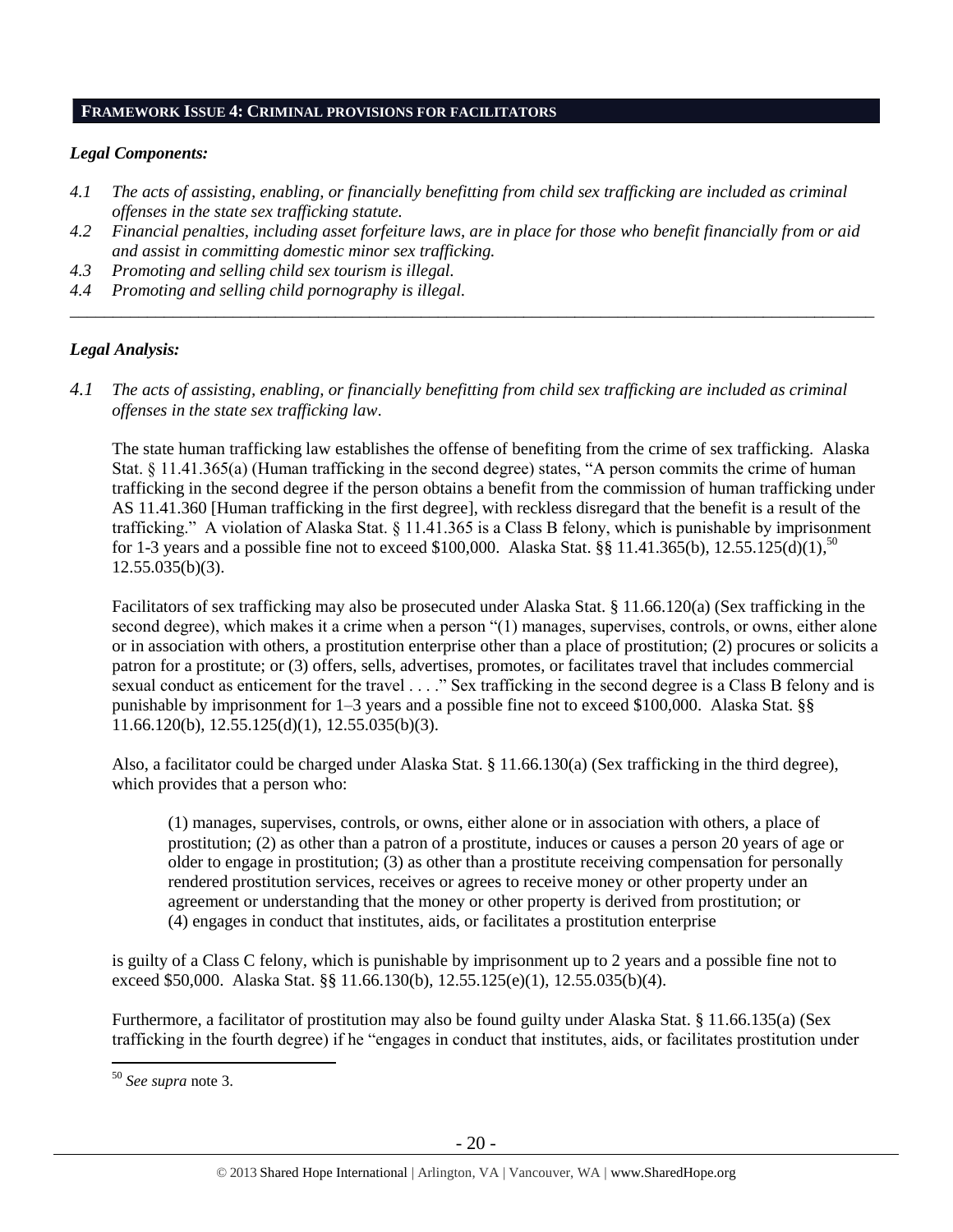circumstances not proscribed under AS 11.66.130(a)(4)." This crime is a Class A misdemeanor, which is punishable by up to 1 year imprisonment and a possible fine not to exceed \$10,000. Alaska Stat. §§ 11.66.135(b), 12.55.135(a), 12.55.035(b)(5).

# *4.2 Financial penalties, including asset forfeiture laws, are in place for those who benefit financially from or aid and assist in committing domestic minor sex trafficking.*

A facilitator convicted under Alaska Stat. § 11.41.365 (Human trafficking in the second degree) may be assessed a maximum fine of \$100,000. Alaska Stat. §§ 11.41.365(b), 12.55.035(b)(3). In addition, a facilitator convicted under Alaska Stat. § 11.66.110 (Sex trafficking in the first degree) may face a possible maximum fine of \$500,000, and a conviction under Alaska Stat. § 11.66.120 (Sex trafficking in the second degree) may result in a maximum fine of \$100,000. Alaska Stat. §§ 11.66.110(d), 11.66.120(b), 12.55.035(b)(1), (3).

A court will also order a facilitator to pay restitution. Alaska Stat. § 12.55.045(a) (Restitution and compensation) provides that "[t]he court shall, when presented with credible evidence, unless the victim or other person expressly declines restitution, order a defendant convicted of an offense to make restitution as provided in this section, including restitution to the victim or other person injured by the offense, to a public, private, or private nonprofit organization that has provided or is or will be providing counseling, medical, or shelter services to the victim or other person injured by the offense, or as otherwise authorized by law."

The court considers the following two factors in determining the restitution amount and payment method: "(1) public policy that favors requiring criminals to compensate for damages and injury to their victims; and (2) financial burden placed on the victim and those who provide services to the victim and other persons injured by the offense as a result of the criminal conduct of the defendant." Alaska Stat. § 12.55.045(a).

In addition, facilitators may be subject to mandatory forfeiture under Alaska Stat. § 11.66.145 (Forfeiture). The statute provides that "[p]roperty<sup>51</sup> used to institute, aid, or facilitate, or received or derived from, a violation of AS 11.66.100(c) or 11.66.110–11.66.135 [Sex trafficking in the first through fourth degrees] may be forfeited at sentencing."

Likewise, facilitators convicted under Alaska Stat. § 11.61.125 (Distribution of child pornography) may also be subject to discretionary asset forfeiture at the conclusion of their criminal trials. Alaska Stat. § 11.61.129(a) (Forfeiture of property used in indecent viewing or photography or child pornography) states, "Property<sup>52</sup> used to aid a violation of AS 11.61.123–11.61.128 [Indecent viewing or photography; distribution of child pornography; possession of child pornography; and distribution of indecent material to minors] or to aid the solicitation of, attempt to commit, or conspiracy to commit a violation of AS 11.61.123–11.61.128 may be forfeited to the state upon the conviction of the offender."

# *4.3 Promoting and selling child sex tourism is illegal*.

Alaska Stat. § 11.66.120(a)(3) (Sex trafficking in the second degree) makes it a Class B felony when a person "offers, sells, advertises, promotes, or facilitates travel that includes commercial sexual conduct as enticement for the travel," and the provision defines "commercial sexual conduct" to mean "sexual conduct for which anything of value is given or received by any person." Alaska Stat. § 11.66.120(b).

<sup>51</sup> *See supra* note [26.](#page-10-0)

<sup>52</sup> See *supra* note [27.](#page-10-1)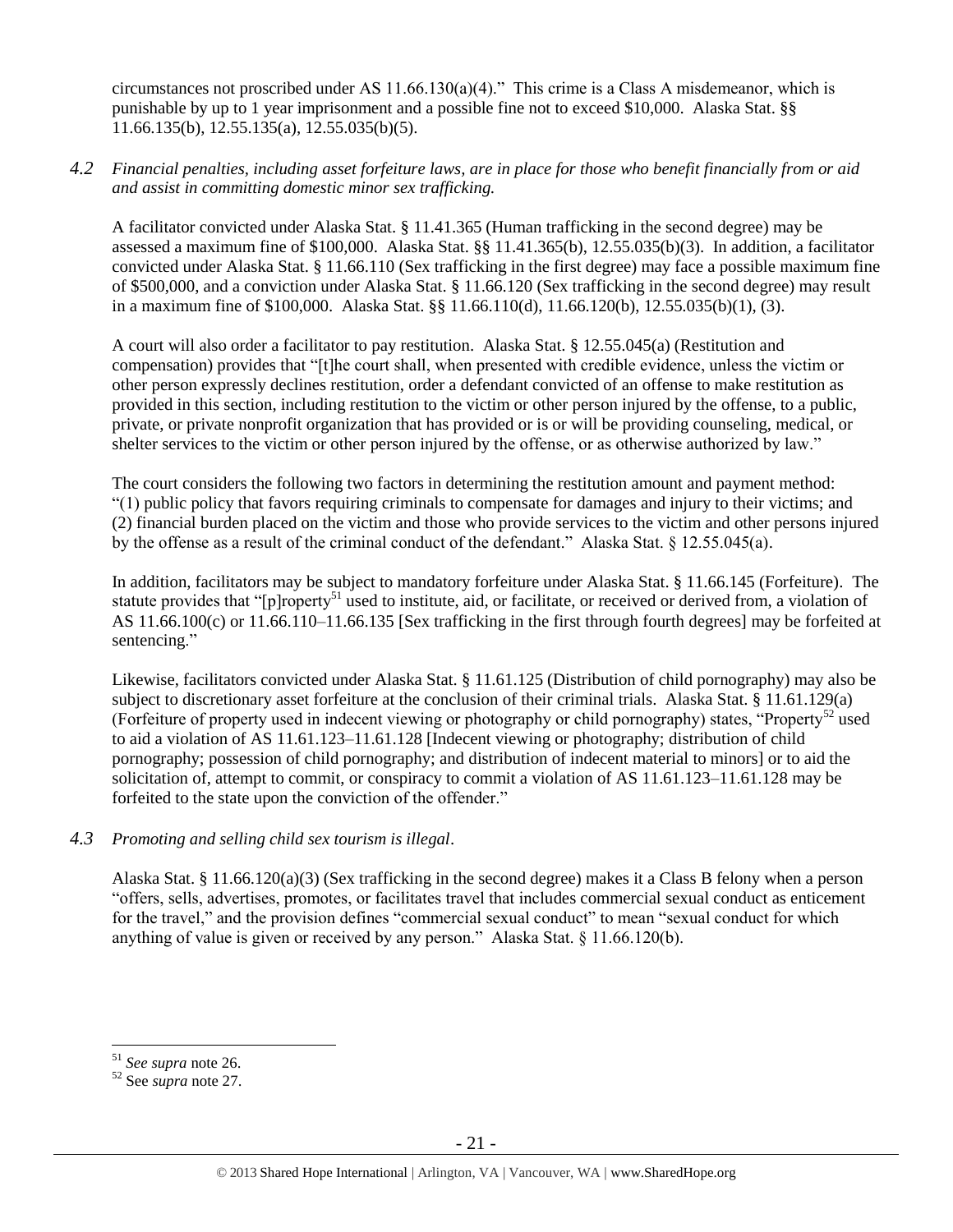# *4.4 Promoting and selling child pornography is illegal*.

Under Alaska Stat. § 11.61.125 (Distribution of child pornography), "A person commits the crime of distribution of child pornography if the person distributes in this state or advertises, promotes, solicits, or offers to distribute in this state any material that is proscribed under AS 11.61.127 [Possession of child pornography]."<sup>53</sup> Subsection (c) explains, "The possession of 100 or more films, audio, video, electronic, or electromagnetic recordings, photographs, negatives, slides, books, newspapers, magazines, or other materials, including a combination of these items totaling 100 or more, is prima facie evidence of distribution and intent to distribute under (a) of this section." A violation of Alaska Stat. § 11.61.125 is a Class B felony that may be punishable by imprisonment for  $2-12$  years<sup>54</sup> and a possible fine not to exceed \$100,000. Alaska Stat.  $\frac{88}{11.61.125(e)(1)}$ , 12.55.125(i)(4)(A)<sup>55</sup>, 12.55.035(b)(3).

<sup>53</sup> "Distribution" is defined in Alaska Stat. § 11.61.125(d) as including "whether or not for monetary or other consideration: delivering, selling, renting, leasing, lending, giving, circulating, exhibiting, presenting, providing, exchanging, placing on a computer network or computer system, and providing billing collection, or other ancillary services for or otherwise supporting these activities."

<sup>54</sup> *See supra* note [4.](#page-1-0)

<sup>55</sup> *See supra* note [3.](#page-1-1)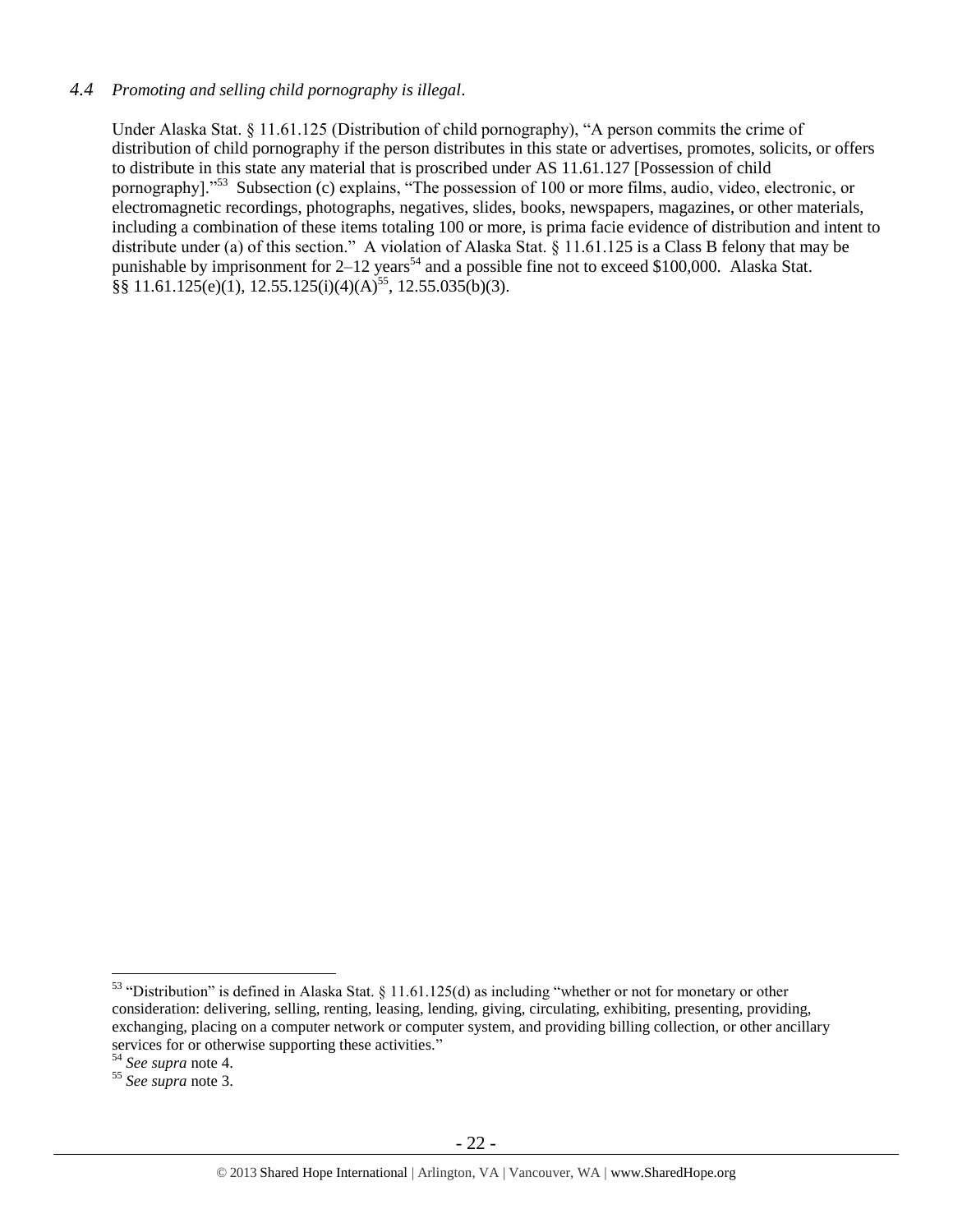## **FRAMEWORK ISSUE 5: PROTECTIVE PROVISIONS FOR THE CHILD VICTIMS**

## *Legal Components:*

- *5.1 Statutorily-mandated victim services define "victim" to specifically include victims of domestic minor sex trafficking or commercial sexual exploitation of children (CSEC) to ensure prompt identification and access to victims' rights and services.*
- *5.2 The state sex trafficking statute expressly prohibits a defendant from raising consent of the minor to the commercial sex acts as a defense.*
- *5.3 Prostitution laws apply only to adults, making minors under 18 specifically immune from this offense.*
- *5.4 Child victims of sex trafficking or commercial sexual exploitation are provided with a child protection response, including specialized shelter and services, and are not detained in juvenile detention facilities.*
- *5.5 Commercial sexual exploitation is identified as a type of abuse and neglect within child protection statutes.*
- *5.6 The definition of "caregiver" (or similar term) in the child welfare statutes is broad enough to include a trafficker who has custody or control of a child in order to bring a trafficked child into protection of child protective services.*
- *5.7 Crime victims' compensation is specifically available to a child victim of sex trafficking or commercial sexual exploitation of children (CSEC) without regard to ineligibility factors.*
- *5.8 Victim-friendly procedures and protections are provided in the trial process for minors under 18.*
- *5.9 Expungement or sealing of juvenile delinquency records resulting from arrests or adjudications for prostitution-related offenses committed as a result of, or in the course of, the commercial sexual exploitation of a minor is available within a reasonable time after turning 18.*
- *5.10 Victim restitution and civil remedies for victims of domestic minor sex trafficking or commercial sexual exploitation of children (CSEC) are authorized by law.*
- *5.11 Statutes of limitations for civil and criminal actions for child sex trafficking or commercial sexual exploitation of children (CSEC) offenses are eliminated or lengthened sufficiently to allow prosecutors and victims a realistic opportunity to pursue criminal action and legal remedies.*

*\_\_\_\_\_\_\_\_\_\_\_\_\_\_\_\_\_\_\_\_\_\_\_\_\_\_\_\_\_\_\_\_\_\_\_\_\_\_\_\_\_\_\_\_\_\_\_\_\_\_\_\_\_\_\_\_\_\_\_\_\_\_\_\_\_\_\_\_\_\_\_\_\_\_\_\_\_\_\_\_\_\_\_\_\_\_\_\_\_\_\_\_\_\_*

# *Legal Analysis:*

*5.1 Statutorily-mandated victim services define "victim" to specifically include victims of domestic minor sex trafficking or commercial sexual exploitation of children (CSEC) to ensure prompt identification and access to victims' rights and services.*

Article 1, Section 24 of the Constitution of Alaska lists the following rights of crime victims:

Crime victims, as defined by law, shall have the following rights as provided by law: the right to be reasonably protected from the accused through the imposition of appropriate bail or conditions of release by the court; the right to confer with the prosecution; the right to be treated with dignity, respect, and fairness during all phases of the criminal and juvenile justice process; the right to timely disposition of the case following the arrest of the accused; the right to obtain information about and be allowed to be present at all criminal or juvenile proceedings where the accused has the right to be present; the right to be allowed to be heard, upon request, at sentencing, before or after conviction or juvenile adjudication, and at any proceeding where the accused's release from custody is considered; the right to restitution from the accused; and the right to be informed, upon request, of the accused's escape or release from custody before or after conviction or juvenile adjudication.

Alaska Stat. § 24.65.010 (Office of victims' rights) establishes an office of victims' rights, which is directed by the victims' advocate. Pursuant to Alaska Stat. § 24.65.100(a) (Jurisdiction; duties):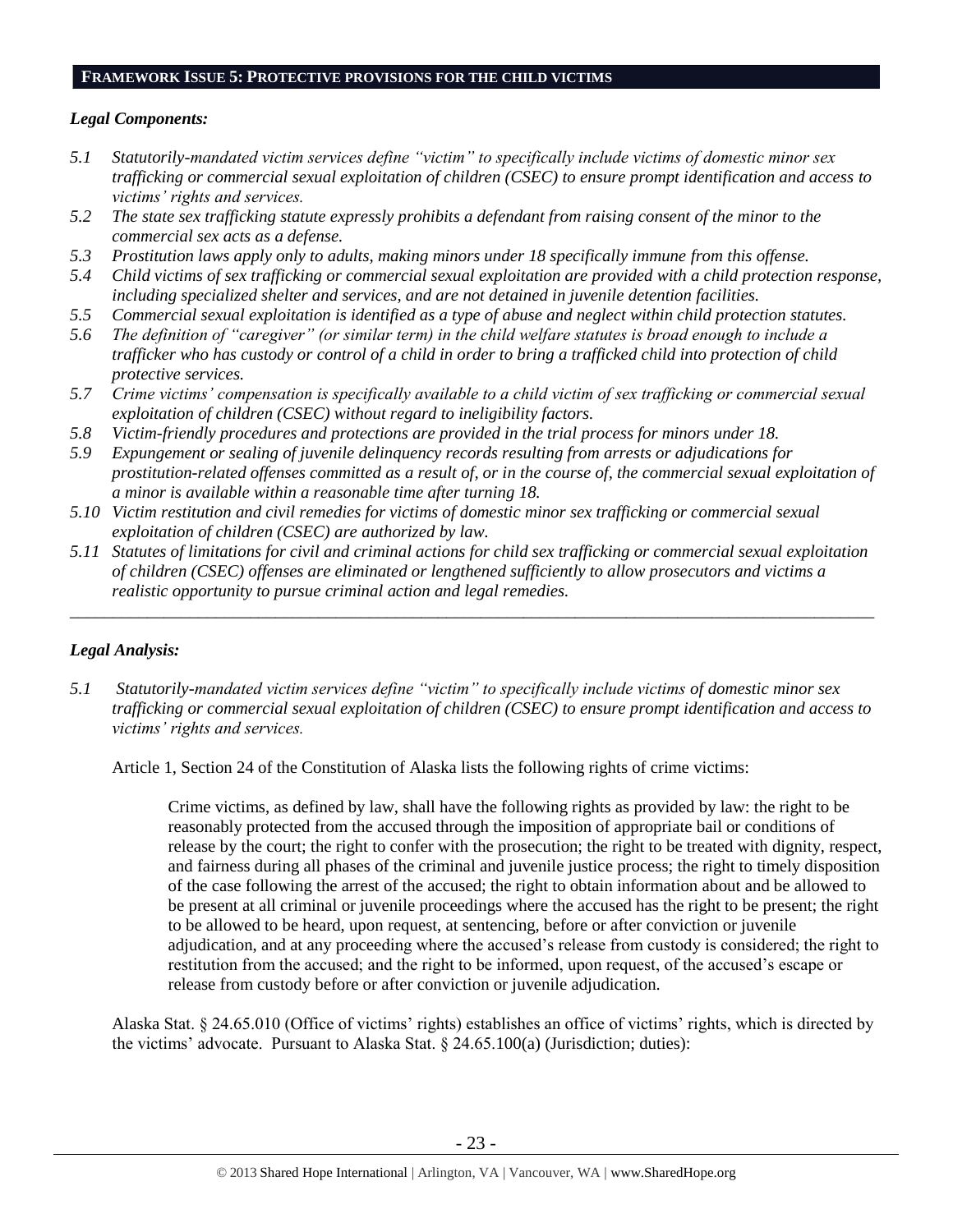The victims' advocate has jurisdiction to advocate on behalf of crime victims of felony offenses or class A misdemeanors, if the class A misdemeanor is a crime involving domestic violence or a crime against a person under AS 11.41 [Offenses against the person, including human trafficking in the first and second degrees, sexual abuse of a minor in the first through fourth degrees; Online enticement of a minor; and Unlawful exploitation of a minor], in the courts of the state and to investigate the complaints of crime victims of felony offenses or class A misdemeanors, if the class A misdemeanor is a crime involving domestic violence or a crime against a person under AS 11.41, that they have been denied their rights under the constitution and the laws of the state.

Pursuant to Alaska Stat. § 18.67.101,<sup>56</sup> the Alaska Violent Crimes Compensation Board

may order the payment of compensation in accordance with the provisions of this chapter for personal injury or death that resulted from (1) an attempt on the part of the applicant to prevent the commission of crime, or to apprehend a suspected criminal, or aiding or attempting to aid a police officer to do so, or aiding a victim of crime; or (2) the commission or attempt on the part of one other than the applicant to commit any of the following offenses: . . . (F) sexual assault in any degree; (G) sexual abuse of a minor; . . . (I) threats to do bodily harm . . . .(L) sex trafficking in violation of AS 11.66.110 or 11.66.130(a)(2); (M) human trafficking in any degree; or (N) unlawful exploitation of a minor.

*5.2 The state sex trafficking statute expressly prohibits a defendant from raising consent of the minor to the commercial sex acts as a defense.*

Alaska Stat. § 11.41.360 (Human trafficking in the first degree), § 11.41.365 (Human trafficking in the second degree), § 11.41.455 (Unlawful exploitation of a minor) and §§ 11.66.110 (Sex trafficking in the first degree) do not specifically prohibit a defendant from raising a defense that the minor consented to the commercial sex act.

- *5.2.1* Recommendation: Enact a provision specifically prohibiting a defendant from raising a minor's consent to sex acts as a defense to human trafficking, sex trafficking or commercial sexual exploitation of children offenses.
- *5.3 Prostitution laws apply only to adults, making minors under 18 specifically immune from this offense.*

Alaska Stat. § 11.66.100(a) (Prostitution) applies to minors and adults and states, "A person commits the crime of prostitution if the person (1) engages in or agrees or offers to engage in sexual conduct in return for a fee; or (2) offers a fee in return for sexual conduct." While Alaska Stat. § 11.66.100(c) increases the penalty to a Class C felony for prosecutions of buyers of sex acts with minors, Alaska Stat. § 11.66.100(a) does not specifically exempt minors from prosecution under subparts (1) and (2).

5.3.1 Recommendation: Amend Alaska Stat. § 11.66.100 (Prostitution) to make a commercially exploited minor immune from a charge for prostitution and to refer to any minor involved in prostitution as a victim of Alaska Stat. § 11.66.110 (Sex trafficking in the first degree).

<sup>&</sup>lt;sup>56</sup> Here and elsewhere in this report that Alaska Stat. § 18.67.101 is quoted or cited, it has been updated to reflect the amendments added by the passage of Senate Bill 22. 2013 Alaska First Regular Sess. of the  $28<sup>th</sup>$  Legislative Session. (Effective July 1, 2013).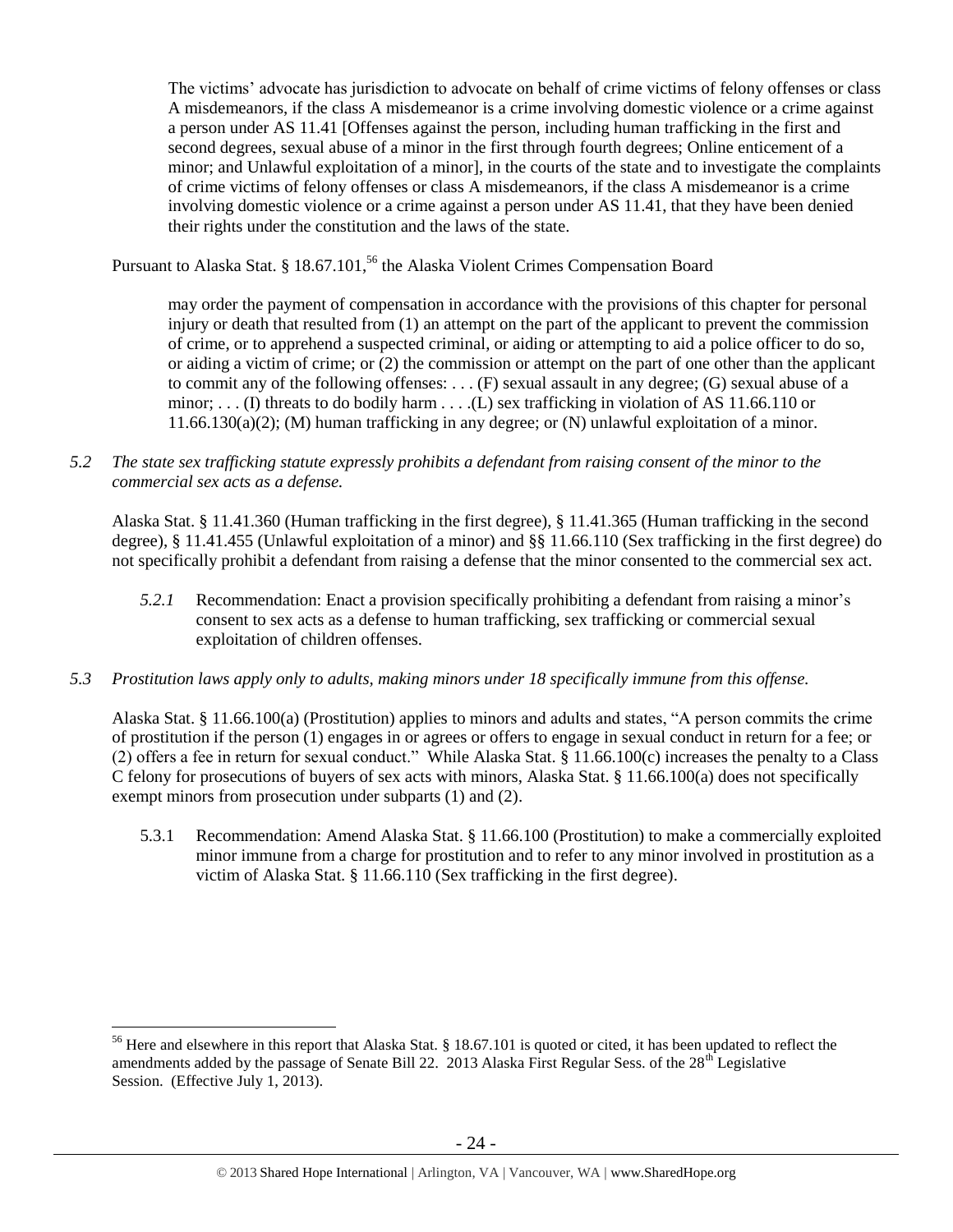*5.4 Child victims of sex trafficking or commercial sexual exploitation are provided with a child protection response, including specialized shelter and services, and are not detained in juvenile detention facilities.*

# **Child Identified as In Need of Aid (Abused/Neglected)**

Pursuant to Alaska Stat. § 47.17.290(2)<sup>57</sup>, a sexually exploited child is likely to be identified as abused or neglected. Alaska does not specifically use the term "caregiver" in its child welfare statutes, and if a child is identified as abused or neglected under Alaska Stat. § 47.17.290(2), the definition of the person responsible for the child under Alaska Stat. § 47.17.290(12)<sup>58</sup> is not sufficiently broad to involve Child Protective Services in investigations where the child is in the custody or control of a non-family trafficker.

No statute explicitly states that a commercially sexually exploited child should always be directed through the child protective response system. However, certain procedures allow for immediate intervention through the juvenile court system or through the Office of Children's Services (OCS).<sup>59</sup>

## *I. Initial Custody:*

 $\overline{a}$ 

# a. Authority for initial custody

Alaska Stat. § 47.10.142(a) (Emergency custody and temporary placement hearing) states,<sup>60</sup> (a) The Department of Health and Social Services may take emergency custody of a child upon discovering any of the following circumstances:

(1) the child has been abandoned as abandonment is described in AS 47.10.013 [Abandonment]; (2) the child has been neglected by the child's parents or guardian, as "neglect" is described in AS 47.10.014 [Neglect], and the department determines that immediate removal from the child's surroundings is necessary to protect the child's life or provide immediate necessary medical attention;

(3) the child has been subjected to physical harm by a person responsible for the child's welfare, and the department determines that immediate removal from the child's surroundings is necessary to protect the child's life or that immediate medical attention is necessary; or

(4) the child or a sibling has been sexually abused under circumstances listed in AS 47.10.011(7) [Children in need of aid]. $61$ 

<sup>&</sup>lt;sup>57</sup> See *infra* section 5.5 for a full analysis of the definition of "abuse" as it relates to identification of sexually exploited children.

<sup>&</sup>lt;sup>58</sup> See *infra* section 5.6 for a full analysis of the definition of "caregiver."

<sup>&</sup>lt;sup>59</sup> Senate Bill 210 established a Task Force on the Crimes of Human Trafficking, Promoting Prostitution, and Sex Trafficking under the Alaska Department of Law. The task force is charged with the duty of submitting a report to the legislature by January 15, 2013, which includes a current assessment of services available to victims of human trafficking, promoting prostitution, or sex trafficking, recommendations for improving those services and compiling information on relevant cases. 2012 Alaska Sess. Laws 70. (Effective July 1, 2012).

<sup>&</sup>lt;sup>60</sup> Under Alaska Stat. § 47.10.142(b), "The department shall offer available counseling services to the person having legal custody of a minor described in AS 47.10.141 [Runaway and missing minors] and to the members of the minor's household if it determines that counseling services would be appropriate in the situation. If, after assessing the situation, offering available counseling services to the legal custodian and the minor's household, and furnishing appropriate social services to the minor, the department considers it necessary, the department may take emergency custody of the minor."

 $61$  Under Alaska Stat. § 47.10.011(7) (Children in need of aid) a court may determine that a child is in need of aid if it finds that "the child has suffered sexual abuse, or there is a substantial risk that the child will suffer sexual abuse, as a result of conduct by or conditions created by the child's parent, guardian, or custodian or by the failure of the parent, guardian, or custodian to adequately supervise the child." Alaska Stat. § 47.10.011.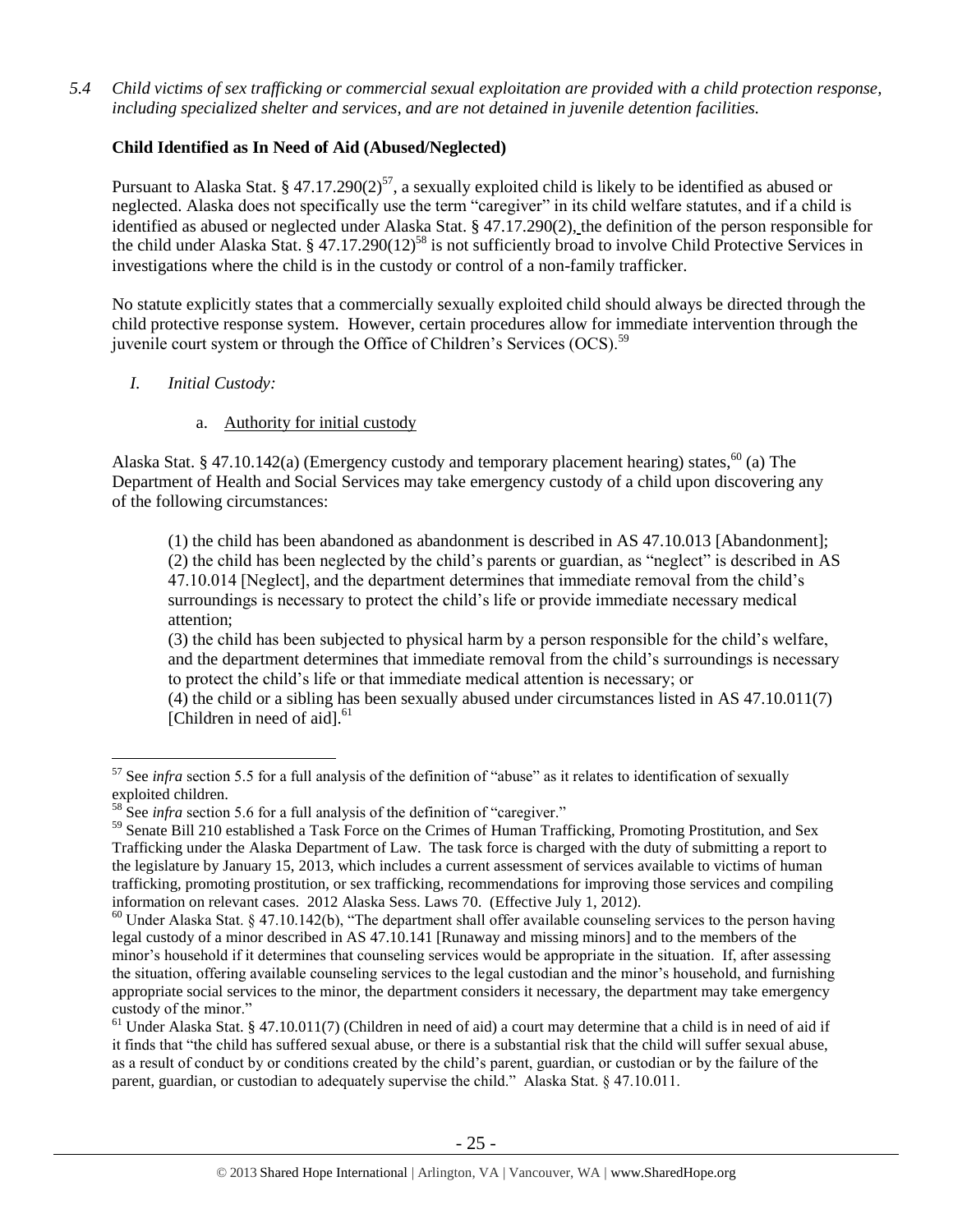# b. Placement:

Alaska Stat. § 47.10.142(c) explains in part, "If the department releases the child within 24 hours after taking the child into custody and does not file a child in need of aid petition, the department shall, within 24 hours after releasing the child, file with the court a report explaining why the child was taken into custody, why the child was released, and to whom the child was released."

# *II. Process following initial custody:*

Alaska Stat. § 47.10.142(c) states in part

When a child is taken into custody under (a) or (b) of this section...the department shall immediately, and in no event more than 24 hours later unless prevented by lack of communication facilities, notify the parents or the person or persons having custody of the child. If the department determines that continued custody is necessary to protect the child, the department shall notify the court of the emergency custody by filing, within 24 hours after custody was assumed, a petition alleging that the child is a child in need of aid.

# *III. Placement process pending adjudication:*

After notification, the court must hold a temporary custody hearing within 48 hours, absent a transportation problem. Alaska Stat. § 47.10.142(d). At the hearing, "the court shall make a preliminary determination of whether continued placement in the home of the child's parent or guardian would be contrary to the welfare of the child. If a court determines that continued placement in the home of the child's parent or guardian would not be contrary to the welfare of the child, the court shall return the authority to place the child to the child's parent or guardian pending a temporary custody hearing under (e) of this section." Alaska Stat. § 47.10.142(d).

Alaska Stat. § 47.10.142(e) then provides that during the temporary custody hearing, the court will determine whether there is probable cause that the child is "a child in need of aid." If so, the court will "order the child committed to the department for temporary placement, or order the child returned to the custody of the child's parents or guardian, subject to the department's supervision of the child's care and treatment." Alaska Stat.  $§$  47.10.142(e).

## *IV. Adjudication or referral to alternate process:*

Under Alaska Stat. § 47.10.011(7) (Children in need of aid) a court may determine that a child is in need of aid if it finds that "the child has suffered sexual abuse, or there is a substantial risk that the child will suffer sexual abuse, as a result of conduct by or conditions created by the child's parent, guardian, or custodian or by the failure of the parent, guardian, or custodian to adequately supervise the child." The determination must be made by a preponderance of the evidence. Alaska Stat. § 47.10.011.

## *V. Outcomes:*

Pursuant to Alaska Stat. § 47.10.080(c) (Judgments and orders), which discusses adjudication hearings,

- (c) If the court finds that the child is a child in need of aid, the court shall
	- (1) order the child committed to the department for placement in an appropriate setting for a period of time not to exceed two years or in any event not to extend past the date the child becomes 19 years of age, except that the department, the child, or the child's guardian ad litem may petition for and the court may grant in a hearing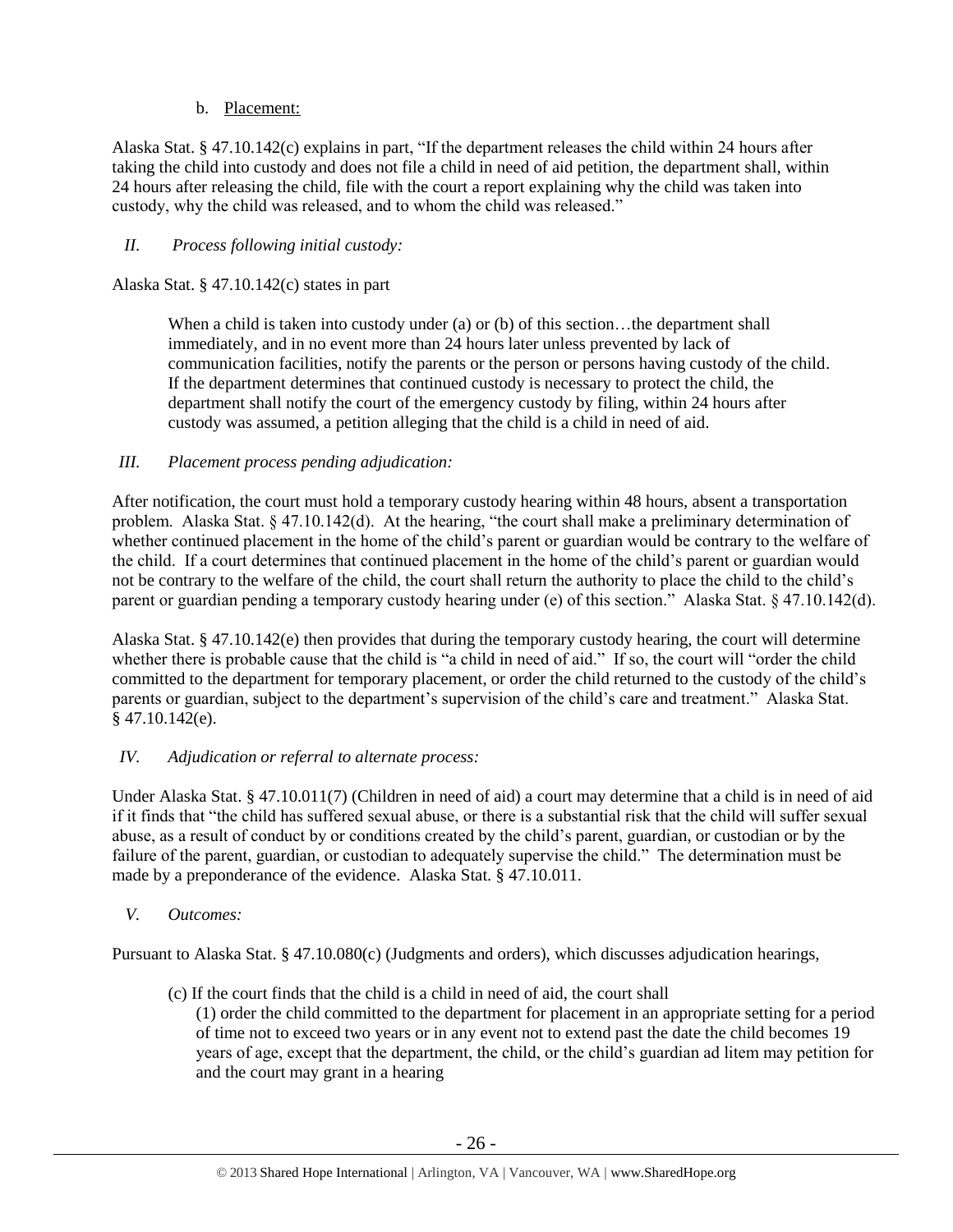(A) one-year extensions of commitment that do not extend beyond the child's 19th birthday if the extension is in the best interests of the child; and

(B) additional one-year extensions of commitment past 19 years of age that do not extend beyond the person's 21st birthday if the continued state custody is in the best interests of the person and the person consents to it;

(2) order the child released to a parent, adult family member, or guardian of the child or to another suitable person, and, in appropriate cases, order the parent, adult family member, guardian, or other person to provide medical or other care and treatment . . . ;

. . .

(3) order, under the grounds specified in (o) of this section or AS 47.10.088, the termination of parental rights and responsibilities of one or both parents and commit the child to the custody of the department, and the department shall report quarterly to the court on efforts being made to find a permanent placement for the child.

## **Child Identified as Runaway or Missing Minor**

A victim of domestic minor sex trafficking may also be identified as a runaway or missing minor.

- *I. Initial Custody:* 
	- a. Authority for initial custody

" Upon receiving a written, telephonic, or other request to locate a minor evading the minor's legal custodian or to locate a minor otherwise missing, a law enforcement agency shall make reasonable efforts to locate the minor and shall immediately complete a missing person's report containing information necessary for the identification of the minor." Alaska Stat. § 47.10.141(a) (Runaway and missing minors). If the minor is located and is not otherwise subject to arrest or detention, the law enforcement officer must take the minor into protective custody.

b. Placement:

Once taken into protective custody, Alaska Stat. § 47.10.141(b) provides in part,

(1) [T]he peace officer shall:

(A) return the minor to the minor's parent or guardian at the parent's or guardian's residence if the residence is in the same community where the minor was found and if the minor's parent or guardian consents to the return, except that the officer may not use this option if the officer has reasonable cause to believe that the minor has experienced physical or sexual abuse in the parent's or guardian's household;

(B) take the minor to a nearby location agreed to by the minor's parent or guardian if the parent or guardian does not consent to return of the minor under (A) of this paragraph and the officer does not have reasonable cause to believe that the minor has experienced physical or sexual abuse in the parent's or guardian's household; or

(C) if disposition of the minor is not made under (A) or (B) of this paragraph, take the minor to

- (i) an office specified by the Department of Health and Social Services;
- (ii) a program for runaway minors licensed by the department under AS 47.10.310;

(iii) a shelter for runaways that has a permit from the department under AS 47.32 that agrees to shelter the minor;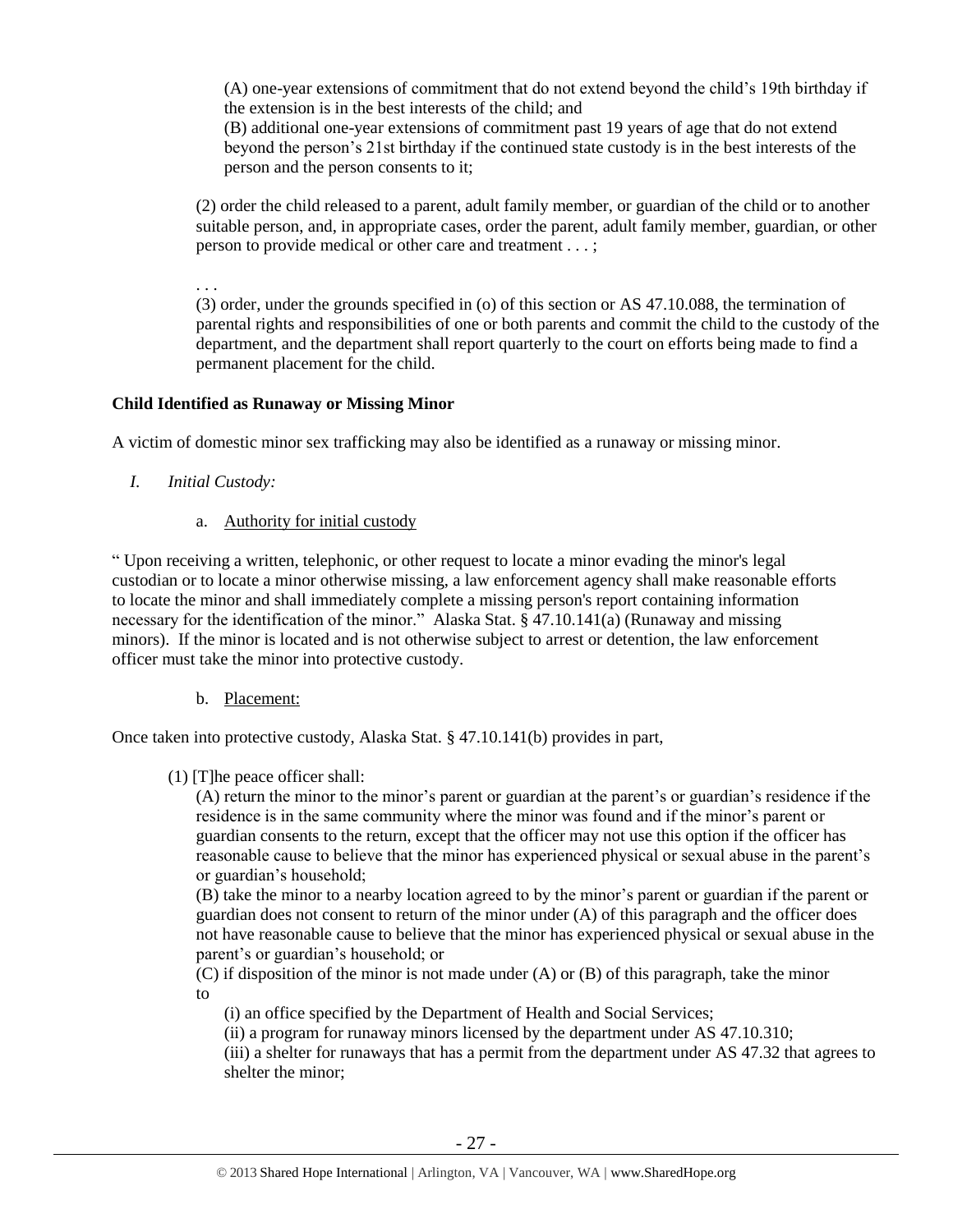(iv) a facility or contract agency of the department; or

(v) another suitable location and promptly notify the department if an office specified by the department, a licensed program for runaway minors, a shelter for runaways that will accept the minor, or a facility or contract agency of the department does not exist in the community; (2) if the peace officer plans to take the minor to an office, program, shelter, or facility under  $(1)(C)$  of this subsection, the peace officer shall give the highest priority to taking the minor to an office, program, shelter, or facility that is semi-secure;

. . . .

Additionally, Alaska Stat. § 47.10.141(b)(3) (Runaway and missing minors) states that "a minor under protective custody may not be housed in a jail or other detention facility but may be housed in a semi-secure portion of an office, program, shelter, or other facility under  $(1)(C)$  of this subsection."

However, Alaska Stat. § 47.10.141(c) provides an exception to subsection (b) and permits a minor to be placed in temporary detention in a local juvenile detention home "if there has been an order issued by a court under a finding of probable cause that:

(1) the minor is a runaway in willful violation of a valid court order issued under AS  $47.10.080(c)(1)$ [Judgments and orders], 47.10.142(f) [Emergency custody and temporary placement hearing], AS 47.12.120(b)(1) or (3) [Judgments and orders], or 47.12.250(d) [Temporary detention and detention hearing],

(2) the minor's current situation poses a severe and imminent risk to the minor's life or safety, and (3) no reasonable placement alternative exists within the community."<sup>62</sup>

# *II. Process following initial custody:*

Alaska Stat. § 47.10.142(c) states in part that "when the department is notified of a child's presence in either a program for runaway children AS 47.10.300–47.10.390 or a shelter for runaway children under AS 47.10.392–47.10.399, the department shall immediately, and in no event more than 24 hours later unless prevented by lack of communication facilities, notify the parents or the person or persons having custody of the child. If the department determines that continued custody is necessary to protect the child, the department shall notify the court of the emergency custody by filing, within 24 hours after custody was assumed, a petition alleging that the child is a child in need of aid."<sup>63</sup>

# *III. Placement process pending adjudication:*

Alaska Stat. § 47.10.142(e) provides that during a temporary custody hearing, the court will determine whether there is probable cause that the child is "a child in need of aid." If so, the court will "order the child committed

 $62$  Alaska Stat. § 47.10.141(c) further states:

A minor detained under this subsection shall be brought before a court on the day the minor is detained, or if that is not possible, within 24 hours after the detention for a hearing to determine the most appropriate placement in the best interests of the minor. A minor taken into emergency protective custody under this subsection may not be detained for more than 24 hours, except as provided under AS 47.12.250 [Temporary detention and detention hearing]. Emergency protective custody may not include placement of a minor in a jail or secure facility other than a juvenile detention home, nor may an order for protective custody be enforced against a minor who is residing in a licensed program for runaway minors, as defined in AS 47.10.390 [Definitions].

 $63$  The remainder of Alaska Stat. § 47.10.142(c) explains, "If the department releases the child within 24 hours after taking the child into custody and does not file a child in need of aid petition, the department shall, within 24 hours after releasing the child, file with the court a report explaining why the child was taken into custody, why the child was released, and to whom the child was released."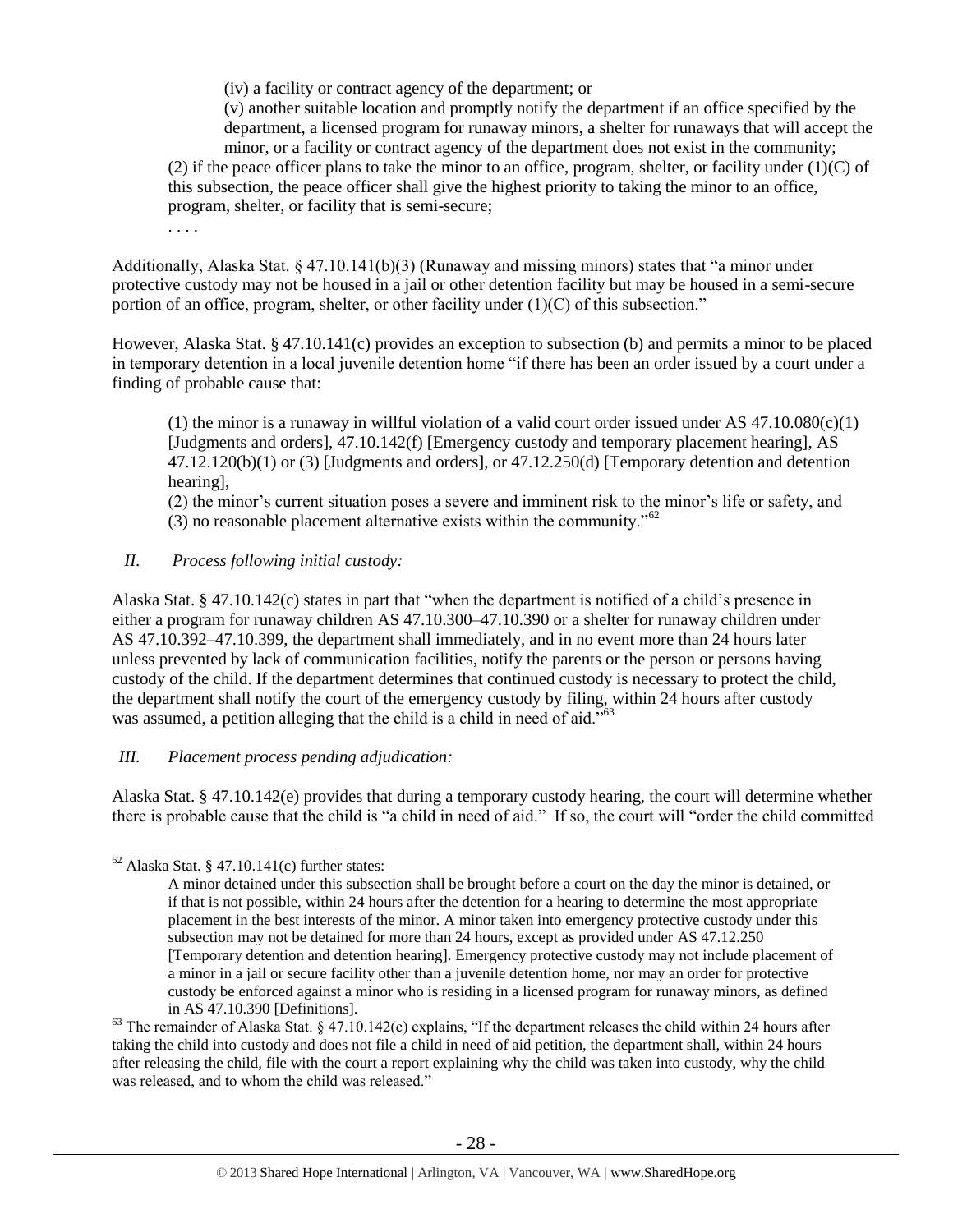to the department for temporary placement, or order the child returned to the custody of the child's parents or guardian, subject to the department's supervision of the child's care and treatment." Alaska Stat. § 47.10.142(e).

## *IV. Adjudication and Outcomes*

Pursuant to Alaska Stat. § 47.10.080(c) (Judgments and orders), which discusses adjudication hearings,

(c) If the court finds that the child is a child in need of aid, the court shall

(1) order the child committed to the department for placement in an appropriate setting for a period of time not to exceed two years or in any event not to extend past the date the child becomes 19 years of age, except that the department, the child, or the child's guardian ad litem may petition for and the court may grant in a hearing

(A) one-year extensions of commitment that do not extend beyond the child's 19th birthday if the extension is in the best interests of the child; and

(B) additional one-year extensions of commitment past 19 years of age that do not extend beyond the person's 21st birthday if the continued state custody is in the best interests of the person and the person consents to it;

(2) order the child released to a parent, adult family member, or guardian of the child or to another suitable person, and, in appropriate cases, order the parent, adult family member, guardian, or other person to provide medical or other care and treatment . . . ;

. . .

(3) order, under the grounds specified in (o) of this section or AS 47.10.088, the termination of parental rights and responsibilities of one or both parents and commit the child to the custody of the department, and the department shall report quarterly to the court on efforts being made to find a permanent placement for the child.

# **Child Identified as Delinquent**

It is possible that a victim may be routed through the juvenile justice system.

*I. Initial Custody:* 

 $\overline{a}$ 

a. Authority for initial custody

Alaska Stat. § 47.12.245(a)(1)(A) (Arrest) provides that a minor may be arrested "for the commission of an act that subjects the minor to the provisions of this chapter $64$  under the same circumstances and in the same manner as would apply to the arrest of an adult for violation of a criminal law of the state or a municipality of the state."

<sup>&</sup>lt;sup>64</sup> Chapter 12 addresses "delinquent minors." Pursuant to Alaska Stat. § 47.12.990(4), "delinquent minor" is defined as "a minor found to be within the jurisdiction of the court under AS 47.12.020." Alaska Stat. § 47.12.020 states,

<sup>(</sup>a) Proceedings relating to a minor under 18 years of age residing or found in the state are governed by this chapter, except as otherwise provided in this chapter, when the minor is alleged to be or may be determined by a court to be a delinquent minor as a result of violating a criminal law of the state or a municipality of the state.

<sup>(</sup>b) Except as otherwise provided in this chapter, proceedings relating to a person who is 18 years of age or over are governed by this chapter if the person is alleged to have committed a violation of the criminal law of the state or a municipality of the state, the violation occurred when the person was under 18 years of age, and the period of limitation under AS 12.10 has not expired.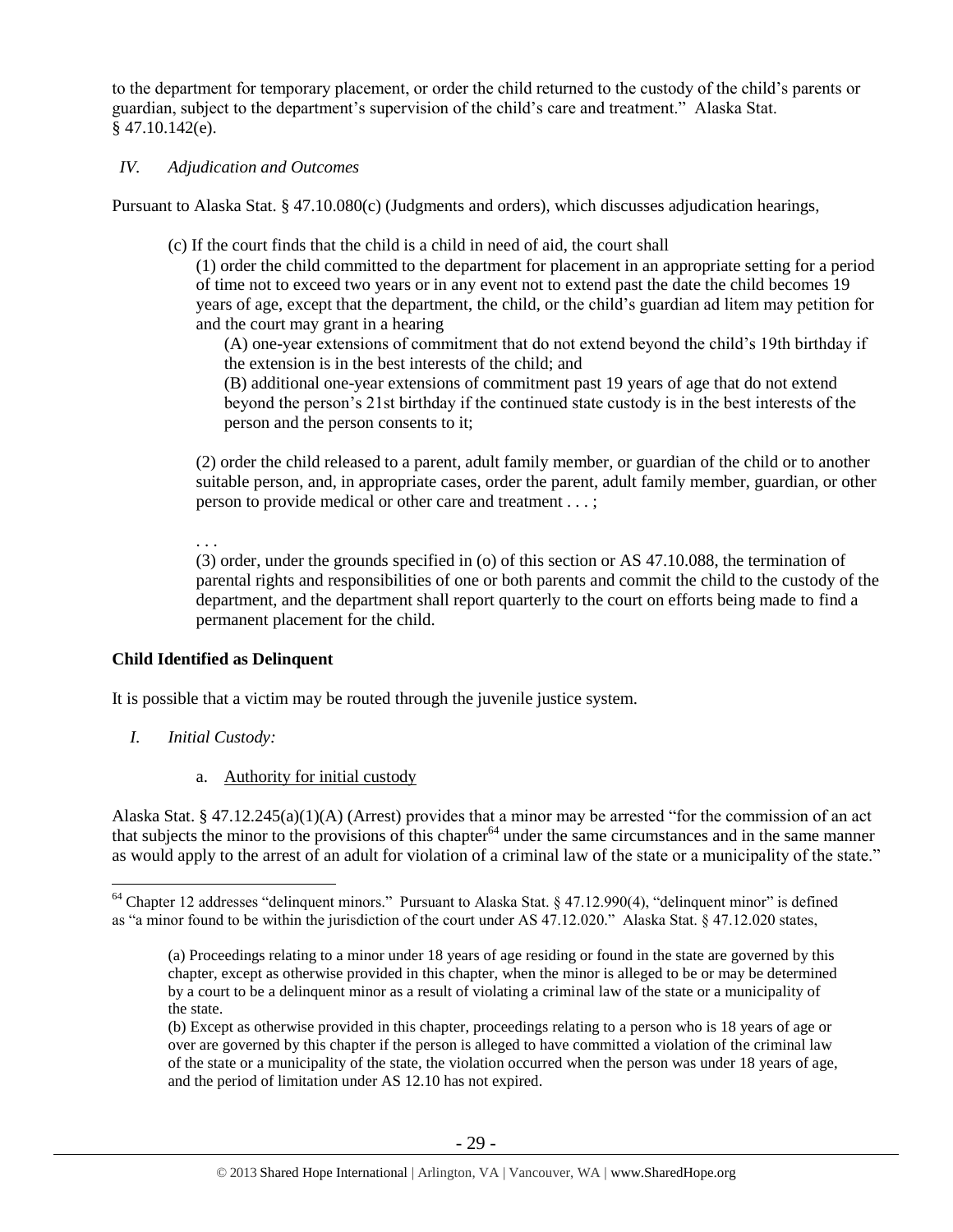# b. Placement

Under Alaska Stat. § 47.12.250(a) (Temporary detention and detention hearing) a peace officer who has arrested a minor may do any of the following:

(1) have the minor detained in a juvenile detention facility if in the opinion of the peace officer making or continuing the arrest it is necessary to do so to protect the minor or the community; however, the department may direct that a minor who was arrested or whose arrest was continued be released from detention before the hearing required by (c) of this section;

(2) before taking the minor to a juvenile detention facility, release the minor to the minor's parents or guardian if detention is not necessary to

- (A) protect the minor or the community; or
- (B) ensure the minor's attendance at subsequent court hearings.
- *II. Process following initial custody:*

Pursuant to Alaska Stat. § 47.12.250, the arresting officer must:

(b) …immediately, and in no event more than 12 hours later, notify the court and make reasonable efforts to notify the minor's parents or guardian, the minor's foster parent, and the department of the officer's action. The department may file with the court a petition alleging delinquency before the detention hearing.

*III. Placement process pending adjudication/ investigation:* 

Once a petition has been filed with the court, these procedures must be followed pursuant to Alaska Stat. § 47.12.250:

(c) The court shall immediately, and in no event more than 48 hours later, hold a hearing at which the minor and the minor's parents or guardian if they can be found shall be present. For those minors held securely in correctional facilities that house adult prisoners, the court shall immediately, and in no event more than 24 hours after the custody begins, hold a hearing at which the minor and the minor's parents or guardian if they can be found shall be present. The court shall determine whether probable cause exists for believing the minor to be delinquent. The court shall inform the minor of the reasons alleged to constitute probable cause and the reasons alleged to authorize the minor's detention. The minor is entitled to counsel. The court shall give the minor's foster parent the opportunity to be heard at the hearing.

(d) If the court finds that probable cause exists, it shall determine whether the minor should be detained pending the hearing on the petition or released. It may either order the minor held in detention or released to the custody of a suitable person pending the hearing on the petition. If the court finds no probable cause, it shall order the minor released and close the case.

(e) Except for temporary detention pending a detention hearing, a minor may be detained only by court order.

## *IV. Adjudication or referral to alternate process:*

Alaska Stat. § 47.12.120 (Judgments and orders) provides the judicial process framework that is to be followed depending on whether the court finds the minor delinquent or not delinquent: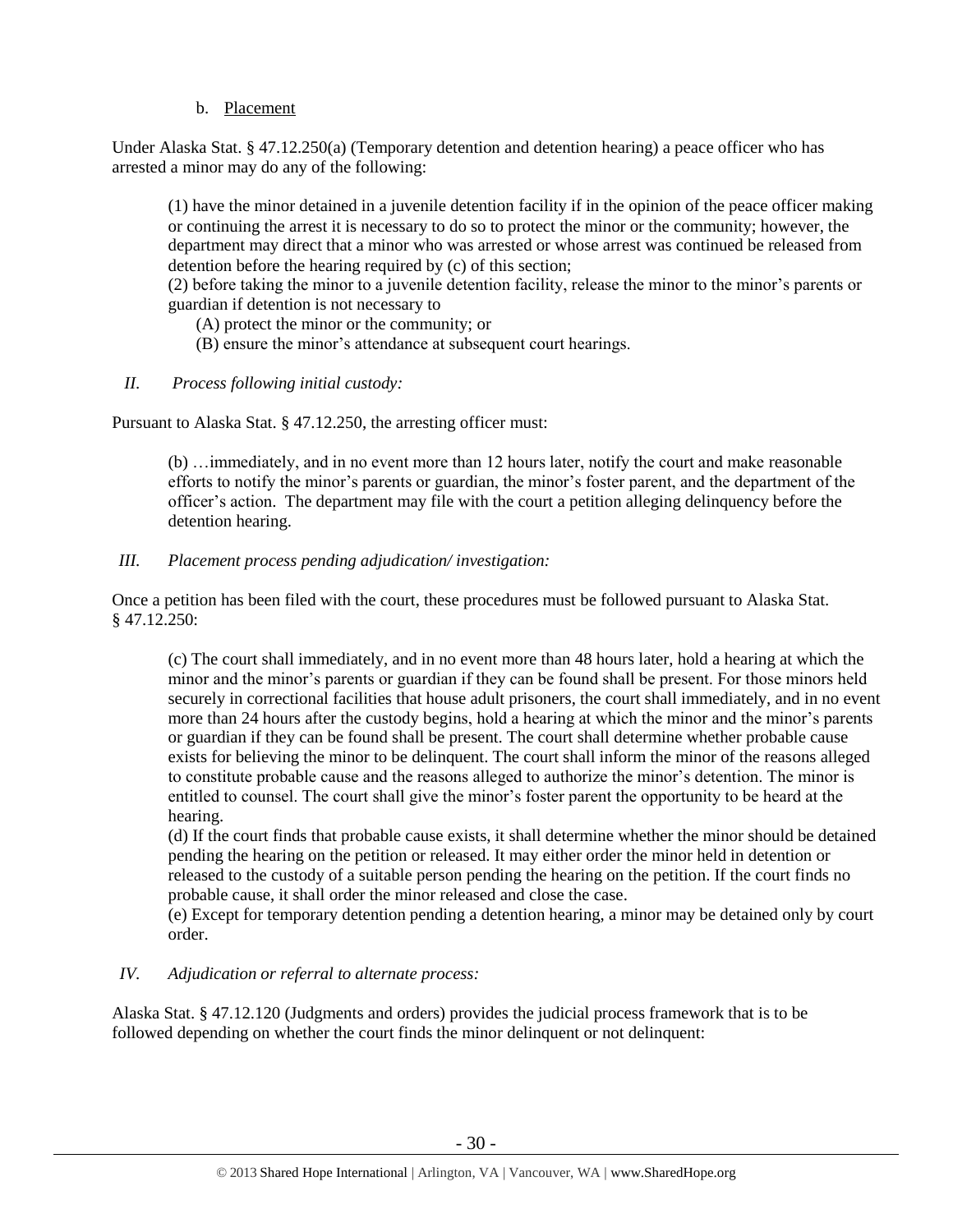a) Nature of Proceeding. The adjudication hearing is a trial on the merits of the petition for adjudication. The court will decide the merits of the case unless the juvenile requests a trial by jury. Except for good cause shown, the juvenile must request a jury trial no later than 20 days before any scheduled trial date. The department may not request an adjudication by jury.

(b) Juries. The jury will consist of twelve persons unless at any time prior to the verdict the parties stipulate in writing, with the approval of the court, to any number of jurors less than twelve. The verdict of the jury must be unanimous.

. . . .

(d) Judgment.

(1) At the conclusion of the adjudication hearing, the court shall enter a judgment that the juvenile is not delinquent or, if the court or the jury finds that the juvenile committed one or more delinquent acts alleged in the petition, either:

(A) enter a judgment that the minor is delinquent; or

(B) issue an order that the matter be held in abeyance for a stated period of time not to exceed two years. The court may dismiss the case at the expiration of this period of time if dismissal will promote the interests of the public and the welfare of the child.

(2) In a case tried without a jury, the court shall make a general finding, but on request shall find facts specially. If an opinion or memorandum of decision is filed, the findings of fact may appear therein.

(e) Failure of Proof. A juvenile who is found not to be delinquent must be released from custody.

(f) Order Pending Disposition. If the court finds a juvenile to be delinquent, the court may order the juvenile placed or detained pending disposition if the court finds that:

(1) detention or placement is necessary to protect the juvenile or others; or (2) detention or placement is necessary to ensure the juvenile's appearance at subsequent court hearings.

(g) Foster Parent's Right To Be Heard. If the juvenile's foster parent is present at the adjudication hearing, the court shall give the foster parent an opportunity to be heard.

*V. Outcomes* 

If the minor is found delinquent, the department's options include placing "the minor in the juvenile facility that the department considers appropriate and that may include a juvenile correctional school, juvenile work camp, treatment facility, detention home, or detention facility." Alaska Stat. § 47.12.120(b)(1).

- 5.4.1 Recommendation: Enact a law to route commercially sexually exploited children away from the juvenile delinquency process and directly into a protective response system that includes specialized services and housing for domestic minor sex trafficking victims.
- *5.5 Commercial sexual exploitation is identified as a type of abuse and neglect within child protection statutes*

For purposes of the chapter on "children in need of aid," Alaska Stat. § 47.10.011(a) (Children in need of aid) provides, subject to certain limitations, that "the court may find a child to be a child in need of aid if it finds by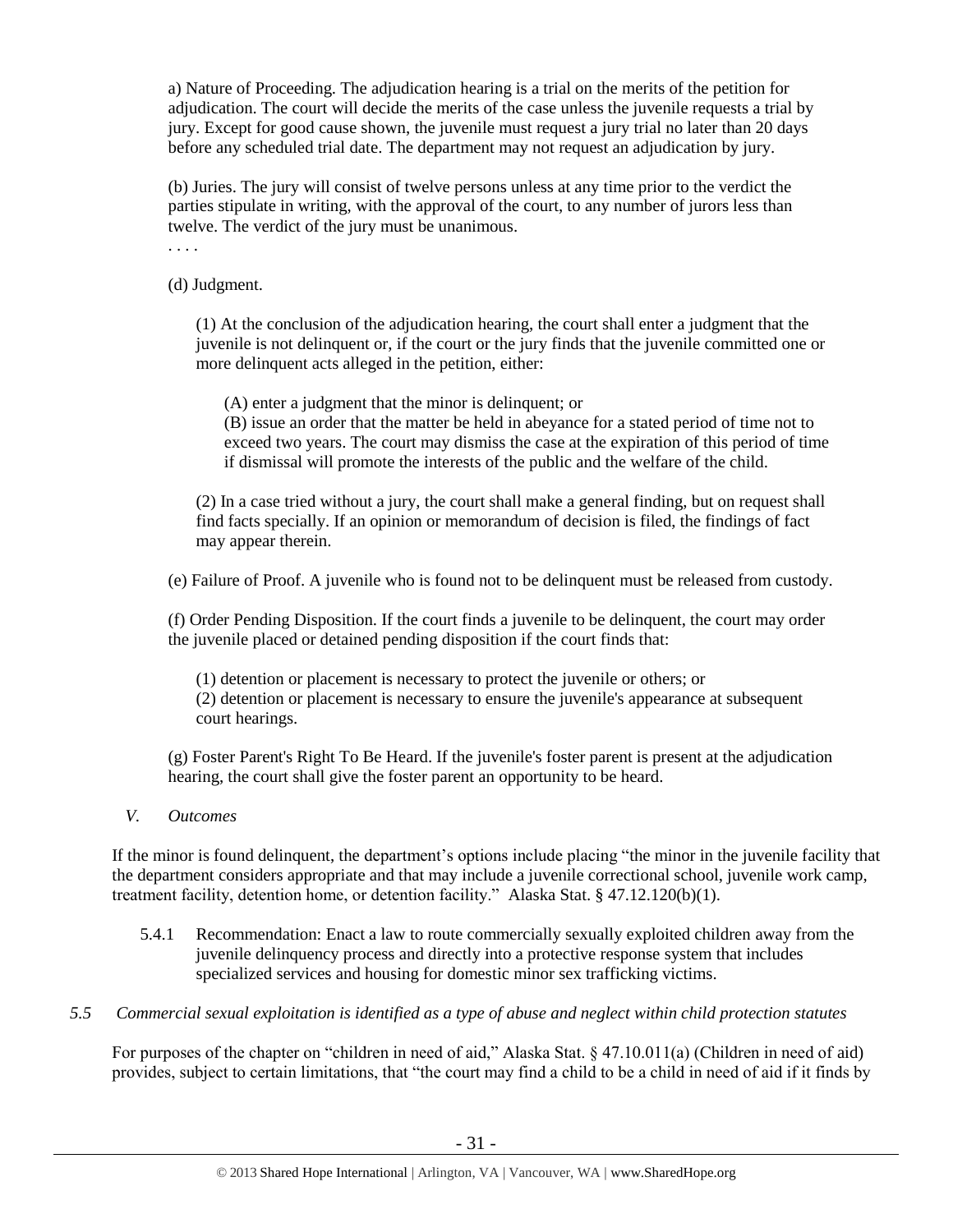a preponderance of the evidence that the child has been subjected to any of the following: . . . (5) the child is habitually absent from home or refuses to accept available care and the child's conduct places the child at substantial risk of physical or mental injury;  $\ldots$  (7) the child has suffered sexual abuse, or there is a substantial risk that the child will suffer sexual abuse, as a result of conduct by or conditions created by the child's parent, guardian, or custodian or by the failure of the parent, guardian, or custodian to adequately supervise the child; . .  $\cdot$  .  $\cdot$ 

Alaska Stat. § 47.10.014 allows "neglect" of a child to be found by a court, for purposes of chapter 10 (Children in need of aid), "if the parent, guardian, or custodian fails to provide the child with adequate food, clothing, shelter, education, medical attention, or other care and control necessary for the child's physical and mental health and development, though financially able to do so or offered financial or other reasonable means to do so."

Under Alaska Stat. § 47.17.290(2), "child abuse or neglect" is defined as "the physical injury or neglect, mental injury,<sup>65</sup> sexual abuse, sexual exploitation,<sup>66</sup> or maltreatment of a child under the age of 18 by a person under circumstances that indicate that the child's health or welfare is harmed or threatened thereby." Alaska Stat. § 47.17.290(10) defines "neglect" as "the failure by a person responsible for the child's welfare to provide necessary food, care, clothing, shelter, or medical attention for a child."

*5.6 The definition of "caregiver" (or similar term) in the child welfare statutes is broad enough to include a trafficker who has custody or control of a child in order to bring a trafficked child into protection of child protective services.*

For the chapter on "child protection," which contains statutes on mandatory child abuse reporters, Alaska Stat. § 47.17.290(12) defines "person responsible for the child's welfare" as the "the child's parent, guardian, foster parent, a person responsible for the child's care at the time of the alleged child abuse or neglect, or a person responsible for the child's welfare in a public or private residential agency or institution."

For purposes of the chapter on "children in need of aid," Alaska Stat. § 47.10.011(a) (Children in need of aid) provides, subject to certain limitations, that:

<span id="page-31-0"></span>the court may find a child to be a child in need of aid if it finds by a preponderance of the evidence that the child has been subjected to any of the following:  $\ldots$  (5) the child is habitually absent from home or refuses to accept available care and the child's conduct places the child at substantial risk of physical or mental injury; ... (7) the child has suffered sexual abuse,<sup>67</sup> or there is a substantial risk that the child will suffer sexual abuse, as a result of conduct by or conditions created by the child's parent, guardian,

<sup>&</sup>lt;sup>65</sup> "Mental injury" is defined as "injury to the emotional well-being, or intellectual or psychological capacity of a child, as evidenced by an observable and substantial impairment in the child's ability to function." Alaska Stat. § 47.17.290(2).

<sup>66</sup> Pursuant to Alaska Stat. § 47.17.290(16) (Definitions),

<sup>&</sup>quot;[S]exual exploitation" includes

<sup>(</sup>A) allowing, permitting, or encouraging a child to engage in prostitution prohibited by AS 11.66.100 - 11.66.150 [includes prostitution and sex trafficking], by a person responsible for the child's welfare; (B) allowing, permitting, encouraging, or engaging in activity prohibited by AS 11.41.455 [Unlawful exploitation of a minor] (a), by a person responsible for the child's welfare.

 $67$  "Sexual abuse" is defined in Alaska Stat. § 09.55.650(c) as "an act committed by the defendant against the plaintiff maintaining the cause of action if the defendant's conduct would have violated a provision of AS 11.41.410–11.41.440 [sexual assault in the first through fourth degrees; Sexual abuse of a minor in the first through fourth degrees] or 11.41.450–11.41.458 [Incest; Online enticement of a minor; Unlawful exploitation of a minor; and Indecent exposure in the first degree] . . . at the time it was committed."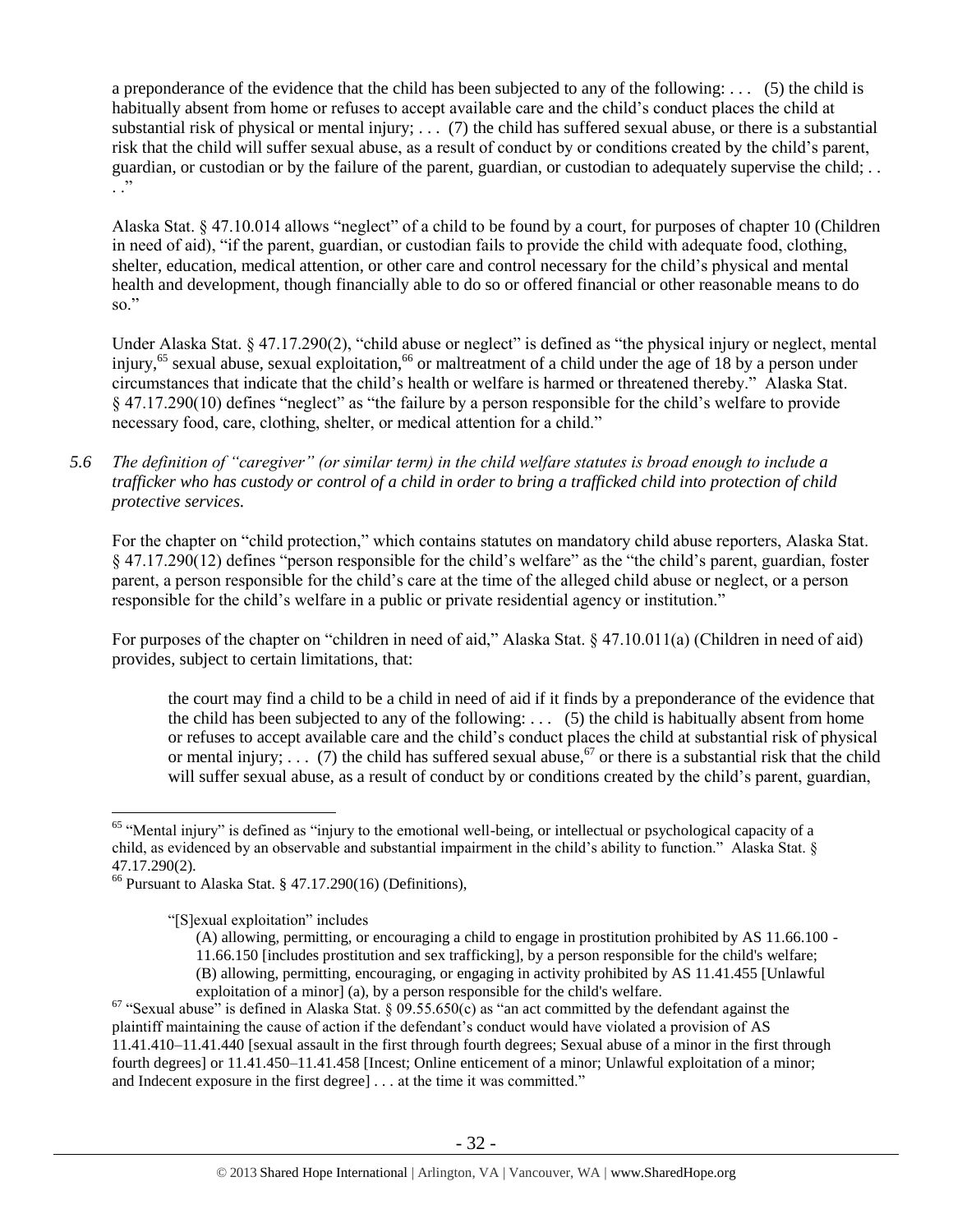or custodian or by the failure of the parent, guardian, or custodian to adequately supervise the child; . . .

"Custodian" is defined in Alaska Stat. 47.10.990(7), as "a natural person 18 years of age or older to whom a parent or guardian has transferred temporary physical care, custody, and control of the child for a period of time"

*5.7 Crime victims' compensation is specifically available to a child victim of sex trafficking or commercial sexual exploitation of children (CSEC) without regard to ineligibility factors.*

Pursuant to Alaska Stat. § 18.67.101,<sup>68</sup> the Alaska Violent Crimes Compensation Board:

.

 $\overline{a}$ 

may order the payment of compensation in accordance with the provisions of this chapter for personal injury or death that resulted from (1) an attempt on the part of the applicant to prevent the commission of crime, or to apprehend a suspected criminal, or aiding or attempting to aid a police officer to do so, or aiding a victim of crime; or (2) the commission or attempt on the part of one other than the applicant to commit any of the following offenses: . . . (F) sexual assault in any degree; (G) sexual abuse of a minor; ... (I) threats to do bodily harm ... ... (L) sex trafficking in violation of AS 11.66.110 or 11.66.130(a)(2); (M) human trafficking in any degree; or (N) unlawful exploitation of a minor.

The Violent Crimes Compensation program contains ineligibility criteria that could operate to bar a domestic minor sex trafficking victim's claim for compensation. Alaska Stat. § 18.67.080 (Awarding compensation) provides,

(c) In determining whether to make an order under this section, the board shall consider all circumstances determined to be relevant, including provocation, consent, or any other behavior of the victim that directly or indirectly contributed to the victim's injury or death, the prior case or social history, if any, of the victim, the victim's need for financial aid, and any other relevant matters. In applying this subsection,

(1) the board may not deny an order based on the factors in this subsection, unless those factors relate significantly to the occurrence that caused the victimization and are of such a nature and quality that a reasonable or prudent person would know that the factors or actions could lead to the crime and the victimization;

(2) with regard to circumstances in which the victim consented to, provoked, or incited the criminal act, the board may consider those circumstances only if the board finds that it is more probable than not that those circumstances occurred and were the cause of the crime and the victimization; . . .

(4) if a claim is based on a crime involving domestic violence or on a crime of sexual abuse of a minor or sexual assault and the offender is

(A) convicted of one of those crimes, notwithstanding  $(1)$ – $(3)$  of this subsection, the board may not deny an order based on considerations of provocation, the use of alcohol or drugs by the victim, or the prior social history of the victim; or

(B) not convicted of one of those crimes, the board may not deny an order based on the involvement or behavior of the victim.

 $68$  Here and elsewhere in this report that Alaska Stat. § 18.67.101 is quoted or cited, it has been updated to reflect the amendments added by the passage of Senate Bill 22. 2013 Alaska First Regular Sess. of the 28<sup>th</sup> Legislative Session. (Effective July 1, 2013).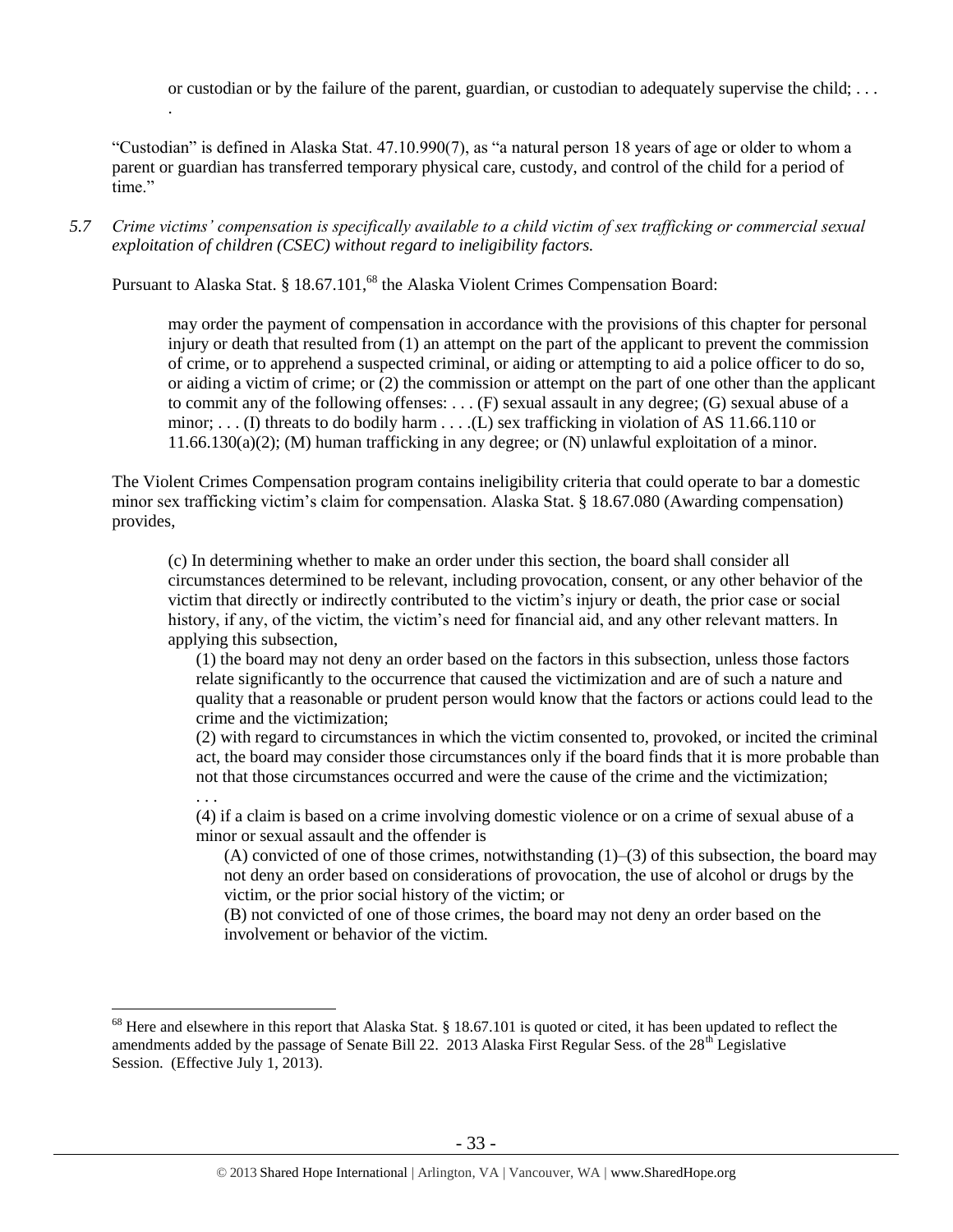In addition, Alaska Stat. § 18.67.130 (Limitations on awarding compensation) sets limits on the victim's ability to receive compensation. Under subsection (a)(1), an application must be made within two years of the injury. Alaska Stat. § 18.67.130(a)(1). Pursuant to subsection (a)(2), the victim cannot receive compensation under Alaska Stat. § 18.67.080 unless, "the personal injury or death was the result of an incident or offense listed in AS 18.67.101 that had been reported to the police within five days of its occurrence or, if the incident or offense could not reasonably have been reported within that period, within five days of the time when a report could reasonably have been made." Alaska Stat. § 18.67.130(a)(2). Subsection (a)(3) states that victim compensation will not be granted unless "in the discretion of the board, the applicant has cooperated with law enforcement and prosecution officials to further prosecution of the offender if appropriate and to avoid further injury by the offender to the applicant and injury to persons in the care of the applicant who are exposed to possible injury by the offender." The provision goes on to say that compensation will not be awarded in the event that the victim "violated a penal law of the state, which violation caused or contributed to the victim's injuries or death." Alaska Stat. § 18.67.130(b)(3).

5.7.1 Amend Alaska Stat. § 18.67.080 and § 18.67.130(a)(1)–(2), (b) to include an exception to ineligibility factors for child victims of human trafficking, prostitution offenses, and commercial sexual exploitation of children in recognition of the challenges these victims face through traumabonding, denial, and delayed disclosure.

## *5.8 Victim-friendly procedures and protections are provided in the trial process for minors under 18.*

Several victim-friendly criminal justice procedures and protections are statutorily provided in Alaska. Alaska Stat. § 11.66.140 (Corroboration of certain testimony not required) provides that in cases of sex trafficking in the first through fourth degrees, "it is not necessary that the testimony of the person whose prostitution is alleged to have been compelled or promoted be corroborated by the testimony of any other witness or by documentary or other types of evidence."

In criminal proceedings, Alaska Stat. § 12.45.046(a) (Testimony of children in criminal proceedings) provides victim-sensitive protections for victims and witnesses under 16. The court may appoint a guardian ad litem and "may order that the testimony of the child be taken by closed circuit television or through one-way mirrors if the court determines that the testimony by the child victim or witness under normal court procedures would result in the child's inability to effectively communicate."<sup>69</sup> If the court determines that one-way mirrors should be used, "[t]he attorneys may pose questions to the child and have visual contact with the child during questioning, but the mirrors shall be placed to provide a physical shield so that the child does not have visual contact with the defendant and jurors." Alaska Stat. § 12.45.046(e). Further, pursuant to Alaska Stat. § 12.45.046(f), if the court determines that the child victim should proceed under relatively normal courtroom procedures, the court may still do the following:

(1) allow the child to testify while sitting on the floor or on an appropriately sized chair; (2) schedule the procedure in a room that provides adequate privacy, freedom from distraction, informality, and comfort appropriate to the child's developmental age; and (3) order a recess when the energy, comfort, or attention span of the child warrants

 $69$  Alaska Stat. § 12.45.046(b) states that in determining whether the child's testimony will be taken by closed circuit television or one-way mirrors, the court is to consider factors it determines to be relevant, including,

<sup>(1)</sup> the child's chronological age;

<sup>(2)</sup> the child's level of development;

<sup>(3)</sup> the child's general physical health;

<sup>(4)</sup> any physical, emotional, or psychological injury experienced by the child; and

<sup>(5)</sup> the mental or emotional strain that will be caused by requiring the child to testify under normal courtroom procedures.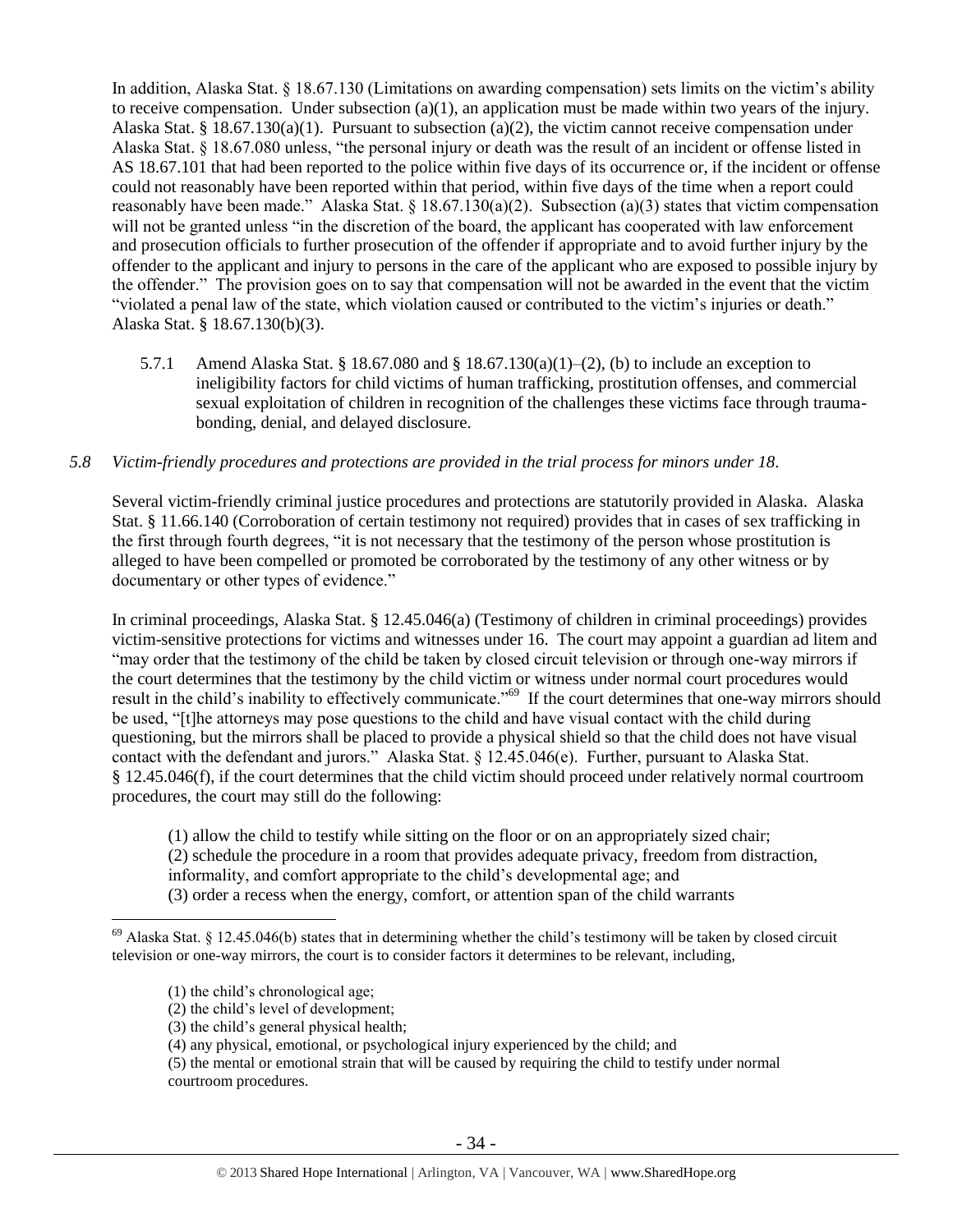Additionally, under Alaska R. Crim. P. 38.3 (Video conference testimony), the testimony of a witness can be made by contemporaneous two-way video conference during the trial if, "the requesting party establishes that testimony by two-way video conference is necessary to further an important public policy."

Alaska Stat. § 12.45.045<sup>70</sup> (Evidence of past sexual conduct in trials of certain sexual offenses) states in part,

(a) In prosecutions for the crimes of sexual assault in any degree, sexual abuse of a minor in any degree, or unlawful exploitation of a minor, or an attempt to commit any of these crimes, evidence of the previous sexual conduct of the complaining witness,  $\frac{1}{1}$  occurring either before or after the offense charged, may not be admitted nor may reference be made to it in the presence of the jury except as provided in this section. When the defendant seeks to admit the evidence for any purpose, the defendant shall apply for an order of the court not later than 5 days before the trial or at a later time as the court may, for good reasons, permit. The defendant may, for good cause shown, apply for an order during trial if the request is based on information learned after the deadline or during the trial. After the application is made, the court shall conduct a hearing in camera to determine the admissibility of the evidence. If the court finds that evidence offered by the defendant regarding the sexual conduct of the complaining witness is relevant, and that the probative value of the evidence offered is not outweighed by the probability that its admission will create undue prejudice, confusion of the issues, or unwarranted invasion of the privacy of the complaining witness, the court shall make an order stating what evidence may be introduced and the nature of the questions that may be permitted. The defendant may then offer evidence under the order of the court.

(b) In the absence of a persuasive showing to the contrary, evidence of the complaining witness' sexual conduct occurring more than one year before the date of the offense charged is presumed to be inadmissible under this section.

This provision does not apply to the state human trafficking statutes, Alaska Stat. §§ 11.41.360 and 11.41.365, nor to the sex trafficking statutes, Alaska Stat. §§ 11.66.110–11.66.135. Therefore, victims of these crimes may be subjected to traumatic cross-examinations in the trials of their traffickers, buyer-exploiters, or both.

When a court finds that a child is a "child-in-need-of-aid," additional victim-friendly provisions may apply, including the appointment of a guardian ad litem or attorney in proceedings under the "children in need of aid" chapter.<sup>72</sup> Alaska Stat. § 47.10.050(a). Further, Alaska Stat. § 47.10.070(c) (Hearings) provides that in "childin-need-of-aid" cases, the following hearings are closed to the public:

(1) the initial court hearing after the filing of a petition to commence the child-in-need-of-aid case;

(2) a hearing following the initial hearing in which a parent, child, or other party to the case is

<sup>&</sup>lt;sup>70</sup> Here and elsewhere in this report that Alaska Stat § 12.45.045 is quoted or cited, it has been updated to reflect the amendments made by Senate Bill 22. 2013 Alaska First Regular Sess. of the 28<sup>th</sup> Legislature. (Effective July 1, 2013).

 $71$  "Complaining witness" is defined as "the alleged victim of the crime charged, the prosecution of which is subject to this section." Alaska Stat. § 12.45.045(c).

 $72$  A court may determine that a child is a "child-in-need-of-aid" if it makes a finding by a preponderance of the evidence that the child has been subjected to one of several situations, including the following: "the child has suffered sexual abuse, or there is a substantial risk that the child will suffer sexual abuse, as a result of conduct by or conditions created by the child's parent, guardian, or custodian or by the failure of the parent, guardian, or custodian to adequately supervise the child . . . ." Alaska Stat. § 47.10.011.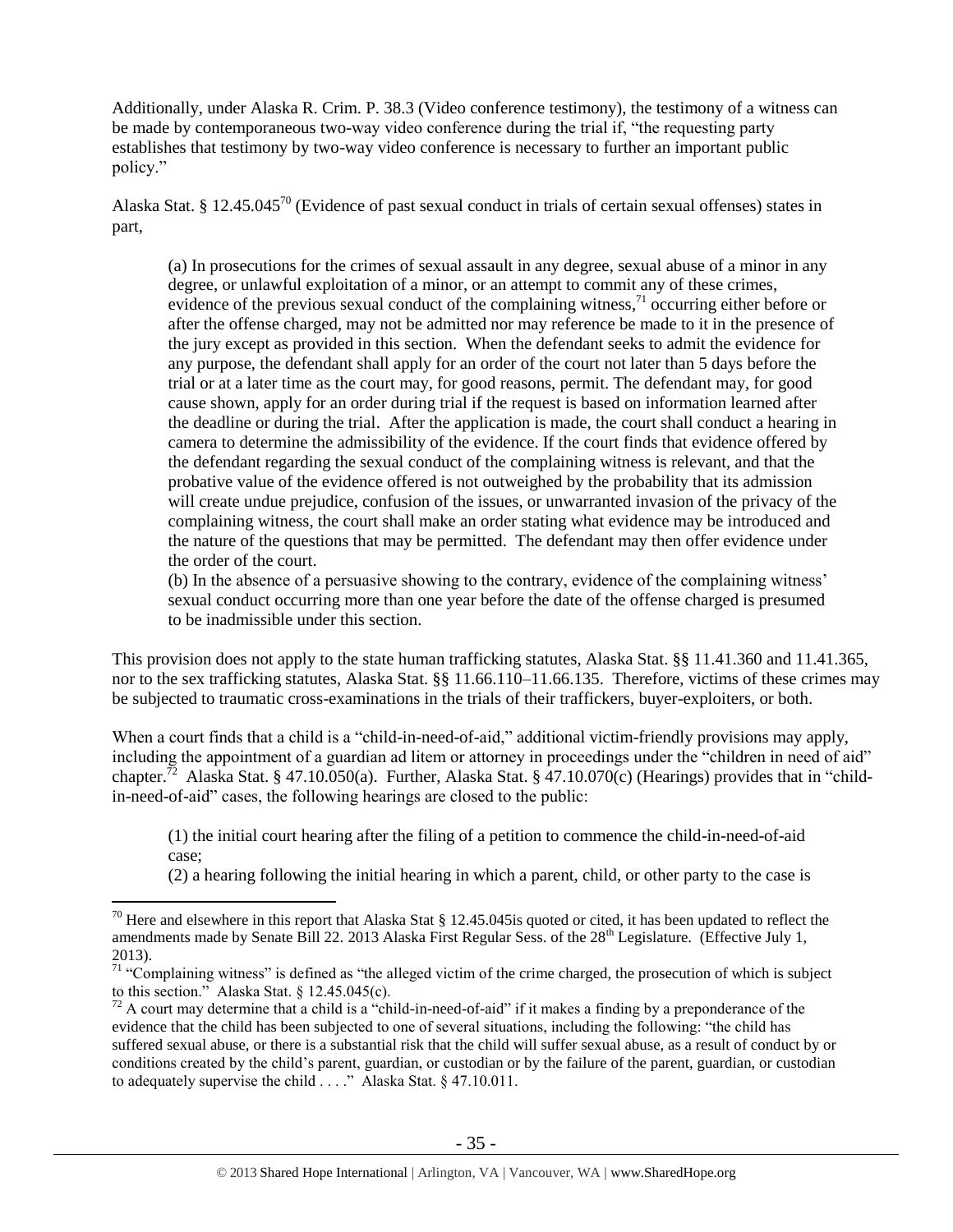present but has not had an opportunity to obtain legal representation; (3) a hearing, or a part of a hearing, for which the court issues a written order finding that allowing the hearing, or part of the hearing, to be open to the public would reasonably be

expected to

(A) stigmatize or be emotionally damaging to a child;

(B) inhibit a child's testimony in that hearing;

(C) disclose matters otherwise required to be kept confidential by state or federal statute or regulation, court order, or court rule; or

(D) interfere with a criminal investigation or proceeding or a criminal defendant's right to a fair trial in a criminal proceeding . . . .

*5.9 Expungement or sealing of juvenile delinquency records resulting from arrests or adjudications for prostitution-related offenses committed as a result of, or in the course of, the commercial sexual exploitation of a minor is available within a reasonable time after turning 18.*

Alaska Stat. § 47.12.300(d) (Court records) provides that the court shall order a minor's records sealed "within 30 days of the date of a minor's 18th birthday or, if the court retains jurisdiction of a minor past the minor's 18th birthday, within 30 days of the date on which the court releases jurisdiction over the minor." This extends to all "records pertaining to that minor in a proceeding under this chapter [Delinquent minors] sealed, as well as records of all . . . criminal proceedings against the minor, and punishments assessed against the minor." Alaska Stat. § 47.12.300(d). This provision does not apply if the minor was tried as an adult or if the records were made public. Alaska Stat. § 47.12.300(d), (f).

*5.10 Victim restitution and civil remedies for victims of domestic minor sex trafficking or commercial sexual exploitation of children (CSEC) are authorized by law.* 

Alaska Stat. § 12.55.045(a) (Restitution and compensation) provides that a court shall order a convicted defendant to make restitution to the victim of the offense, including "to a public, private, or private nonprofit organization that has provided or is or will be providing counseling, medical, or shelter services to the victim." Furthermore, the statute states that restitution does not limit the defendant's civil liability and that it may be ordered by means other than a monetary payment. Alaska Stat. § 12.55.045(b), (h).

If a civil claim is based on the sexual abuse of a minor who is under the age of 16 at the time of the offense, Alaska Stat. § 09.55.650(a) (Claim based on sexual abuse to a minor under 16 years of age) states that the victim "may maintain an action for recovery of damages against the perpetrator of the act or acts of sexual abuse based on the perpetrator's intentional conduct for an injury or condition suffered as a result of the sexual abuse."<sup>73</sup>

*5.11 Statutes of limitations for civil and criminal actions for child sex trafficking or commercial sexual exploitation of children (CSEC) offenses are eliminated or lengthened sufficiently to allow prosecutors and victims a realistic opportunity to pursue criminal action and legal remedies.*

Alaska Stat. § 12.10.010<sup>74</sup> outlines the statutes of limitations for criminal procedures. Prosecutions for "felony" sexual abuse of a minor" and for violations of Alaska Stat. §§ 11.66.110–11.66.130 (Sex trafficking in the first through fourth degrees) and § 11.41.452 (Online enticement of a minor), § 11.41.455 (Unlawful exploitation of a minor), §§ 11.41.360–11.41.365 (Human trafficking), or § 11.61.125 (Distribution of child pornography) may

<sup>73</sup> *See supra* note [67.](#page-31-0)

 $74$  Here and elsewhere in this report that Alaska Stat. 12.10.010 is quoted or cited, it has be updated to reflect the amendments made by Senate Bill 22. 2013 Alaska First Regular Sess. of the 28<sup>th</sup> Legislative Sess. (Effective July 1, 2013).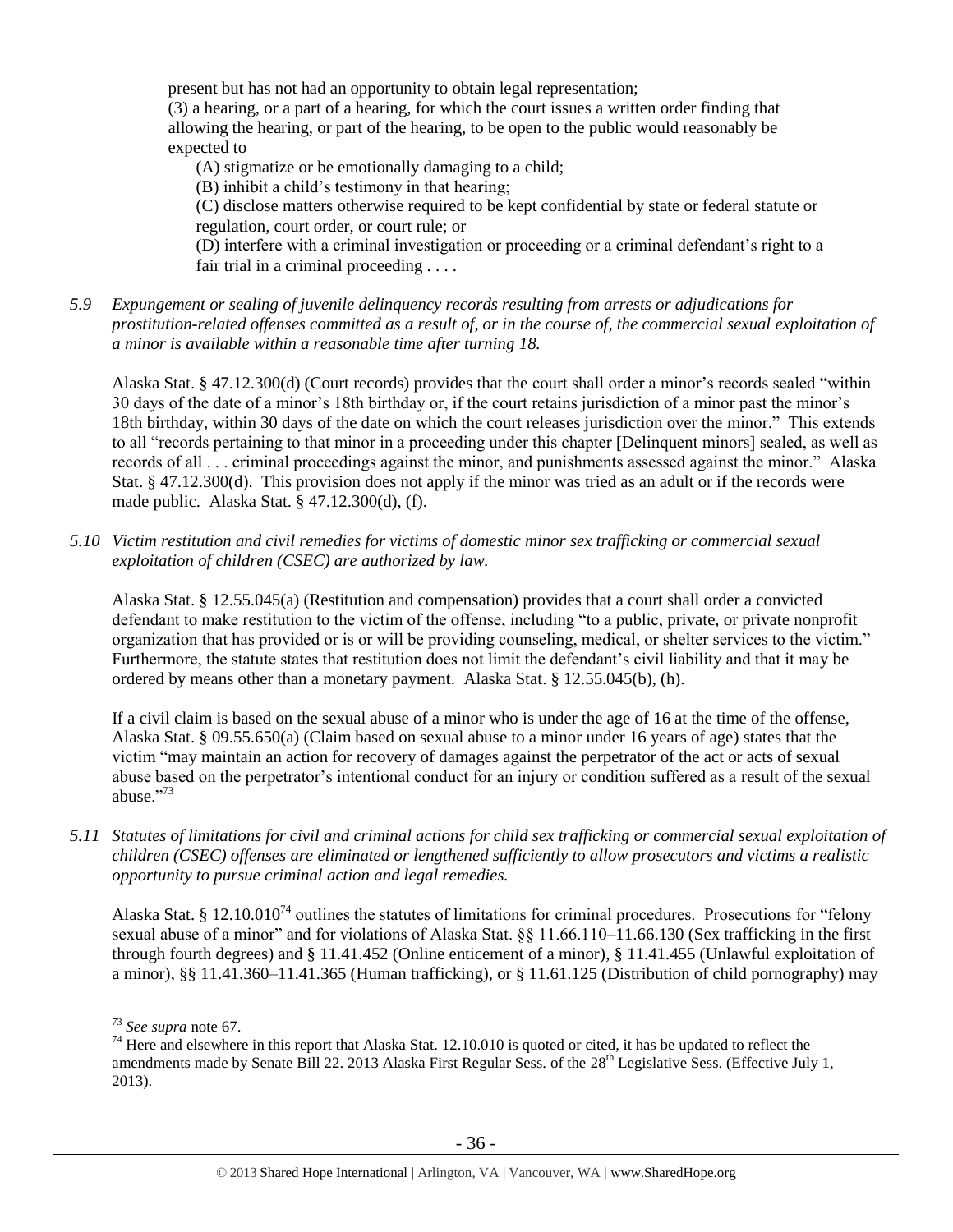be brought at any time if the victim was younger than 18 when the offense was committed. Alaska Stat. §  $12.10.010(a)(3)$ , (5).

In the Code of Civil Procedure, Alaska Stat. § 09.10.065(a)<sup>75</sup> (Commencement of actions for acts constituting sexual offenses) provides that "(a) A person may bring an action at any time for conduct that would have, at the time the conduct occurred, violated provisions of any of the following offenses: (1) felony sexual abuse of a minor; (2) felony sexual assault; (3) unlawful exploitation of a minor; (4) felony sex trafficking; or (5) felony human trafficking." Under Alaska Stat. § 09.10.065(b), "Unless the action is commenced within three years of the accrual of the claim for relief, a person may not bring an action for conduct that would have, at the time the conduct occurred, violated the provisions of any of the following offenses: (1) misdemeanor sexual abuse of a minor; (2) misdemeanor sexual assault; (3) incest; or (4) felony indecent exposure."

Pursuant to Alaska Stat. § 09.10.140(a)<sup>76</sup> (Disabilities of minority and incompetency):

Except as provided under (c) of this section, if a person entitled to bring an action mentioned in this chapter is at the time the cause of action accrues either (1) under the age of majority, or (2) incompetent by reason of mental illness or mental disability, the time of a disability identified in (1) or (2) of this subsection is not a part of the time limit for the commencement of the action. Except as provided in  $(b)^{77}$  of this section, the period within which the action may be brought is not extended in any case longer than two years after the disability ceases.

Under Alaska Stat. § 09.10.070:

 $\overline{a}$ 

Except as otherwise provided by law, a person may not bring an action (1) for libel, slander, assault, battery, seduction, or false imprisonment, (2) for personal injury or death, or injury to the rights of another not arising on contract and not specifically provided otherwise; (3) for taking, detaining, or injuring personal property, including an action for its specific recovery; (4) upon a statute for a forfeiture or penalty to the state; or (5) upon a liability created by statute, other than a penalty or forfeiture; unless the action is commenced within two years of the accrual of the cause of action.

All other actions that do not fall under any of the categories above must be commenced within 10 years after the cause of action pursuant to Alaska Stat. § 09.10.100.

<sup>&</sup>lt;sup>75</sup> Here and elsewhere in this report that Alaska Stat. 09.10.065 is quoted or cited, it has been updated to reflect the amendments made by Senate Bill 22. 2013 Alaska First Regular Sess. of the 28<sup>th</sup> Legislative Sess. (Effective July 1, 2013).

<sup>76</sup> Alaska Stat. § 09.10.140(c) was found unconstitutional by the Supreme Court of Alaska in *Sands v. Green*, 156 P.3d 1130, 1136 (Alas. 2007) because it "violates the due process rights of minors to access the court." *Id.*  $77$  Alaska Stat. § 09.10.140(b) states,

<sup>(</sup>b) An action based on a claim of sexual abuse under AS 09.55.650 that is subject to AS 09.10.065(b) may be brought more than three years after the plaintiff reaches the age of majority if it is brought under the following circumstances:

<sup>(1)</sup> if the claim asserts that the defendant committed one act of sexual abuse on the plaintiff, the plaintiff shall commence the action within three years after the plaintiff discovered or through use of reasonable diligence should have discovered that the act caused the injury or condition; (2) if the claim asserts that the defendant committed more than one act of sexual abuse on the plaintiff,

the plaintiff shall commence the action within three years after the plaintiff discovered or through use of reasonable diligence should have discovered the effect of the injury or condition attributable to the series of acts; a claim based on an assertion of more than one act of sexual abuse is not limited to plaintiff's first discovery of the relationship between any one of those acts and the injury or condition, but may be based on plaintiff's discovery of the effect of the series of acts.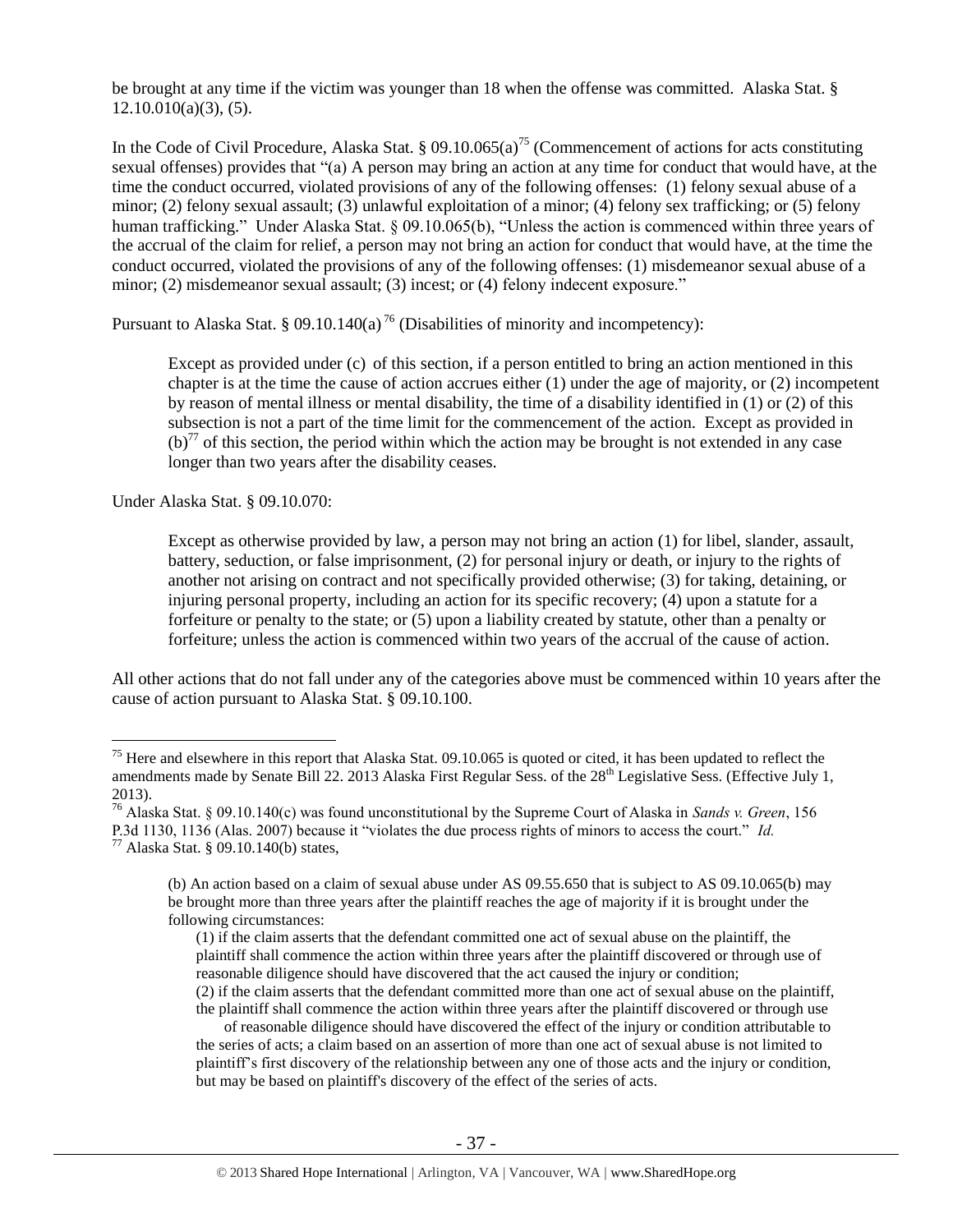#### **FRAMEWORK ISSUE 6: CRIMINAL JUSTICE TOOLS FOR INVESTIGATION AND PROSECUTIONS**

#### *Legal Components:*

- *6.1 Training on human trafficking and domestic minor sex trafficking for law enforcement is statutorily mandated or authorized.*
- *6.2 Single party consent to audio-taping is permitted in law enforcement investigations.*
- *6.3 Wiretapping is an available tool to investigate domestic minor sex trafficking.*
- *6.4 Using a law enforcement posing as a minor to investigate buying or selling of commercial sex acts is not a defense to soliciting, purchasing, or selling sex with a minor.*
- *6.5 Using the Internet to investigate buyers and traffickers is a permissible investigative technique.*
- *6.6 Law enforcement and child welfare agencies are mandated to promptly report missing and recovered children. \_\_\_\_\_\_\_\_\_\_\_\_\_\_\_\_\_\_\_\_\_\_\_\_\_\_\_\_\_\_\_\_\_\_\_\_\_\_\_\_\_\_\_\_\_\_\_\_\_\_\_\_\_\_\_\_\_\_\_\_\_\_\_\_\_\_\_\_\_\_\_\_\_\_\_\_\_\_\_\_\_\_\_\_\_\_\_\_\_\_\_\_\_\_*

## *Legal Analysis:*

 $\overline{a}$ 

*6.1 Training on human trafficking and domestic minor sex trafficking for law enforcement is statutorily mandated or authorized.*

Alaska Stat. § 47.17.020(a)(3)<sup>78</sup> provides that "peace officers and officers of the Department of Corrections" are required to report immediately if, in the course of their employment duties, they "have reasonable cause to suspect that a child has suffered harm as a result of child abuse or neglect . . . .<sup>.79</sup> Alaska Stat. § 47.17.022(a) states, "A person employed by the state or by a school district who is required under this chapter to report abuse or neglect of children shall receive training on the recognition and reporting of child abuse and neglect." Additionally, each department of the state that employs people who are required to report abuse must "file a current copy of its training curriculum and materials with the Council on Domestic Violence and Sexual Assault. A department or school district may seek the technical assistance of the council or the Department of Health and Social Services in the development of its training program." Alaska Stat. §47.17.022(d).

Alaska also directs the creation and implementation of training for peace officers and law enforcement agencies in the use of protocols and sexual assault examination kits. Alaska Stat. § 18.68.030.

*6.2 Single party consent to audiotaping is permitted in law enforcement investigations.*

Alaska Stat. § 42.20.310(a)(1) (Eavesdropping) prohibits the use of an eavesdropping device "to hear or record all or any part of an oral conversation without the consent of a party to the conversation."<sup>80</sup> The requirement for consent "of a party" indicates that audio-recording with a single party's consent is legal.

<sup>80</sup> Alaska Stat. § 42.20.310(b) defines "eavesdropping device" as "any device capable of being used to hear or record oral conversation whether the conversation is conducted in person, by telephone, or by any other means; provided

 $78$  Here and elsewhere in this report that Alaska Stat. 47.17.020 is quoted or cited, it has been updated to reflect the amendments made by Senate Bill 22. 2013 Alaska First Regular Sess. of the 28<sup>th</sup> Legislative Sess. (Effective July 1, 2013).

 $79$  Alaska Stat. § 47.17.290(2) defines "child abuse or neglect" as "the physical injury or neglect, mental injury, sexual abuse, sexual exploitation, or maltreatment of a child under the age of 18 by a person under circumstances that indicate that the child's health or welfare is harmed or threatened thereby; in this paragraph, 'mental injury' means an injury to the emotional well-being, or intellectual or psychological capacity of a child, as evidenced by an observable and substantial impairment in the child's ability to function." Alaska Stat. § 47.17.290(16) defines "sexual exploitation" as including "(A) allowing, permitting, or encouraging a child to engage in prostitution prohibited by AS 11.66.100–11.66.150, by a person responsible for the child's welfare; (B) allowing, permitting, encouraging, or engaging in activity prohibited by AS 11.41.455(a) [Unlawful exploitation of a minor], by a person responsible for the child's welfare."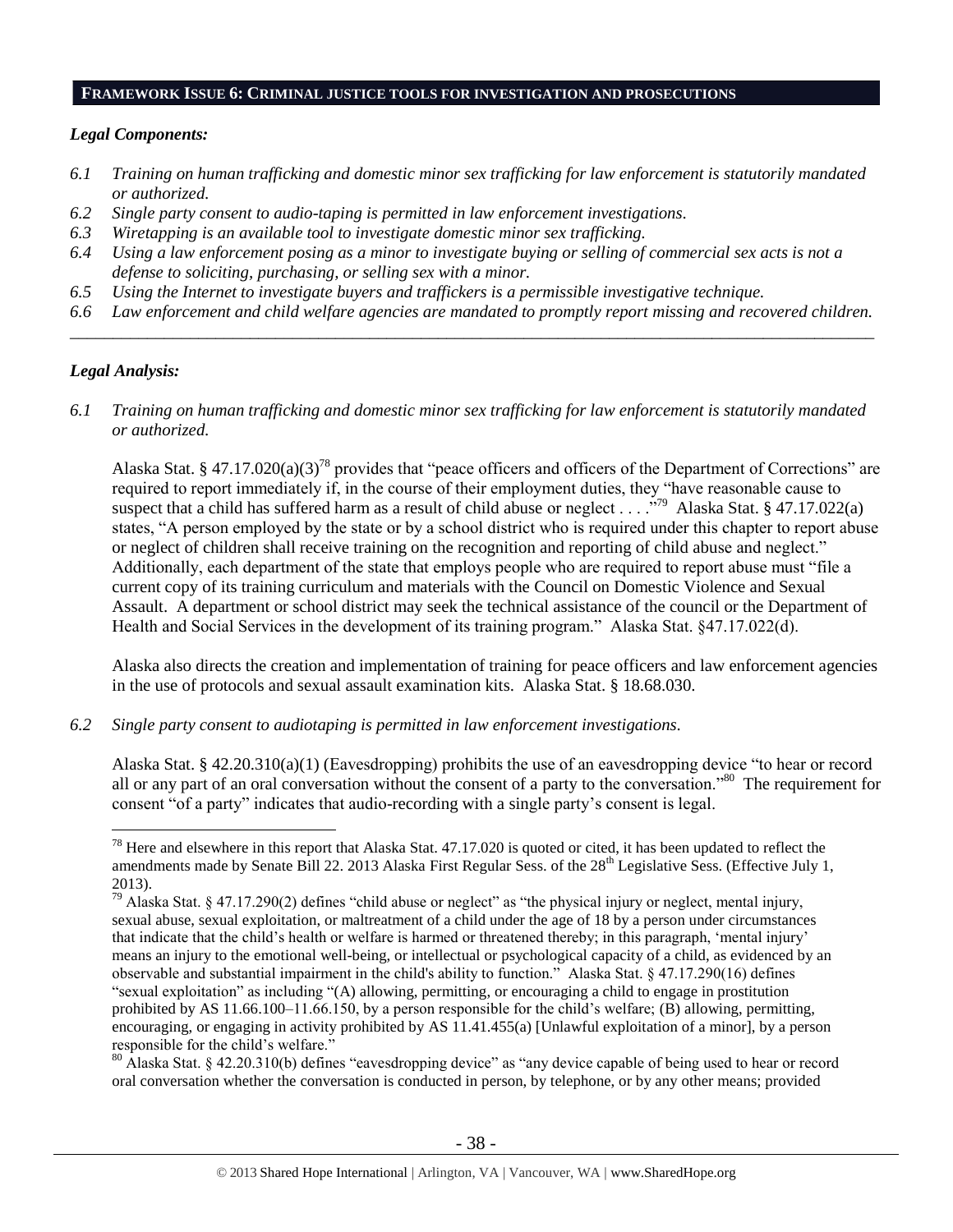Alaska Stat. § 12.37.400 (Police use of body wire) states,

(a) A peace officer may intercept an oral communication by use of an electronic, mechanical, or other eavesdropping device that is concealed on or carried on the person of the peace officer and that transmits that oral communication by means of radio to a receiving unit that is monitored by other peace officers, if

(1) the interception and monitoring occurs

(A) during the investigation of a crime or the arrest of a person for a crime; and

(B) for the purpose of ensuring the safety of the peace officer conducting the investigation or making the arrest;

(2) the peace officer intercepting the conversation is a party to the oral communication and has consented to the interception; and

(3) the communication intercepted is not recorded.

(b) A peace officer monitoring a receiving unit under (a) of this section, or any other person intercepting an oral communication transmitted under (a) of this section, is not competent to testify in a criminal proceeding involving a party to the oral communication about the contents of the oral communication that was intercepted or the fact that the communication occurred.

*6.3 Wiretapping is an available tool to investigate domestic minor sex trafficking.* 

Alaska Stat. § 12.37.010 $^{81}$  (Authorization to intercept communications) states,

The attorney general, or a person designated in writing or by law to act for the attorney general, may authorize, in writing, an ex parte application to a court of competent jurisdiction for an order authorizing the interception of a private communication if the interception may provide evidence of, or may assist in the apprehension of persons who have committed, are committing, or are planning to commit, the following offenses:

- (1) murder in the first or second degree under AS 11.41.100–11.41.110;
- (2) kidnapping under AS 11.41.300;

 $\overline{a}$ 

- (3) a class A or unclassified felony drug offense under AS 11.71.
- (4) sex trafficking in the first or second degree under AS 11.66.110 and 11.66.120; or
- (5) human trafficking in the first degree under AS 11.41.360.

Under Alaska Stat. § 12.37.030(b) (Requirements for an order authorizing a communications interception),

(b) In addition to exercising authority under  $(a)^{82}$  of this section, on consideration of an application relating to a private communication of a minor, the court may enter an ex parte order authorizing the

Upon consideration of an application, the court may enter an ex parte order authorizing the interception of a private communication if the court determines, on the basis of the application, that

(1) there is probable cause to believe that the person whose communication is to be intercepted is committing, has committed, or is planning to commit an offense listed in AS 12.37.010;

(2) there is probable cause to believe that a communication concerning the offense may be obtained through the interception;

that this definition does not include devices used for the restoration of the deaf or hard-of-hearing to normal or partial hearing."

 $\frac{81}{1}$  Here and elsewhere in this report that Alaska Stat. 12.37.010 is quoted or cited, it has been updated to reflect the amendments made by Senate Bill 22. 2013 Alaska First Regular Sess. of the 28<sup>th</sup> Legislative Sess. (Effective July 1, 2013).

<sup>82</sup> Pursuant to Alaska Stat. § 12.37.030(a) (Requirements for an order authorizing a communications interception),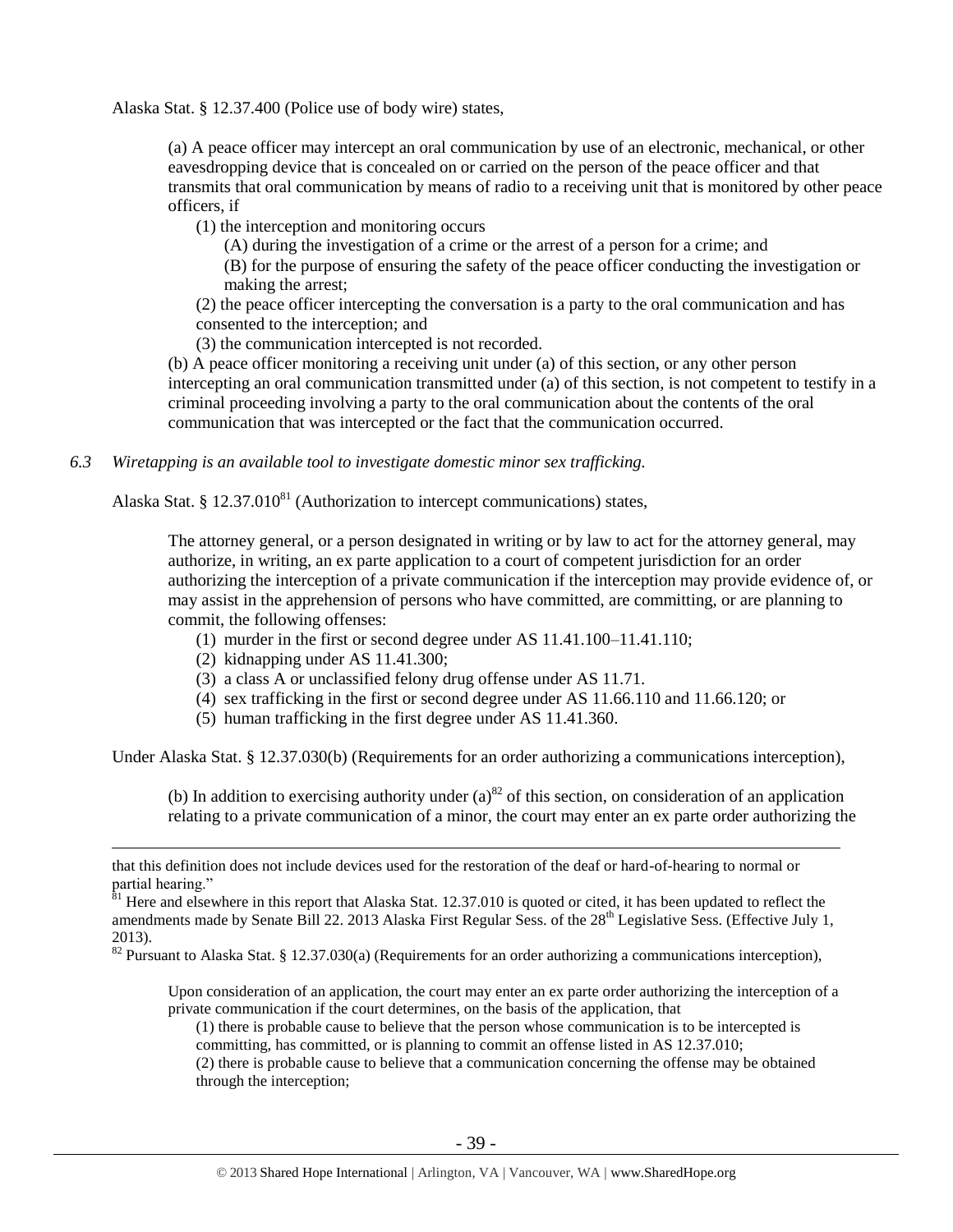interception of the private communication. The court may enter the order only if the court determines, after making appropriate findings of fact and on the basis of the application, that there is probable cause to believe that

- (1) a party to the private communication
	- (A) has committed, is committing, or is about to commit a felony or misdemeanor;
	- (B) has been, is, or is about to be a victim of a felony or misdemeanor; or
	- (C) has been, is, or is about to be a witness to a felony or misdemeanor;
- (2) the health or safety of a minor is in danger; or

(3) a parent of a minor has consented in good faith to the interception of a communication of the minor based on the parent's objectively reasonable belief that it is necessary for the welfare of the minor and is in the best interest of the minor. $83$ 

This provision would permit the use of wiretapping in some domestic minor sex trafficking investigations.

*6.4 Using a law enforcement posing as a minor to investigate buying or selling of commercial sex acts is not a defense to soliciting, purchasing, or selling sex with a minor.*

There is no law in place that explicitly permits law enforcement to use a decoy to investigate prostitution or sex trafficking cases. However, Alaska Stat. § 11.41.452(b) (Online enticement of a minor) states, "In a prosecution under (a)(2) of this section, it is not a defense that the person enticed, solicited, or encouraged was not actually a child under 16 years of age."

This is distinguished from the affirmative defense of entrapment in Alaska Stat. § 11.81.450, which provides that "it is an affirmative defense that, in order to obtain evidence of the commission of an offense, a public law enforcement official or a person working in cooperation with the official induced the defendant to commit the offense by persuasion or inducement as would be effective to persuade an average person, other than one who is ready and willing, to commit the offense. Inducement or persuasion which would induce only a person engaged in an habitual course of unlawful conduct for gain or profit does not constitute entrapment."

- 6.4.1 Recommendation: Enact a law explicitly permitting the use of a decoy to investigate domestic minor sex trafficking related crimes.
- 6.4.2 Recommendation: Amend Alaska Stat. §§ 11.41.360–11.41.365 (Human trafficking in the first and second degrees), § 11.41.455 (Unlawful exploitation of a minor), and § 11.66.100 (Prostitution) to include a provision preventing a defense based on a supposed minor actually being law enforcement or someone acting on behalf of law enforcement.
- *6.5 Using the Internet to investigate buyers and traffickers is a permissible investigative technique.*

 $\overline{a}$ 

(4) normal investigative procedures with respect to the offense have been tried and have failed or reasonably appear to be either unlikely to succeed if tried or too dangerous to employ; and (5) if the application, other than an application for an extension, is for an order to intercept a communication of a person, or involving a communications facility, that was the subject of a previous application, the current application is based upon new evidence or information different from and in addition to the evidence or information offered to support the previous application.

<sup>83</sup> Alaska Stat. § 42.20.390(8) (Definitions) defines "minor" as "a child under 18 years of age who has not had the disabilities of a minor removed as described in AS 09.55.590 [Removal of disabilities of minority]."

<sup>(3)</sup> there is probable cause to believe that the facility from which, or the place where, the communication is to be intercepted, is, has been, or is about to be used in connection with the commission of the offense, or is leased to, listed in the name of, or commonly used by, the person whose communication is to be intercepted;